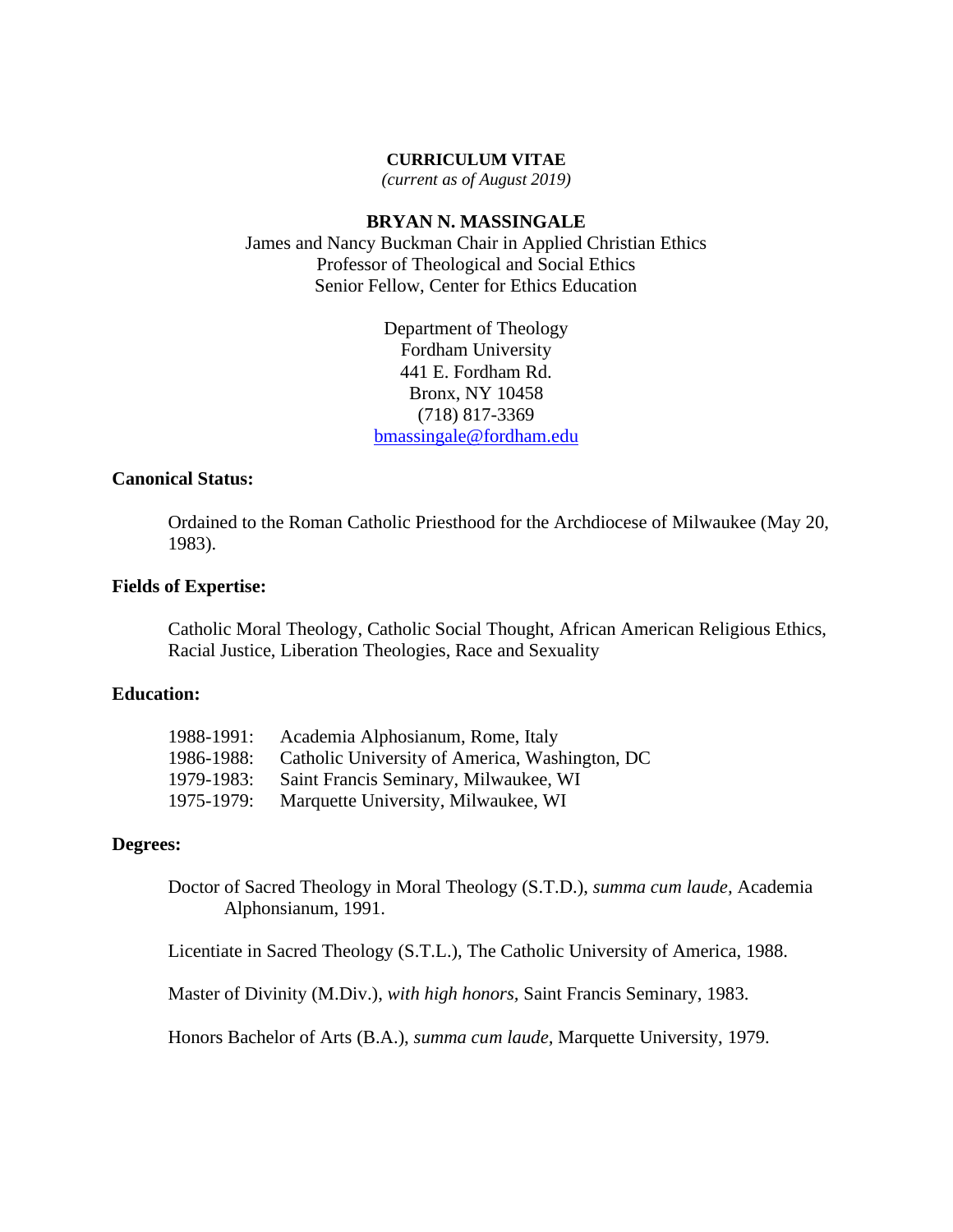#### **Academic Appointments:**

August 2017 – present: James and Nancy Buckman Chair in Applied Christian Ethics, Fordham University

August 2016 – present: Professor of Theological and Social Ethics, Fordham University

September 2016 – present: Senior Fellow, Center for Ethics Education, Fordham University

August 2012 – May 2016: Professor of Theological Ethics, Marquette University

- Winter/Spring, 2012: Bernard J. Hanley Visiting Professor of Theology, Santa Clara University, San Jose, CA
- August 2004-July 2012: Associate Professor of Theology, Marquette University (w/tenure)
- June 1994 June 2005: Visiting Professor of Theology, The Institute for Black Catholic Studies, The Graduate School of Xavier University of New Orleans, LA.

|            | August 1991-May 2004: Faculty, Saint Francis Seminary, Milwaukee, WI |
|------------|----------------------------------------------------------------------|
| 2004-2005: | <b>Adjunct Professor of Moral Theology</b>                           |
| 2004:      | Promoted to Professor of Moral Theology                              |
| 1998-2004: | <b>Associate Professor of Moral Theology</b>                         |
| 1993-1997: | Vice Rector                                                          |
| 1991-1998: | <b>Assistant Professor of Moral Theology</b>                         |

- Spring, 1997-Spring 2003: Faculty, Hesburgh Center for Continuing Formation in Ministry, Catholic Theological Union, Chicago, IL.
- August 1993-May 1998: Lecturer, Department of Theology, Marquette University, Milwaukee, WI.
- August 1993-December 1994: Adjunct Professor of Theology, Maryknoll School of Theology, Maryknoll, NY.
- September 1992-May 1993: Adjunct Instructor of Systematic Studies, Sacred Heart School of Theology, Hales Corners, WI.

October 1990-January 1991: Teaching Assistant, Angelicum University, Rome (Italy).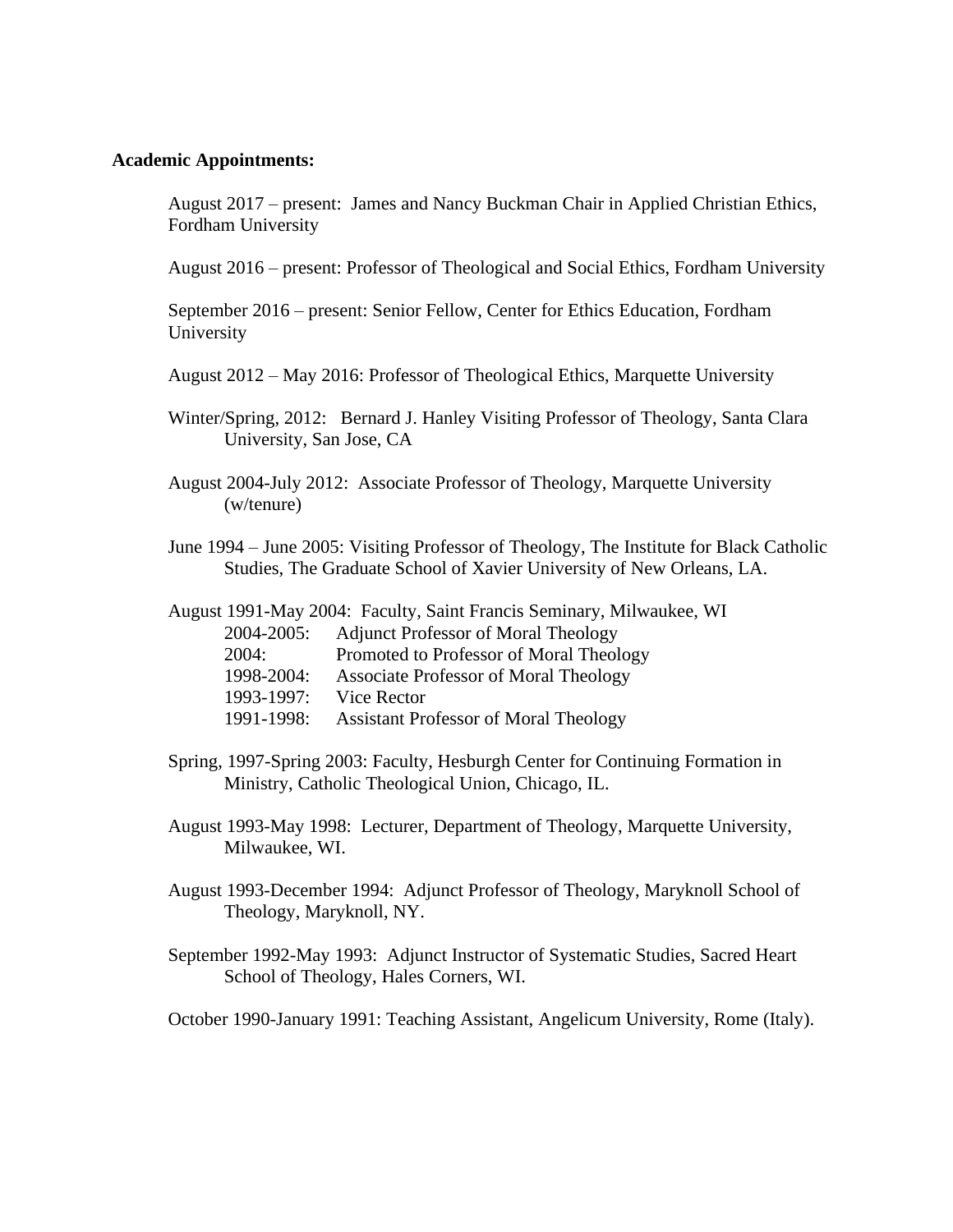#### **I. PUBLICATIONS**

#### **A. Books**

- 2020 *A Church Where Black Lives Matter?* Maryknoll, NY: Orbis Books.
- 2010 *Racial Justice and the Catholic Church.* Maryknoll, NY: Orbis Books. (224 pages). Reviewed in:

First Place Book Award, in the category of "Social Concerns," Catholic Press Association of the U.S. and Canada (2011) *Black Theology: An International Journal* 9:2 (Fall 2011): 250-251. *American Catholic Studies* 122:3 (Fall 2011): 74-76. "Review Symposium," *U.S. Catholic Historian* 29:2 (Spring 2011):61-68. (3 reviews + author's response). *The Furrow* (February 2011): 121-122. *National Catholic Reporter* (Jan. 7, 2011): 19. *Journal of Race, Ethnicity, and Religion* 1 (2010): 1-9. *Religious Studies Review* 36:4 (December 2010): 287. "Review Symposium," *Horizons* 37 (May 2010): 127-142. (4 reviews + authors response) *Journal of the Black Catholic Theological Symposium* 4 (2010): 150-155. *Horizon* 35:5 (Fall 2010): 33-35. *Preachers' Exchange* (2011): [www.judeop.org/br\\_racialjustice.htm](http://www.judeop.org/br_racialjustice.htm) *Franciscan Ministries* (2010). *Publishers Weekly* (February 2010). "Plenary Symposium," 5<sup>th</sup> Annual International Ecclesiological Investigations Conference (2011) "Book Discussion," Session at Society of Christian Ethics (2011)

1991 *The Social Dimensions of Sin and Reconciliation in the Theologies of James H. Cone and Gustavo Gutierrez.* Academia Alfonsiana. Roma, Italia. (546 pp.)

## **B. Refereed Articles and Book Chapters**

"Toward a Culture of Encounter: A Faith-Response to Homophobia." In Ronaldo Zacharias (ed.), *A Theology of Prevention* (Sao Paulo, Brazil, 2020). Forthcoming.

"Malcolm X, Steve Biko, and the Religious Dream for a Multiracial Democracy." *St. Augustine Papers: A South African Journal of Interdisciplinary Studies* 20 (2019). Forthcoming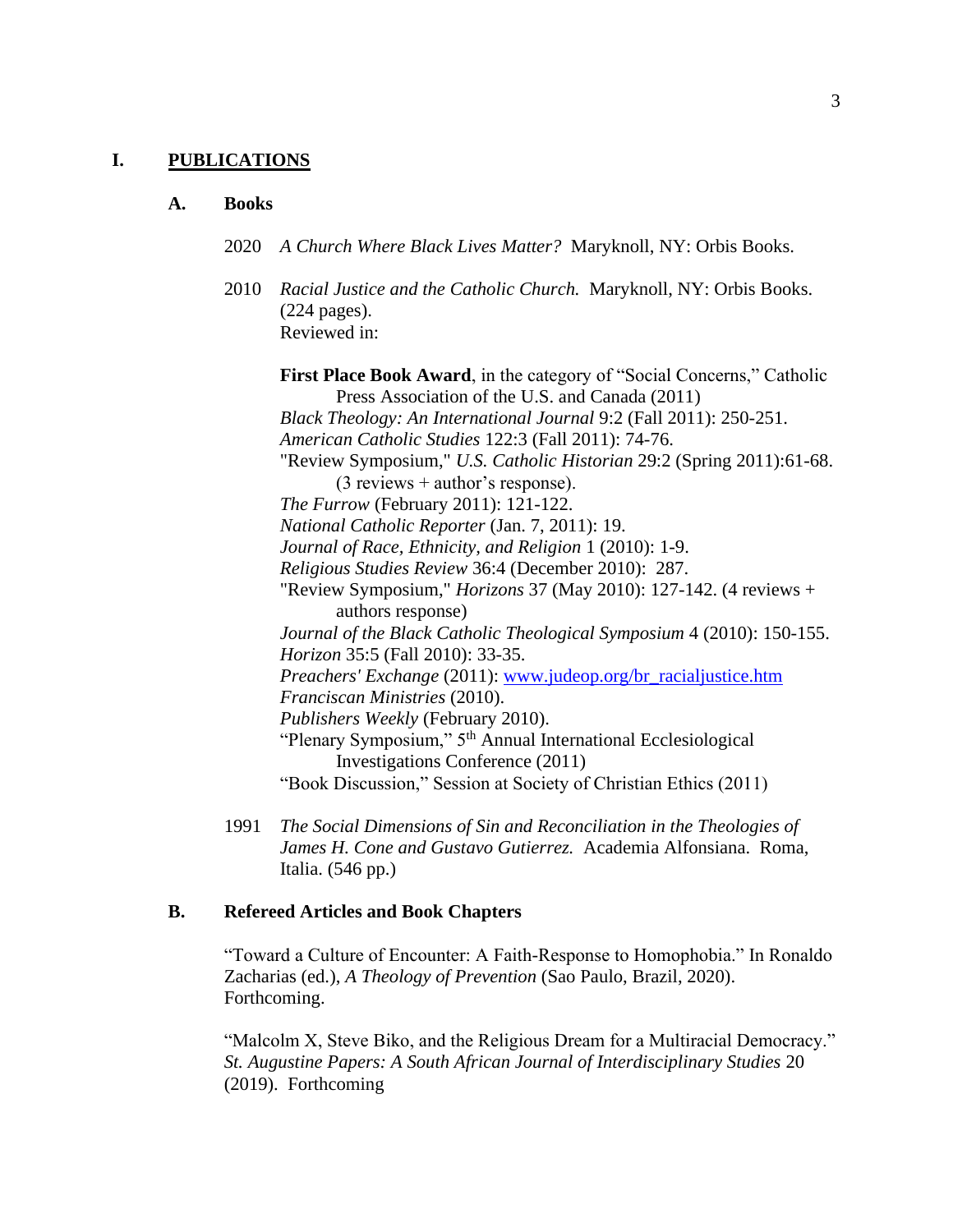"The Welcome Table: The Table Fellowship of Jesus and Its Implications for Racial Justice." In Michael B. Cover, John Theide, and Joshua Ezra Burns (eds.), *Bridging Scripture and Moral Theology* (Lexington Books/Rowman Press, 2019): 23-38.

"Race and Reconciliation." In Dwight N. Hopkins (ed.), *Looking Back, Moving Forward: Wisdom from the Sankofa Institute for African American Pastoral Leadership* (Valley Forge, PA: Judson Press, 2018): 133-160.

"The Dark Night(s) of Malcolm X: Apophatic Mysticism and African American Spirituality." In Robert J. Rivera and Michele Saracino (eds.), *Enfleshing Theology: Embodiment, Discipleship, and Politics in the Work of M. Shawn Copeland* (New York: Lexington Books/Fortress Academic, 2018): 215-231.

"Commencement Address: Regis University, May 5-6, 2018." *Jesuit Higher Education: A Journal* 7:1 (2018): 2-4.

"Letter 24." In Andrea L. Weiss and Lisa M. Weinberger (eds.), *American Values, Religious Voices: 100 Days, 100 Letters* (Cincinnati: U. of Cincinnati Press, 2018): 54.

"The Erotics of Anti-Blackness: Police Sexual Violation of Black Bodies." In Vincent W. Lloyd and Andrew Prevot (eds.), *Antiblackness in Christian Ethics* (Maryknoll, NY: Orbis Books, 2017); pp. 173-194.

"Beyond 'Authentically Black and Truly Catholic': Black Catholic Identity for a New Time." *Journal of the Black Catholic Symposium* 10 (2017): 41-61.

"Supremacía blanca, la elección de Donald Trump y el desafío a la teología." *Concilium* 2017/3 (June 2017): 75-84. Also published in Italian, "La supremazia bianca, l'elezione di Donald Trump e le sfide per la teologia." *Concilium* 53 (2017/3): 86-96. English: "White Supremacy, the Election of Donald Trump and the Challenge to Theology." *Concilium* (2017/3): 65-73.

"The Inspiring and Challenging Legacy of Cyprian Davis." *Journal of the Black Catholic Theological Symposium* 9 (2016) 11-21.

"Theology in the Public Square in the 21st Century." *Horizons: Journal of the College Theology Society* 43 (December 2016) 351-356.

"Beyond 'Who Am I to Judge?' The *Sensus Fidelium,* LGBT Experience, and Truth-Telling in the Church," in *Learning from All the Faithful: a contemporary theology of the sensus fidei*, Bradford E. Hinze and Peter C. Phan (eds.), (Eugene, OR: Wipf and Stock, 2016) 170-183.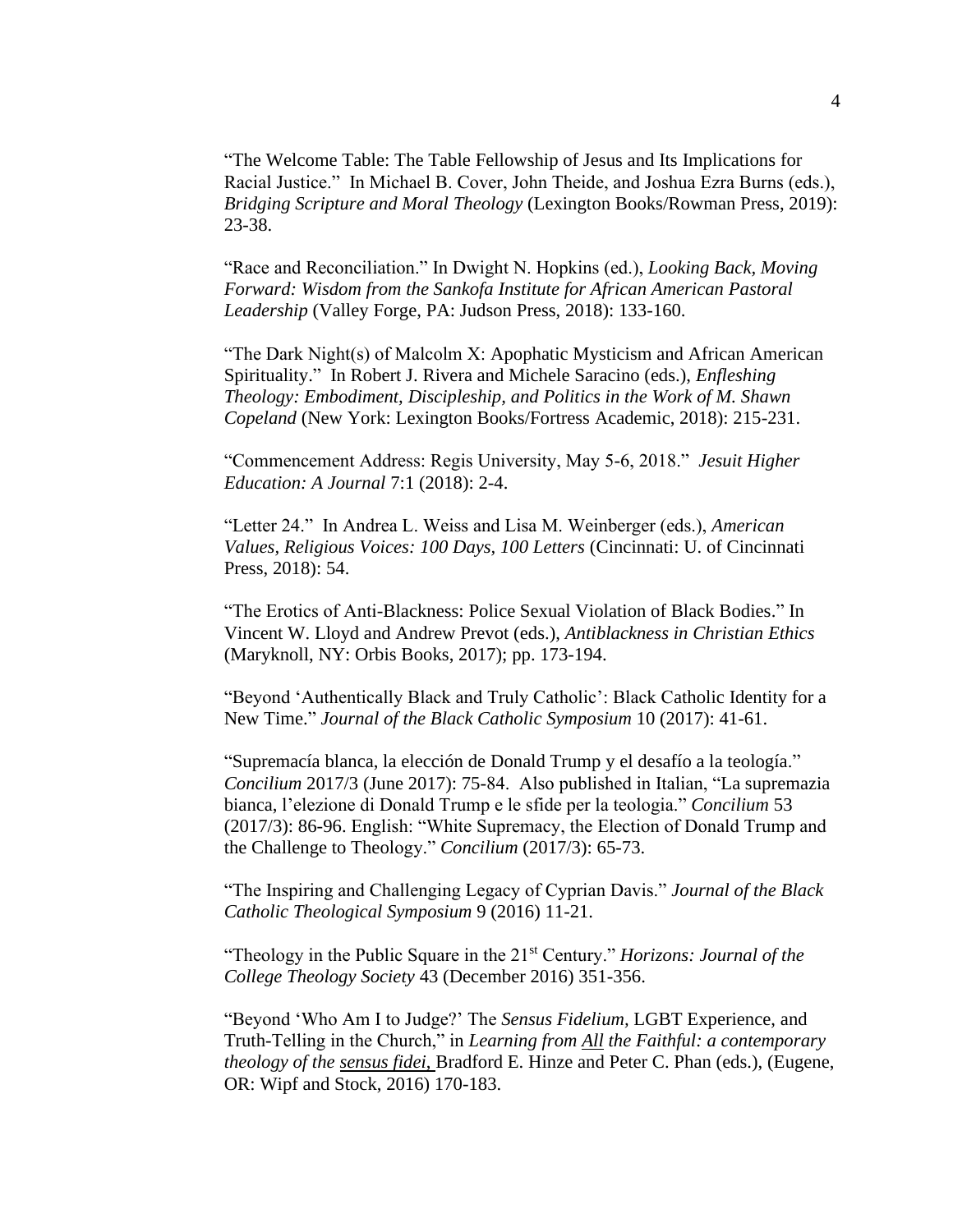"Conscience Formation and the Challenge of Unconscious Racial Bias." In *Conscience and Catholicism: Rights, Responsibilities, and Institutional Responses.* David E. DeCosse and Kristin E. Heyer, eds. (Maryknoll, NY: Orbis Books, 2015), 53-68.

"Toward a Catholic Malcolm X?" *American Catholic Studies* 125:3 (Fall 2014) 8- 11.

(with Kristin Heyer) "*Gaudium et Spes* and the Call to Justice: The U.S. Experience." In *From Vatican II to Pope Francis: Charting a Catholic Future.* Paul Crowley, ed. (Maryknoll, NY: Orbis Books, 2014), 81-100.

"Has the Silence Been Broken? Catholic Theological Ethics and Racial Justice." *Theological Studies* 75:1 (March 2014): 133-155.

"The Hidden Faces of Racism: Catholics Should Stand Firm on Affirmative Action." In *Romero's Legacy 2.* Pilar Hogan Closkey, Kevin Moran, John P. Horgan, eds. (Washington, DC: Council for Research in Values and Philosophy, 2014), 27-36.

"The Experience of a Pastoral Advocate: Ecclesial Implications." In *More than a Monologue: Voices of Sexual Diversity in Catholicism.* Christine Hinze and J. Patrick Hornbeck, eds. (New York, NY: Fordham University Press, 2013), 91-95.

"Malcolm X and the Limits of 'Authentically Black and Truly Catholic'." *Journal of the Black Catholic Theological Symposium* 5 (2011): 7-25.

"The Challenge of Idolatry and Ecclesial Identity." *Ecclesiology and Exclusion: Boundaries of Being and Exclusion in Postmodern Times.* Dennis Doyle, et. al., eds. (Maryknoll, NY: Orbis Books, 2012), 130-136.

"A Parallel That Limps: The Rhetoric of Slavery in the Pro-Life Discourse of U.S. Bishops." In Nicholas P. Cafardi, ed., *Voting and Holiness: Catholic Perspectives on Political Participation* (Mahwah, NJ: Paulist Press, 2012), pp. 158-177.

"The Systemic Erasure of the Black/Dark-Skinned Body in Catholic Ethics." In James F. Keenan, ed., *Catholic Theological Ethics Past, Present, and Future: The Trento Conference* (Maryknoll, NY: Orbis Books, 2011), pp. 116-124.

"Response to Reviews: Symposium Review of *Racial Justice and the Catholic Church." U.S. Catholic Historian* 29 (Spring 2011), pp. 66-68.

"Author's Response: Review Symposium on *Racial Justice and the Catholic Church." Horizons* 37 (May 2010): pp. 138-142.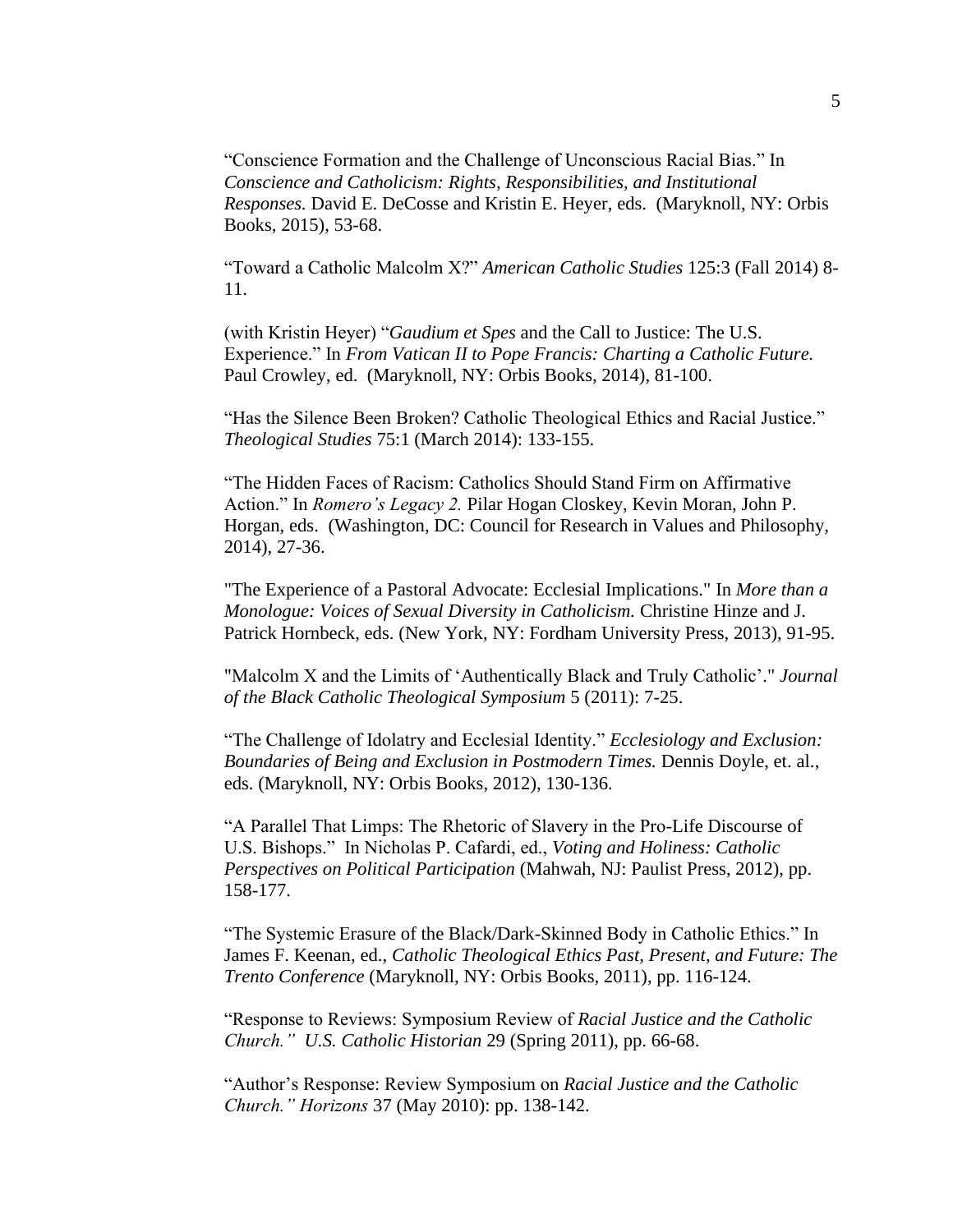"Cyprian Davis and the Black Catholic Intellectual Vocation." *U.S Catholic Historian* 28 (Winter 2010): pp. 65-82.

"HIV/AIDS and the Bodies of Black Peoples: The Spirituals and Resurrection Faith." In M. Shawn Copeland and LaReine-Marie Mosely, eds., *Uncommon Faithfulness: The Witness of Black Catholics* (Maryknoll, NY: Orbis Books, 2009), pp. 147-166.

"The Scandal of Poverty: 'Cultured Indifference' and the Option for the Poor Post-Katrina." *Journal of Religion and Society* Supplement Series 4 (2008): pp. 55-72.

"Racial Reconciliation in Christian Ethics: Toward Starting a Conversation." *Journal of the Black Catholic Theological Symposium* 2 (2008): pp. 31-57.

"Anger and Human Transcendence: A Response to 'A Rahnerian Reading of Black Rage'." *Philosophy and Theology* 15 (2003), pp. 217-228.

"James Cone and Recent Catholic Episcopal Teaching on Racism." *Theological Studies* 61 (December 2000): pp. 700-730.

"African American Experience and Roman Catholic Ethics." In Cyprian Davis and Jamie T. Phelps, eds., *Stamped with the Image of God: African Americans as God's Image in Black (*Maryknoll, NY: Orbis Books, 2004) pp. 145-146.

"Beyond Revision: A Younger Moralist Looks at Charles E. Curran." In James J. Walter, Timothy E. O'Connell, and Thomas A. Shannon, eds., *A Call to Fidelity: On the Moral Theology of Charles E. Curran* (Washington, DC: Georgetown University Press, 2002), pp. 253-272.

"Racial Reconciliation and the Challenge of Jubilee Justice in the United States: A Black Catholic Perspective." In *Good News Bible: African American Jubilee Edition* [with Deuterocanonicals/Apocrypha] (New York: American Bible Society, 2000), pp. 343-353.

"The Case for Catholic Support: Catholic Social Ethics and Environmental Justice." In Diana L. Hayes and Cyprian Davis, eds., *Taking Down Our Harps: Black Catholics in the United States* (Maryknoll, NY: Orbis Books, 1998), pp. 147-162.

"An Ethical Reflection upon *Environmental Racism* in the Light of Catholic Social Teaching." In Maura A. Ryan and Todd David Whitmore, eds., *The Challenge of Global Stewardship: Roman Catholic Responses* (Notre Dame, IN: University of Notre Dame Press, 1997), pp. 234-250.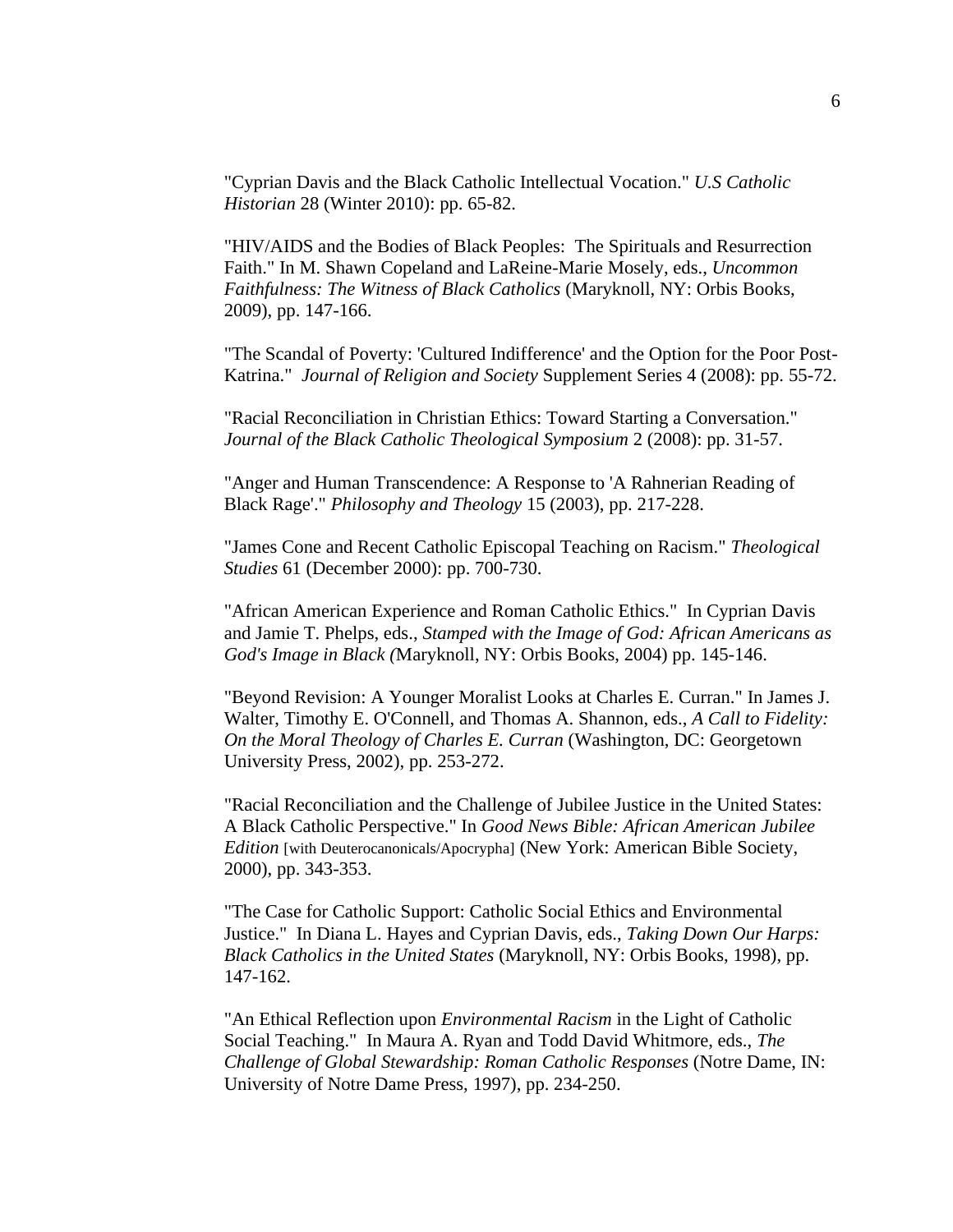"African American Experience and U.S. Roman Catholic Ethics: "Strangers and Aliens No Longer?" In Jamie T. Phelps, ed., *Black and Catholic: The Challenge and Gift of Black Folk: Contributions of African American Experience and World View to Catholic Theology* (Milwaukee, WI: Marquette University Press, 1997), pp. 79-101. Reprint in: William J. Kelly, ed., *Black Catholic Theology: A Sourcebook. Readings in the Black Catholic Experience in the United States* (New York: McGraw-Hill, 2000), pp. 300-317.

## **C. Invited Articles/Solicited Essays and Publications**

"The Challenge of Idolatry for LGBTI Ministry." Published on-line August 2019. <https://www.dignityusa.org/news/challenge-idolatry-lgbti-ministry>

"In Memory of Me," *U.S. Catholic* 84 (September 2019): 10.

"A Lasting Legacy," *U.S. Catholic* 84 (June 2019): 10. (Also published as, "The Modern LGBTQ Movement and Catholic Social Teaching Have Plenty in Common" [https://www.uscatholic.org/articles/201906/modern-lgbtq-rights](https://www.uscatholic.org/articles/201906/modern-lgbtq-rights-movement-and-catholic-social-teaching-have-plenty-common-31750)[movement-and-catholic-social-teaching-have-plenty-common-31750](https://www.uscatholic.org/articles/201906/modern-lgbtq-rights-movement-and-catholic-social-teaching-have-plenty-common-31750) (published June 14, 2019). Reprinted in *Bondings* 38:3 (Summer 2019): 8.

"Wounds Talk," *U.S. Catholic* 84 (March 2019): 10. (Also published as, "What's Happening at the Border is a Crime against Our Collective Humanity," [https://www.uscatholic.org/articles/201901/whats-happening-border-crime](https://www.uscatholic.org/articles/201901/whats-happening-border-crime%20-against-our-collective-humanity-31608)  [against-our-collective-humanity-31608](https://www.uscatholic.org/articles/201901/whats-happening-border-crime%20-against-our-collective-humanity-31608) (published January 10, 2019)

"A New Revolution," *U.S. Catholic* 84 (January 2019): 10. (Also published as, "To Dismantle Racism, We Must Heal the Human Spirit," [https://www.uscatholic.org/articles/201901/dismantle-racism-we-must-heal](https://www.uscatholic.org/articles/201901/dismantle-racism-we-must-heal-human-spirit-31613)[human-spirit-31613](https://www.uscatholic.org/articles/201901/dismantle-racism-we-must-heal-human-spirit-31613)

"A Message of Concern and Care for Graduate Students in Theology" (coauthored with Patrick Hornbeck). (October 3, 2018) [https://medium.com/jesuit](https://medium.com/jesuit-educated/a-message-of-concern-and-care-to-graduate-students-in-theology-6b2eeb517248)[educated/a-message-of-concern-and-care-to-graduate-students-in-theology-](https://medium.com/jesuit-educated/a-message-of-concern-and-care-to-graduate-students-in-theology-6b2eeb517248)[6b2eeb517248](https://medium.com/jesuit-educated/a-message-of-concern-and-care-to-graduate-students-in-theology-6b2eeb517248)

"Who Will Lead Us?" *U.S. Catholic* 83 (September 2018): 10. (Also published as, "What will it take to Redeem the Soul of America?" (published August 27, 2018) [https://www.uscatholic.org/articles/201808/what-will-it-take-redeem-soul](https://www.uscatholic.org/articles/201808/what-will-it-take-redeem-soul-america-31479)[america-31479](https://www.uscatholic.org/articles/201808/what-will-it-take-redeem-soul-america-31479)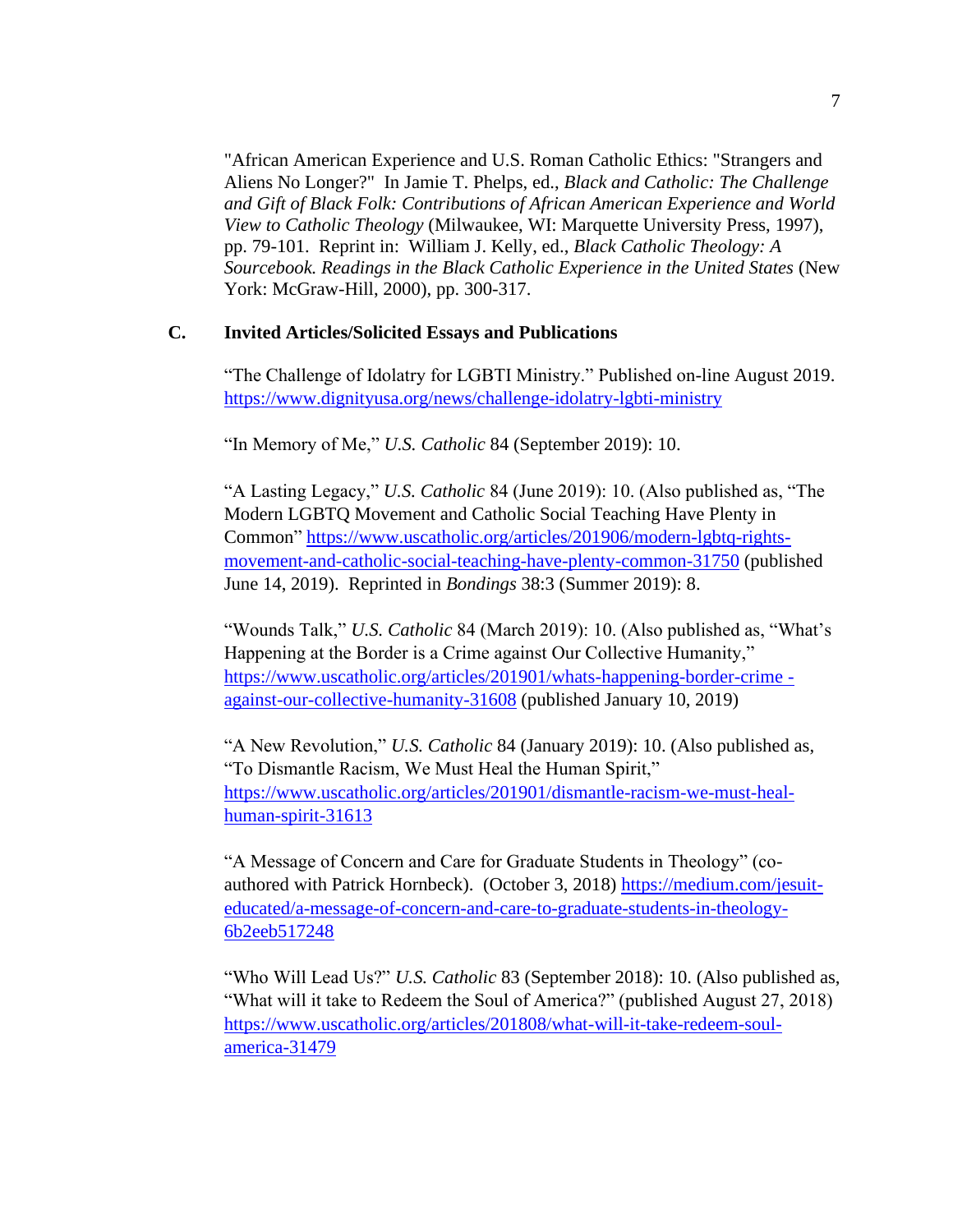"A response to Concerns about a Retreat for Gay Priests, Brothers, and Deacons," *National Catholic Reporter* (August 22, 2018). [https://www.ncronline.org/news/opinion/response-concerns-about-retreat-gay](https://www.ncronline.org/news/opinion/response-concerns-about-retreat-gay-priests-brothers-and-deacons)[priests-brothers-and-deacons](https://www.ncronline.org/news/opinion/response-concerns-about-retreat-gay-priests-brothers-and-deacons)

"Real Integration Means Curing a Sickness of the Soul," *South Africa Sunday Times* (July 22, 2018) 6.

"March for Our Lives: The New Evangelization," *U.S. Catholic* 83 (June 2018) 10.

"How Martin Luther King's Prayer Life Moved Him to Justice," *U.S. Catholic* 83 (March 2018) 10.

"The Sickness of the American Soul," *America* 217 (December 11, 2017): 18-25.

"The Ignatian Witness to Truth in a Climate of Injustice," *Conversations on Jesuit Higher Education* 52 (Fall 2017): 2-7.

"When Children Live in Fear of Their Lives, Change is Needed," *U.S. Catholic* 82 (December 2017): 10.

"The Church Needs to Work More Closely with Its LGBT Members," *U.S. Catholic* 82 (September 2017): 10.

"To Break Bread Together We Must End the Scandal of Hunger," *U.S. Catholic* 82 (June 2017): 10.

"The Church's Appalling Silence on Racism." *U.S. Catholic* 82 (March 2017) 10. [http://www.uscatholic.org/articles/201701/churchs-appalling-silence-racism-](http://www.uscatholic.org/articles/201701/churchs-appalling-silence-racism-30911)[30911](http://www.uscatholic.org/articles/201701/churchs-appalling-silence-racism-30911)

"As a Catholic Priest, I Am against an Executive Order on Religious Liberty," *Religion News Service* (April 26, 2017). On-line at [https://religionnews.com/2017/04/26/as-a-catholic-priest-i-am-against-an](https://religionnews.com/2017/04/26/as-a-catholic-priest-i-am-against-an-executive-order-on-religious-liberty/)[executive-order-on-religious-liberty/](https://religionnews.com/2017/04/26/as-a-catholic-priest-i-am-against-an-executive-order-on-religious-liberty/)

"Letter 24," *American Values Religious Voices* (February 12, 2017). On-line at <http://www.valuesandvoices.com/letter24/>

"Let's Be a Church Where Black Lives Matter." *U.S. Catholic* 81 (December 2016) 8. On-line at [http://www.uscatholic.org/articles/201612/lets-be-church](http://www.uscatholic.org/articles/201612/lets-be-church-where-black-lives-matter-30843)[where-black-lives-matter-30843](http://www.uscatholic.org/articles/201612/lets-be-church-where-black-lives-matter-30843) **Second Place Award,** Catholic Press Association, 2017.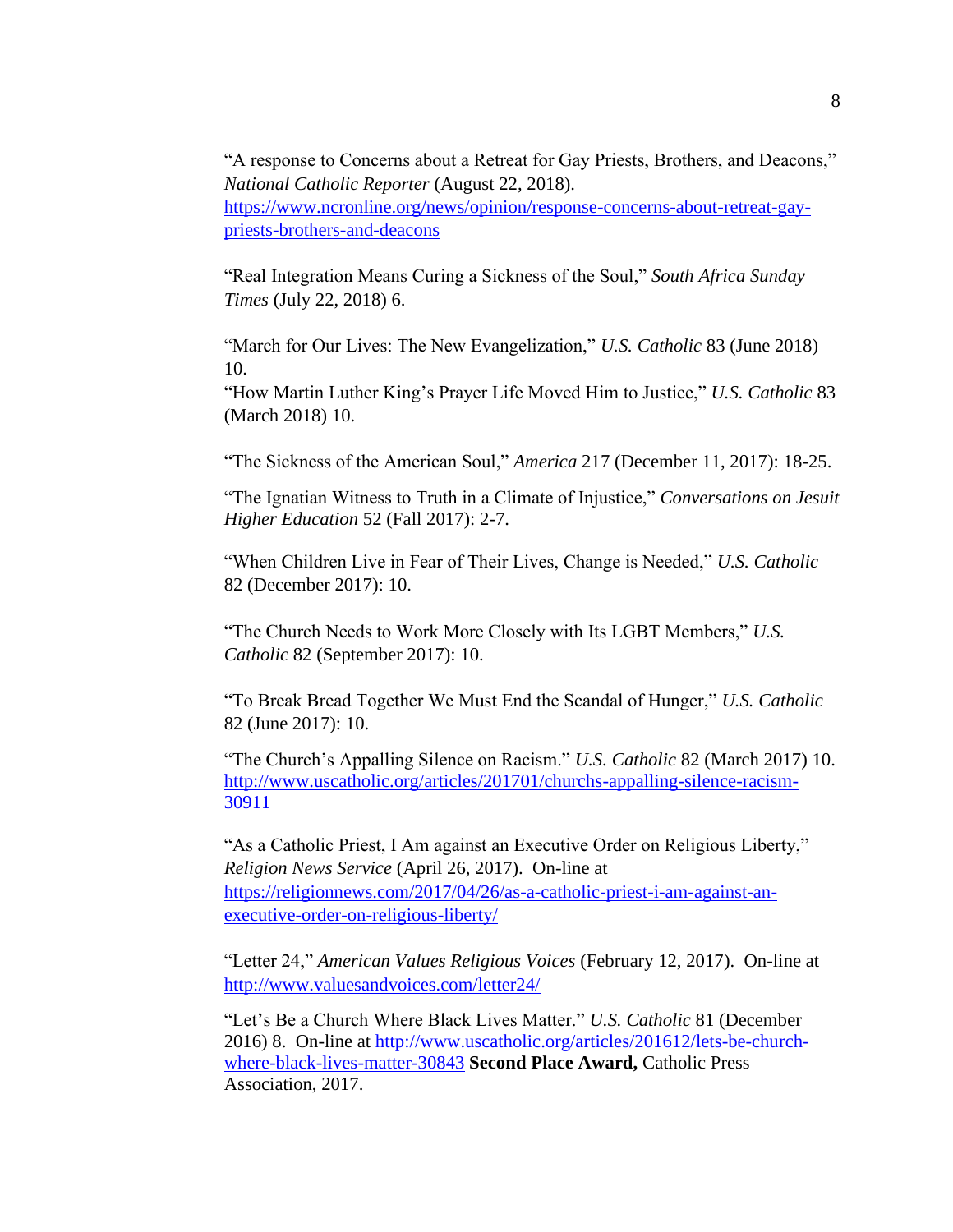"We Cannot Abandon Transgender Catholics." *U.S. Catholic* 81 (August 2016) 8. On-line at [http://www.uscatholic.org/articles/201608/we-cannot-abandon](http://www.uscatholic.org/articles/201608/we-cannot-abandon-transgender-catholics-30726)[transgender-catholics-30726](http://www.uscatholic.org/articles/201608/we-cannot-abandon-transgender-catholics-30726)

"The Dark Night of Our Nation's Politics." *U.S. Catholic* 81 (May 2016) 8. Online at [http://www.uscatholic.org/articles/201604/dark-night-our](http://www.uscatholic.org/articles/201604/dark-night-our-nation%E2%80%99s-politics-30623)[nation%E2%80%99s-politics-30623](http://www.uscatholic.org/articles/201604/dark-night-our-nation%E2%80%99s-politics-30623)

"The Exodus Hits Home." *U.S. Catholic* 81 (February 2016) 8. On-line at <http://www.uscatholic.org/articles/201602/exodus-hits-home-30539> "Ignorance, Indifference, and Fear." *U.S. Catholic* 80 (August 2015): 8.

"Living Faithfully in a World of Violence." *U.S. Catholic* 80 (May 2015): 8.

"African Americans and the Quest for Justice." *U.S. Catholic* 80 (February 2015): 8.

"November to Remember." *U.S. Catholic* 79 (November 2014): 8.

"Two Nations under God." *U.S. Catholic* 79 (August 2014): 8.

"When Profiling Becomes 'Reasonable,' Injustice Becomes Excusable." *U.S.Catholic* on-line (2013) http://www.uscatholic.org/blog/201307/when-profiling- %E2%80%9Creasonable%E2%80%9D-injustice-becomes-excusable-27574. **Honorable Mention Award,** Associated Church Press, 2014.

"'I Have a Dream': 50 Years Later." *St. Anthony Messenger* 121 (August 2013): 28-33. **Honorable Mention Award,** Catholic Press Association, 2014.

"Black Theology and Lonergan: The Challenge of Authenticity." Ed. Robert Doran. *Lonergan Resource: Lonergan on the Edge 2012*. Published on-line (November 2012), Lonergan Resource Center, [https://www.lonerganresource.com/pdf/contributors/LOE-2012-](https://www.lonerganresource.com/pdf/contributors/LOE-2012-12b_Bryan_Massingale.pdf) [12b\\_Bryan\\_Massingale.pdf](https://www.lonerganresource.com/pdf/contributors/LOE-2012-12b_Bryan_Massingale.pdf)

"Transformative Love, Uneasiness with Injustice belong in vocation ministry." *Horizon* 36 (Winter 2011): pp. 30-38. **Second Place Award,** Catholic Press Association, 2012.

"*Vox Victimarum Vox Dei:* Malcolm X as Neglected 'Classic' for Catholic Theological Reflection." Presidential Address, *CTSA Proceedings* 65 (2010): pp. 63-88.

"Lonergan, Malcolm X, and the Limits of a Classical Social Justice Christology: A Response to Thomas Hughson." Second Annual Colloquium on Systematic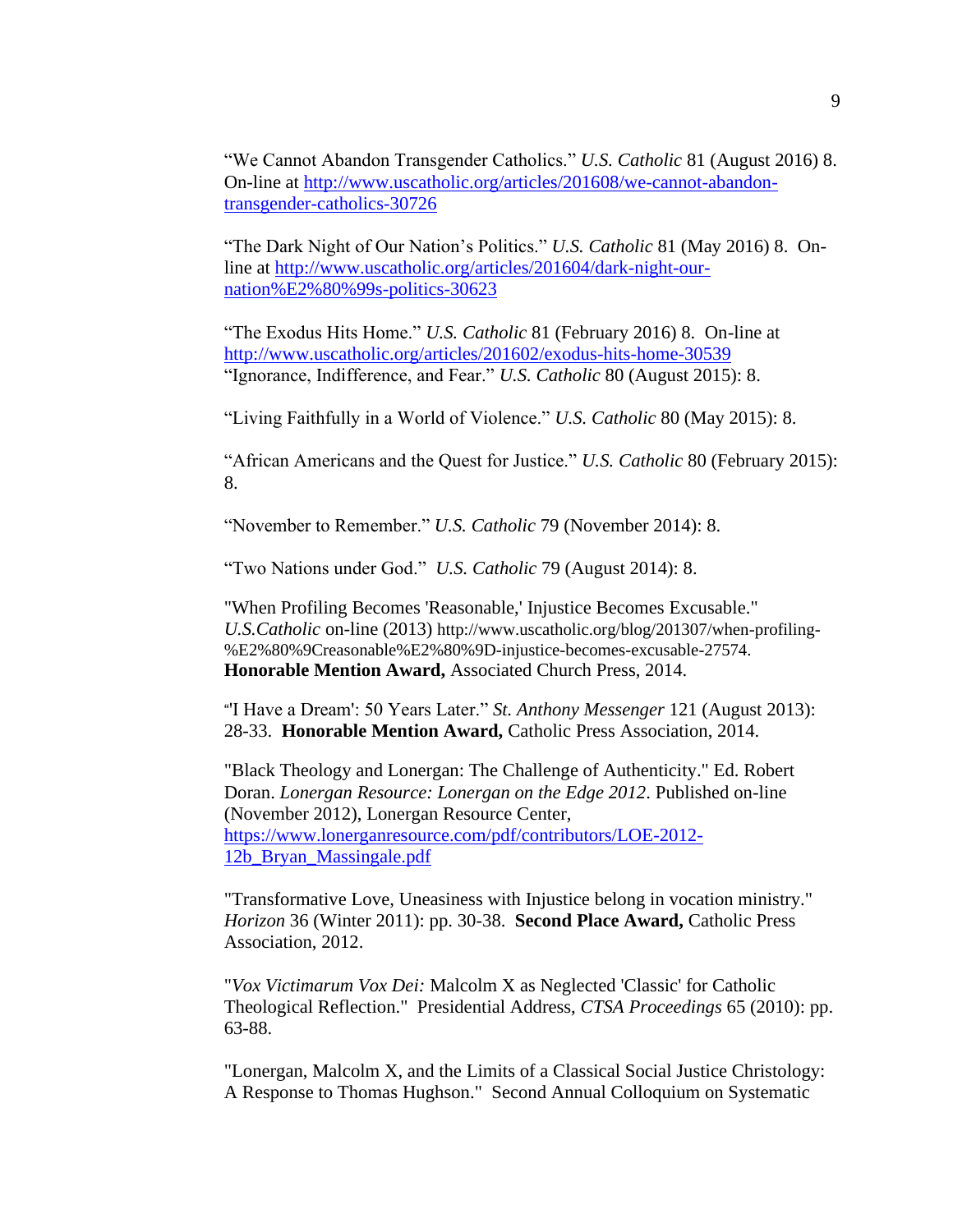Theology (Marquette University). Published on-line (November 2010), Lonergan Resource Center, http://www.lonerganresource.com/pdf/contributors/Massingale-Panel\_Response\_to\_Thomas\_Hughson.pdf.

"Malcolm X as Neglected 'Classic' for Catholic Theological Reflection." *Origins* 40:9 (July 8, 2010): pp. 129-140.

"Forward." in James McGinnis, *Praying for Peace around the Globe.* (Liguori, MO: Liguori Publications, 2009), pp. ix-xi.

*Poverty and Racism: Overlapping Threats to the Common Good.* Washington, DC: Catholic Charities USA (January 2008). Also published in *Origins* 37:34 (February 7, 2008): pp. 537-549.

*Pobreza y Racismo: Amenazas superpuestas contra el bien comun.* Washington, DC: Catholic Charities USA (July 2008). Spanish translation of the *Poverty and Racism* document.

"Healing a Divided World." *Origins* 37:11 (August 16, 2007): pp. 161-168.

"Katrina and Race." *Signs of the Time in the Americas* 2:2 (May 2007): pp. 11- 14.

"About Katrina: Catastrophe Exposes U.S. Race Reality." *National Catholic Reporter* 43:18 (March 3, 2007): pp. 10-13.

"King and I: The Spirituality of Martin Luther King, Jr." *U.S. Catholic* 72 (February 2007): pp. 46-47.

"Living with Faith and Hope: the Gospel and National Security." *Signs of the Times in the Americas* 1:2 (Summer 2006): pp. 5-6.

"The Proposed Draft of the Pastoral Letter on Racism: The State of the Question." for the Committee on African American Catholics of the United States Catholic Conference of Bishops, May 30, 2006. (5pp.)

"Catholic Participation in Political Life." *Origins* 35:28 (December 22, 2005): pp. 469-474.

"The Security We Seek: The Connection between Materialism and Militarism." *Fellowship: Journal of the Fellowship of Reconciliation* 71 (May/June 2005), p. 16.

*The Truth Will Set You Free: The Sin of Racism, The Challenge of Conversion, and the Journey Toward Reconciliation–A Pastoral Statement on the Sin of*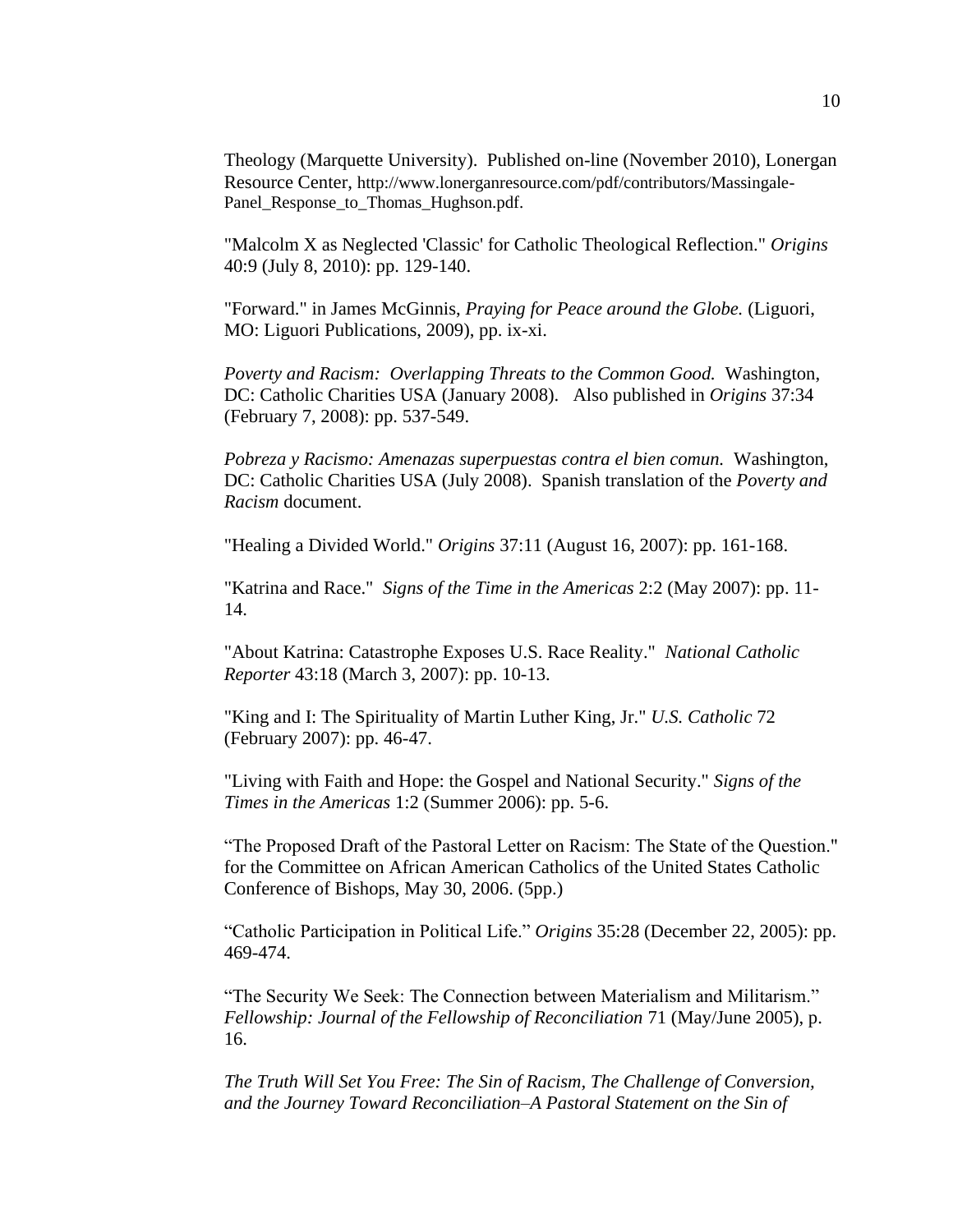*Racism* (Draft Four). Written for the Bishops Committee on African American Catholics of the U.S. Conference of Catholic Bishops (November 2005). (38 pp).

"Preaching Hope in the Midst of Betrayal: Theological and Pastoral Reflections." *Preach: Enlivening the Pastoral Art* (January/February 2005): pp. 16-20.

"Are You a Social Sinner?" *U.S. Catholic* 70 (February 2005), pp. 18-22. Excerpt also printed in "Sharing Faith with Those Who Don't Look Like You," *Call to Action News* 27:1 (April-May 2005): p. 4.

"An Option for Africa: A Spiritual and Theological Reflection." *In Itinere* 7 (2004): pp. 32-37.

"The Changing Faces and Voices of America." *New Theology Review* 14 (November 2001): pp. 80-83.

"The *'Cultural Divide'* and Its Pastoral Implications." In *The Call to Evangelization: National Consultation 2000.* (Baltimore, MD: The National Black Catholic Congress, 2000), pp. 49-79.

"Overcoming the Structural Defects in the Organization of International Life." *The Catholic Peace Voice* 28 (Nov/Dec 2003): p. 8.

"Equality Control: A Catholic Perspective on Affirmative Action." *U.S. Catholic* 68 (September 2003): pp. 29-31.

"The Ethos that Demands an Obsession with Security." *The Catholic Peace Voice* 28 (July/August 2003): pp. 10-11.

"From Homeland to Biblical Security." *Origins* 32 (February 20, 2003) 598-603. "Tribalism or Solidarity? The Challenge of the 21st Century." *The Vincentian Chair of Social Justice Presentations* 6 (2001): pp. 12-18.

National Black Catholic Clergy Caucus, *Statement on Racism: A Sankofa Observance of the 500th Anniversary of the First Enslaved African to Enter the Western Hemisphere (1501-2001)*. (January 15, 2001). (11pp). *[principal drafter of this statement]*

"The Deacon: An Evangelical Agenda for the New Millennium." *Salesianum* 95 (Winter 2000-2001): pp. 6-12.

"The Fires of Jubilee Justice." *The Ozanam News* (November 2000): pp. 5-10.

"The Ethics of Racism." *Origins* 28 (November 26, 1998) 424-428.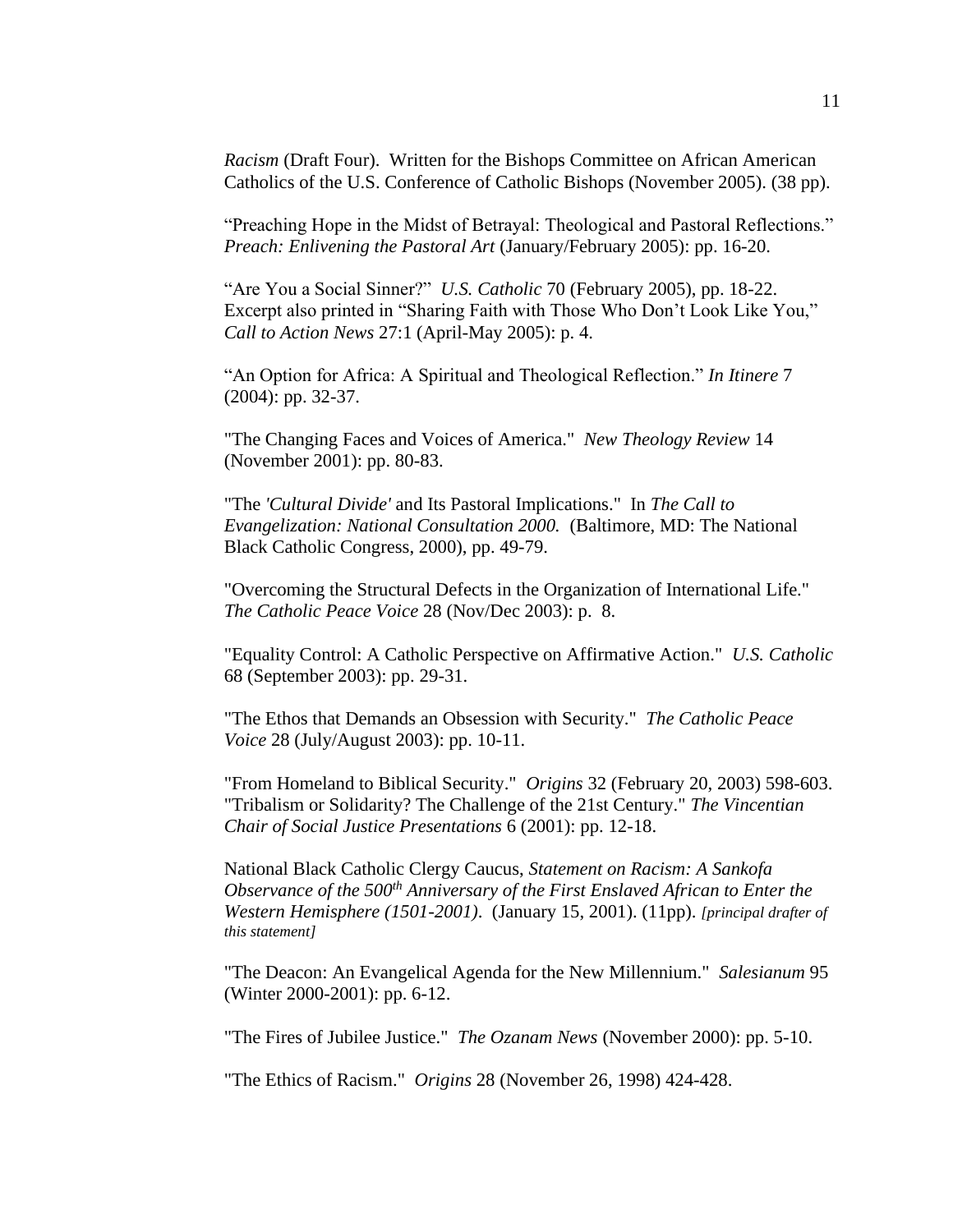"Catholics Should Stand Firm on Affirmative Action." *Salt of the Earth* 16 (September/October 1996) 10-15. Reprint in: William J. Kelly, ed., *Black Catholic Theology: A Sourcebook. Readings in the Black Catholic Experience in the United States (*New York: McGraw-Hill, 2000) pp. 318-325.

"A Theological Vision of the Diaconate." *Deacon Digest* 13 (May/June 1996): pp. 26-27.

"Reflections on Catholic Social Responsibility in an Election Year." *Voices for Justice* (Supplement No. 1, October 1994): pp. 1-2.

"In Celebration of the Permanent Diaconate: The Permanent Deacon as Sign of Service and Justice." *The Salesianum* 88 (Fall/Winter 1993): pp. 6-10.

Black Catholic Clergy Caucus, "The Message after Los Angeles." *Origins* 22 (June 4, 1992): pp. 63-64. *(principal drafter of this statement).*

"Developments in Moral Theology: Change and Continuity in Catholic Social Teaching." *The Salesianum* 87 (Spring/Summer 1992): pp. 10-17.

"Moral Theology and the Pastoral Minister: Toward an Understanding of a Tradition in Transition." *The Salesianum* 83 (Fall/Winter 1988): pp. 14-19.

"Black Catholic Worship: Initial Considerations." *Liturgy 80* 18 (July 1987): pp. 11-13.

## **D. Conference Proceedings** (reports authored):

"Catholic Theological Ethics in the World Church." *Proceedings of the Catholic Theological Society of America* 69 (2014):

"The Global Economy in Impasse." *Proceedings of the Catholic Theological Society of America* 64 (2009): pp. 86-87.

"Black Catholic Theology: Solidarity with Africa." *Proceedings of the Catholic Theological Society of America* 59 (2004): pp. 105-106.

"Black Catholic Theology: The Vocation of the Black Scholar and the Struggle of the Black Catholic Community." *Proceedings of the Catholic Theological Society of America* 58 (2003) 108-110.

"Moral Imagination and the *Missio ad Gentes*: A Response to Margaret E. Guider." *Proceedings of the Catholic Theological Society of America* 56 (2001) 70-75**.**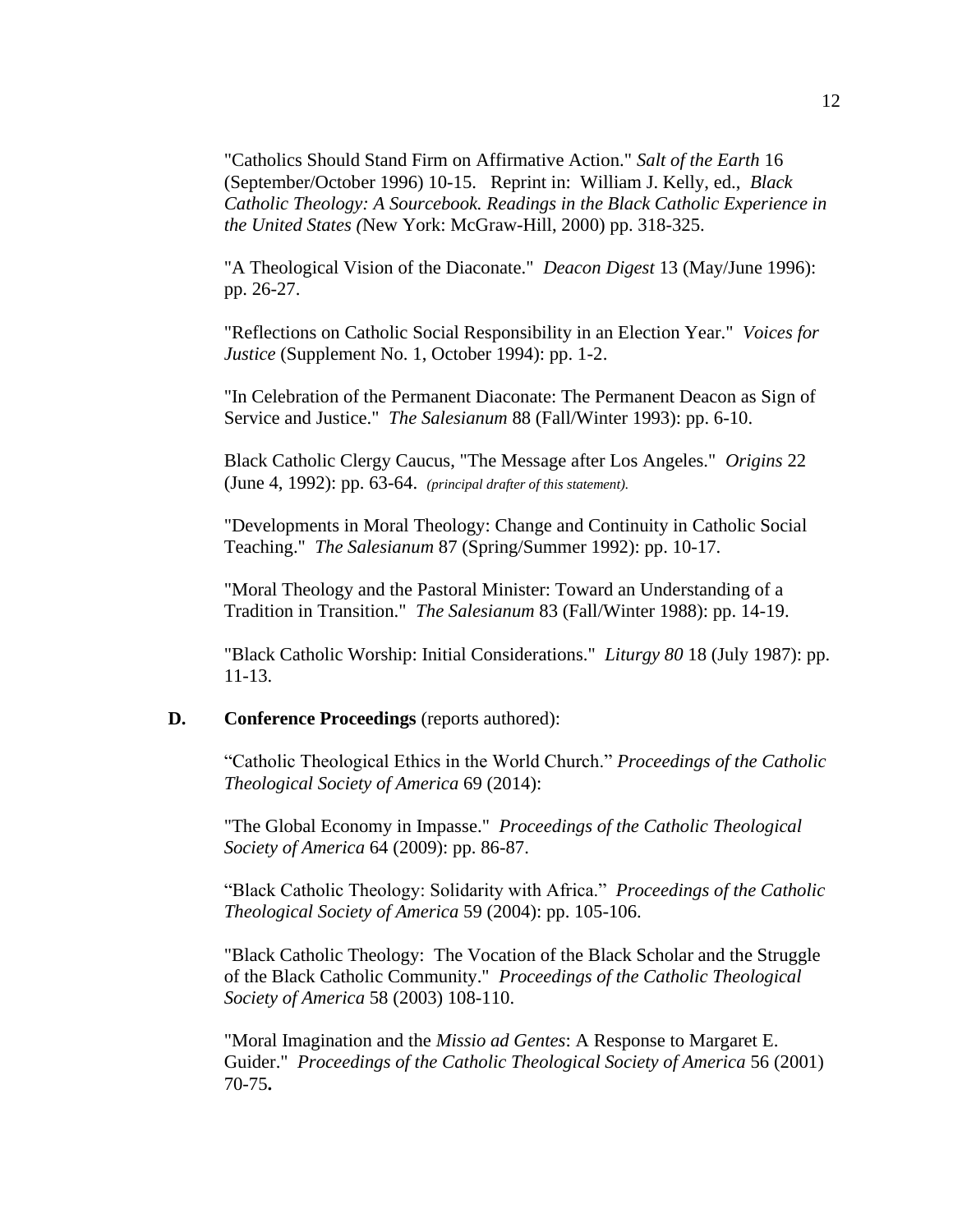"Black Catholic Theology: Anger for the Sake of Justice." *Proceedings of the Catholic Theological Society of America* 51 (1996) 263-265.

"The Deacon: An Evangelical Agenda for the New Millennium." *Proceedings of the National Catholic Diaconate Conference* (June 2000) 31-35.

#### **E. Book Reviews**

- *Catholic Moral Theology and Social Ethics: A New Method*, by Christina A. Astorga, in *Theological Studies* 76:2 (2015): 374-376.
- *The Cross and the Lynching Tree,* by James H. Cone, in *America* 211:1 (July 7- 14, 2014): p. 38.
- *Never to Leave Us Alone: The Prayer Life of Martin Luther King, Jr.* by Lewis v. Baldwin, in *National Catholic Reporter* 47 (Jan. 7, 2011): p. 18.
- *Mothership Connections: A Black Atlantic Synthesis of Neoclassical Metaphysics and Black Theology,* by Theodore Walker, in *Horizons* 33 (Fall 2006): pp. 356-358.
- *Terror and Triumph: The Nature of Black Religion,* by Anthony B. Pinn, in *Theological Studies* 65 (December 2004): pp. 900-901.
- *Living Stones in the Household of God,* by Linda Thomas (editor), in *National Catholic Reporter* 40 (May 21, 2004): p. 5a.
- **F. Newspaper Articles and Columns** *(Note: Columns received 2003 Award from the Catholic Press Association of the United States and Canada, Honorable Mention,* "Best Regular Column--Spiritual Life.")

"Consistent Ethic of Life Analysis Wrong." *Milwaukee Journal Sentinel*, 2012.

- "An Immoral Budget That Shuns Social Justice." *Milwaukee Journal Sentinel*, 2012.
- "Being Fiscally Responsible and Fair." *Milwaukee Journal Sentinel* (February 28, 2011). available on-line at [http://www.jsonline.com/news/opinion/117107323.html.](http://www.jsonline.com/news/opinion/117107323.html)
- "MU Controversy Offers Red Herrings and False Dichotomies." *Milwaukee Journal Sentinel* (May 18, 2010). available on-line at http://www.jsonline.com/news/opinion/94199124.html.

"How We Move Beyond Race," *Milwaukee Journal Sentinel* (March 24, 2008) 11A.

"Race, Racism Engage Us at Gut Level," *National Catholic Reporter* 44 (April 4, 2008).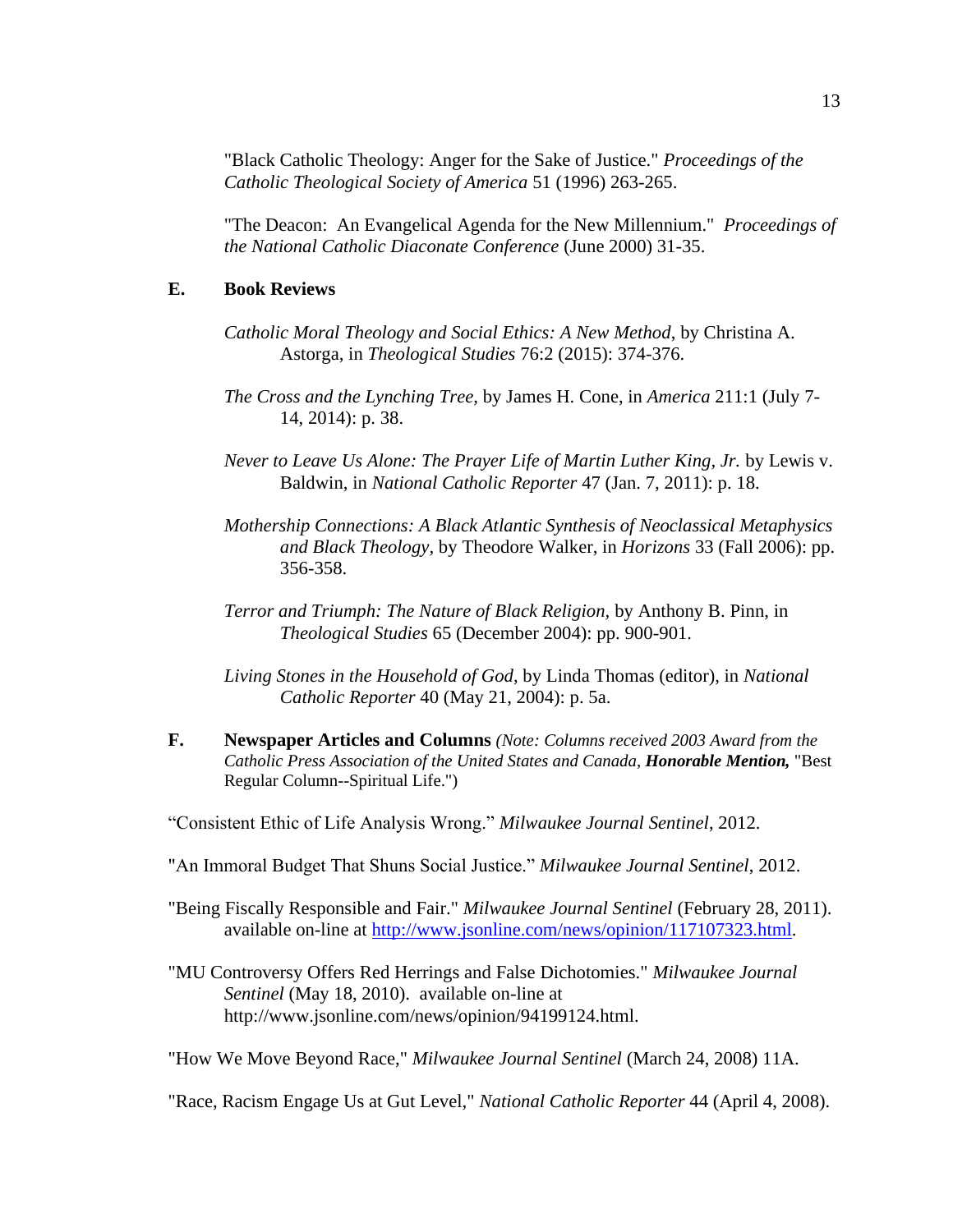"A Response to Some of My Critics." *Catholic Herald* (October 19, 2006) 12.

- "Respect for All Catholic Values Key in Marriage Amendment Vote." *Catholic Herald* (September 21, 2006) 7.
- "Make Me an Instrument of Your Peace: Christian Vocation Poses Serious Challenges to Current Talk of War: A Critique of Pre-emptive Warfare." *Catholic Herald* 133 (September 26, 2002) 7.
- "Blessed Are They Who Mourn, They Shall Be Consoled: The Removal of Priests from Ministry." *Catholic Herald* 133 (August 30, 2002) 7.
- "View Leaders by Their Concern for Justice, Care for the Poor." *Catholic Herald* 133 (August 1, 2002) 9.
- "Flawed *Charter* Will Cause Rupture between Bishops, Priests, People." *Catholic Herald* 133 (July 4, 2002) 9.
- "Searching for Strength amid the Sadness of the Scandal." *Milwaukee Journal Sentinel* (June 9, 2002) pp. 1-2J.
- "Jesus Came to Forgive Sinners: On the Weakland Resignation." *Catholic Herald* 133 (May 30, 2002) 8.
- "Church Crisis is Double-Edged Sword." *Catholic Herald* 133 (May 2, 2002) 9.
- "Misuse of Authority at Heart of Sex Abuse Scandal." *Catholic Herald* 133 (March 28, 2002) 9.
- "Christian Pacifism Speaks with Neglected Voice, Haunting Wisdom." *Catholic Herald* 133 (February 28, 2002) 7.
- "Christmas Peace in Time of War." *Catholic Herald* 132 (December 20, 2001) 6.
- "Military Force Should Raise Questions for Catholics." *Catholic Herald* 132 (November 22, 2001) 7.
- "Christian Patriot Must Offer Genuine Support, Moral Critique." *Catholic Herald* 132 (September 27, 2001) 9.
- "What Is the Multicultural Church's Real Challenge? To Move Beyond Uniformity to Unity." *National Catholic News Service* (January 22, 2000).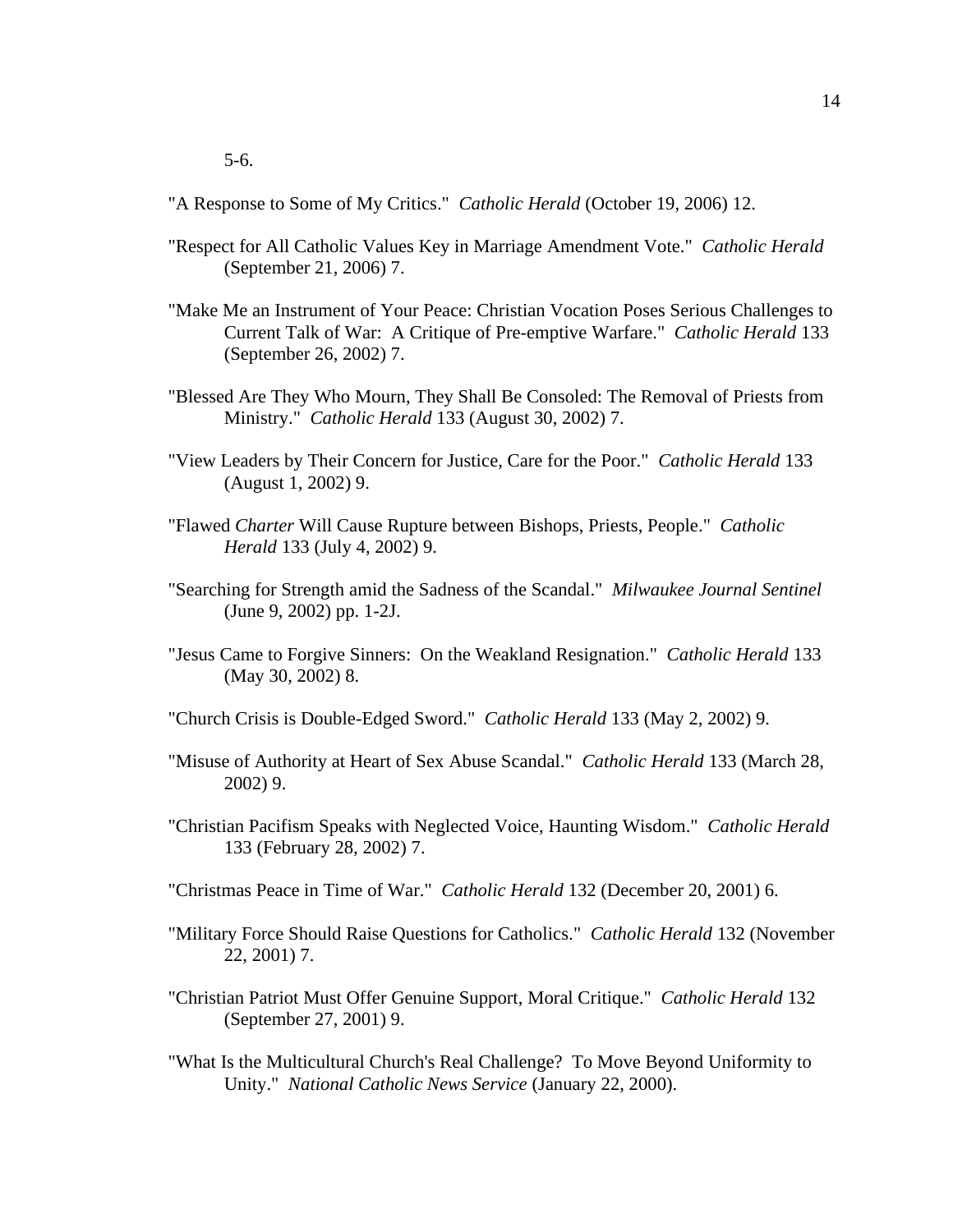"Forming a Catholic Social Conscience." *Catholic Herald* (February 2, 1995) 7c.

"Company's Duty Goes Far Above the Bottom Line: The Ethics of Corporate Relocation." *The Milwaukee Journal* (May 22, 1994) J1-2.

"May a Catholic Vote for Bush? . . . Clinton? . . . Perot? Reflections on Political Responsibility and Catholic Faith." *The Catholic Herald* (October 29, 1992) 10.

## **II. RESEARCH IN PROGRESS** (titles are tentative)

- \$ *Engaging Racism: Thomas Merton, the Church, and the Ongoing Quest for Racial Justice.* Edited collection of Thomas Merton's engagement with racial justice and its lessons for the contemporary church. Projected completion: Fall 2020.
- *Encountering Malcolm X.* Monograph critically examining the contribution of Malcolm's social thought to Catholic theology and ethics, and his influence on contemporary U.S. Black Catholicism. Projected completion: Fall 2019.
- *Race, Sex, and the Catholic Church.* Monograph exploring Catholic complicity and participation in racialized sexuality and sexual racism. Projected completion: Spring 2020.

## **III. ACADEMIC PAPERS PRESENTED**: **(***all are Refereed and/or Invited***)**

## **A. International Conferences**

"The Challenge of Idolatry for LGBTI Ministry." The Theological Mandate for LGBTI Justice Work. Plenary Session, Global Network of Rainbow Catholics Third Assembly (Chicago, IL), July 4, 2019.

"Malcolm X, Steve Biko, and the Religious Dream for a Multiracial Democracy." Lecture presented at St. Augustine's College (Johannesburg, South Africa), 5 March 2019.

"Racial Justice and the Demands of Discipleship: Reconciliation, Transformation, and Hope." Keynote Lecture, Catholic Diocese of Hamilton in Bermuda (Bermuda, West Indies), November 2, 2018.

"Friendship: The Necessary Foundation for White Commitment to Black Liberation and Social Transformation?" Paper delivered at Third International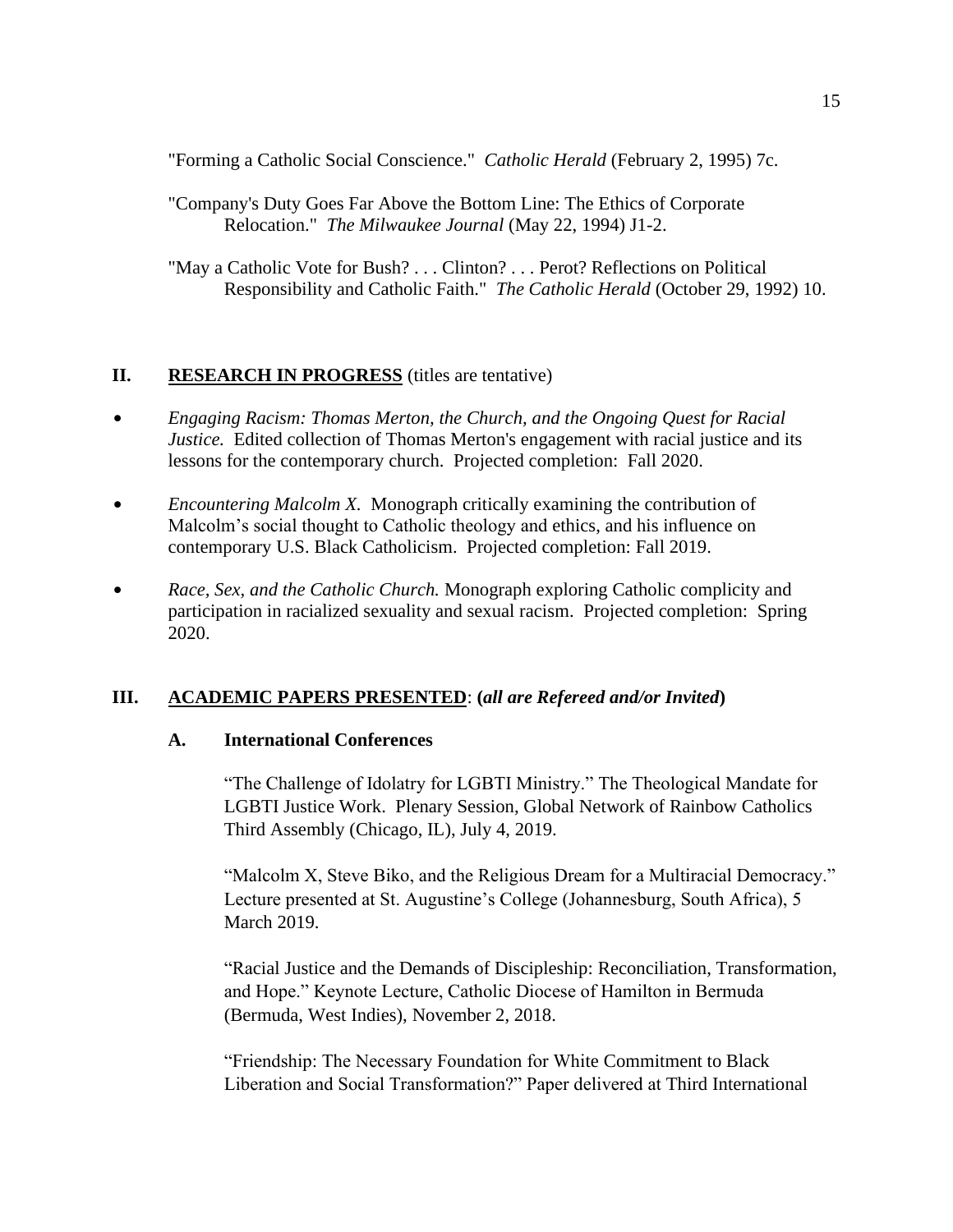Catholic Theological Ethics in the World Church (Sarajevo, Bosnia and Herzegovina), July 28, 2018.

"Racism and the Demands of Discipleship." Winter Living Theology lecture series (Pretoria, Johannesburg, Port Elizabeth, Durban, Capetown, Swaziland (Eswatini), sponsored by the Jesuit Institute of South Africa (June 21-July 21, 2018).

"African-Caribbean and African American Contextual Theologies: Commonalities and Variances." Invited Plenary paper delivered at the annual meeting of the Black Catholic Theological Symposium (St. Lucia, West Indies), October 12, 2017.

"Moving beyond 'Authentically Black and Truly Catholic': Black Catholic Identity for a New Time." Black Catholic Theological Symposium, Xavier University of New Orleans, October 14, 2016.

"The Erotic Life of Anti-Blackness: Police Sexual Violation of Black Bodies." Anti-Blackness and Christian Ethics Conference, Boston College, September 15, 2016.

"The Evidence of Things Unsaid: The Silence about Racism in the Care for Creation." Plenary Presentation, "Building Good Economies: Celebrating 125 Years of Modern Catholic Social Teaching. Sponsored by the Curran Center for American Catholic Studies (Fordham University) April 22, 2016.

"The Welcome Table: The Table Fellowship of Jesus and Its Implications for Racial Justice." Plenary Paper, Biblical Ethics in the 21<sup>st</sup> Century Conference, Marquette University, April 9, 2016.

"The Ethics of Teaching While Black." Paper delivered to the African American Working Group, Society of Christian Ethics, Toronto, Canada, January 8, 2016.

"Conscience Formation and the Challenge of Unconscious Racial Bias." Plenary Paper, *Conscience and Catholicism: Rights, Responsibilities, and Institutional Policies.* Sponsored by the Markula Center for Applied Ethics at Santa Clara University (Santa Clara, CA), September 10-12, 2014.

"Black Catholic Theology: Current State and Future Challenges." Plenary Presentation, *International Colloquium: The Changing Face of Global Catholicism--Implications for Theology and Theological Education.* Sponsored by the International Network of Societies for Catholic Theology. (Chicago, IL, USA), June 14-16, 2011.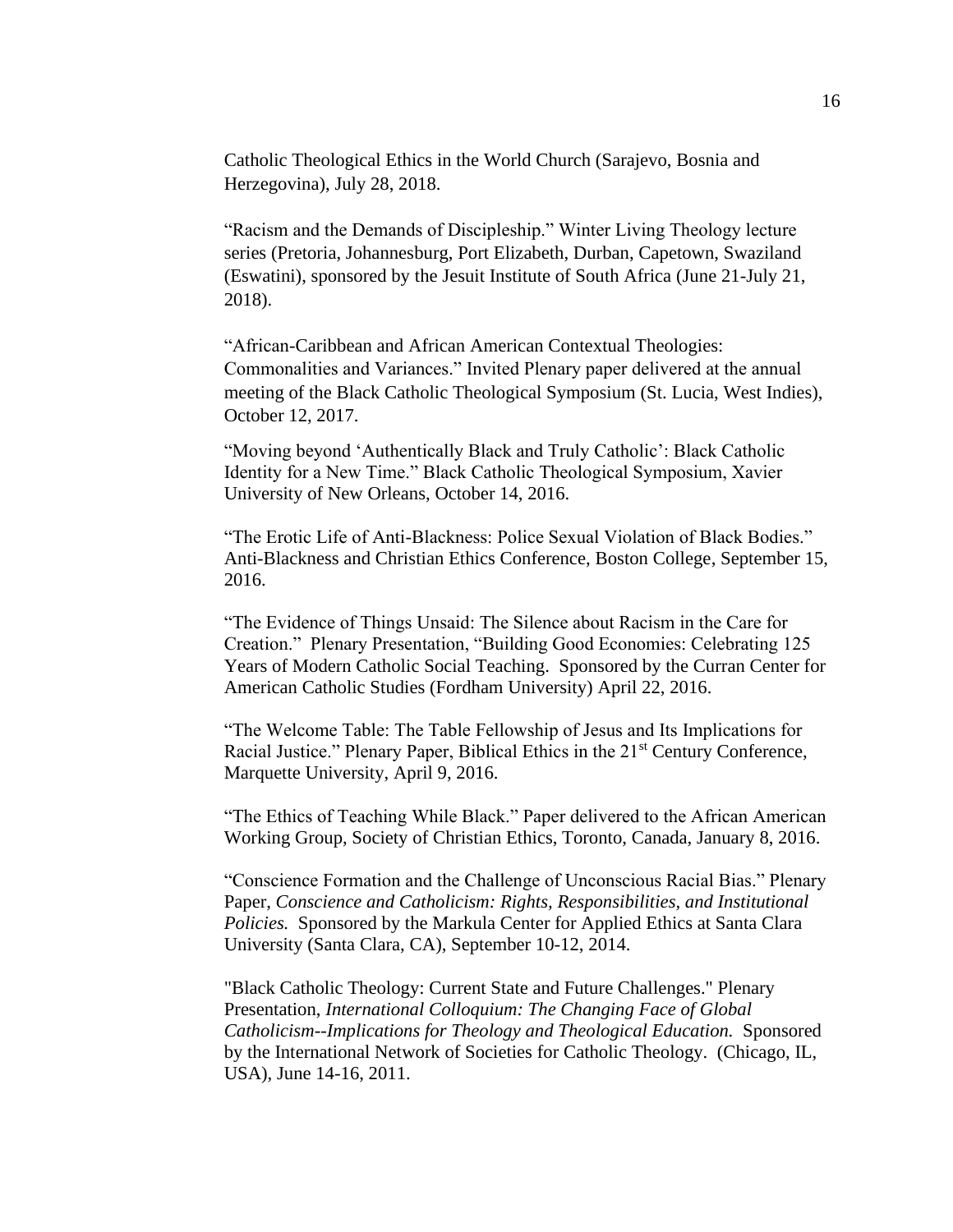"Complicity in Racial Injustice: Ecclesiological Challenges and Implications." Plenary Presentation, Fifth Annual Ecclesiological Investigations International Conference, (Dayton, OH, USA), May 20, 2011.

"Engaging the Past: The Haunting Silence of the Black/Dark Body in Catholic Theological Ethics." Plenary Presentation, Second International Conference on Catholic Theological Ethics in the World Church, (Trento, Italy) July 25, 2010.

Invited Participant: *International Theological Conference on HIV Prevention,*  sponsored by the Ecumenical Advocacy Alliance, Johannesburg, South Africa (January 28-February 2, 2008). *[co-wrote final communique on the ethics of HIV prevention, "An Invitation to Conversation,"]*

"Theological Voices from a Globalized American Hemisphere." Plenary Paper, *Transformed by Hope: Building a Social Theology for the Americas* Conference, DePaul University/Catholic Theological Union (Chicago, IL), October 31, 2008.

### **B. National Conferences**

"Malcolm X and Martin: Rival African American Views of Justice—and their Reverberations Today." Major Paper, Joint Session of American Sociological Association/Association for the Sociology of Religion convention (New York, NY) August 13, 2019.

"I Believe I Can Fly: The Path from the Enslaved to M. Shawn Copeland." Panelist: "Freeing the Subject, Freeing the Body." Celebrating M. Shawn Copeland: Memory, Freedom, and Solidarity, Boston College (Boston, MA), April 27, 2019.

"When Order Masks Disorder: The Limits of Dialogue in Catholic Approaches to Racial Justice." Annual Switgall Lecture, University of San Diego (San Diego, CA), March 26, 2019.

" 'They Do Not Know and Do Not Want to Know': James Baldwin, Racial Ignorance and the Authenticity of Christian Ethics." Annual Parks-King Lecture, Yale Divinity School (New Haven, CT), February 12, 2019.

"*This Is What Theology Looks Like:* Cone's Challenge to Black and Liberation Theologies (and Theologians). Keynote Lecture, Black Theologies of Liberation and Racial Justice Conference, University of San Francisco (SFO, CA), February 7, 2019.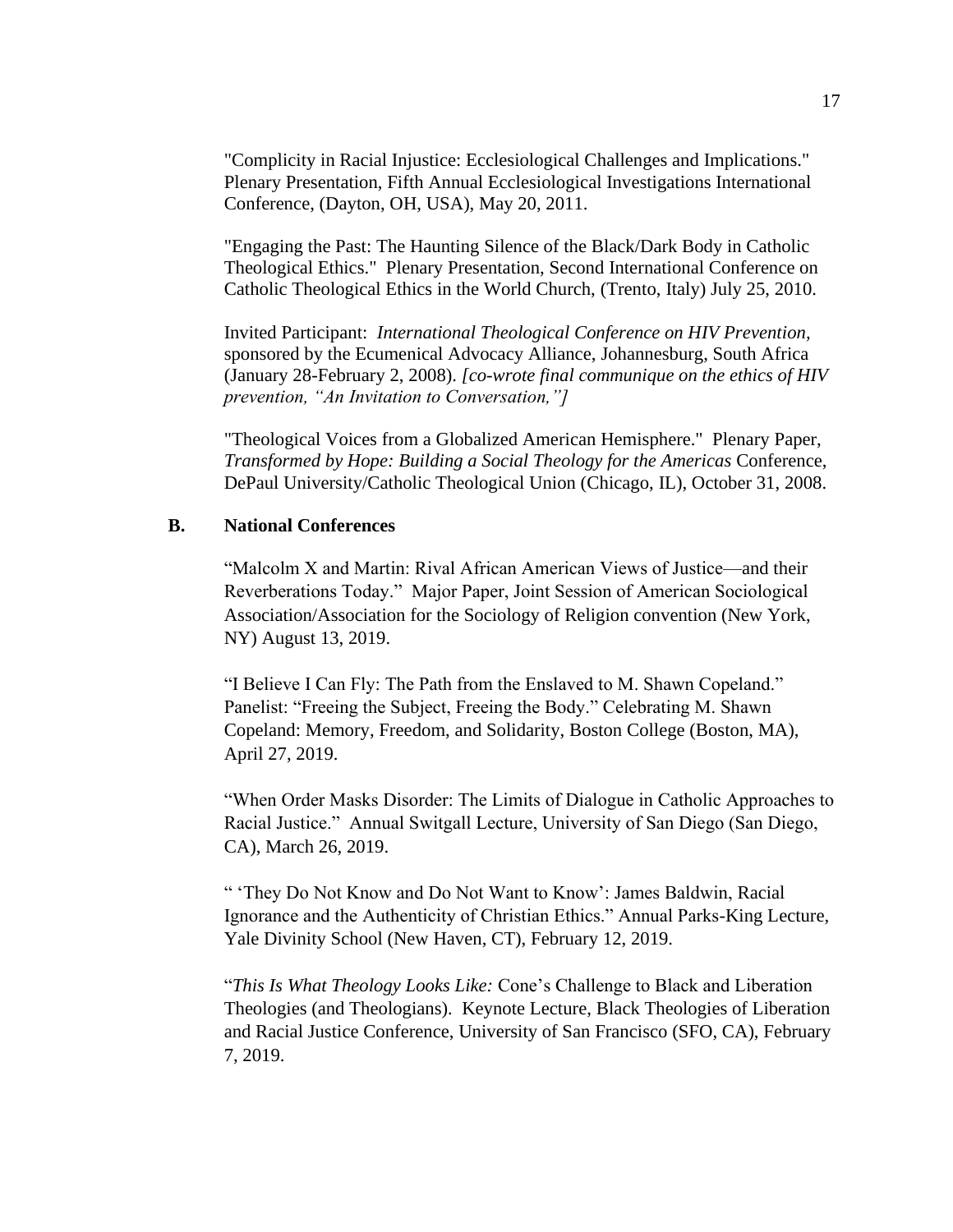"Race, Faith, and Culture." Institute for the Advanced Study of Culture, University of Virginia (Charlottesville, VA), November 29, 2018.

Panelist, "What Happened? Why? What Now? Clergy Sexual Abuse in the Catholic Church." Fordham University (Manhattan, NY), October 29, 2018.

"Beyond 'Social Sin' to 'Cultural Evil': Insights from African-American Socio-Political Analysis." Major Paper, Catholic Theological Society of America Convention, (Indianapolis, IN), June 8, 2018.

"Witness to Truth in a Climate of Injustice." Plenary Address, Catholic Library Association Annual Convention (virtual meeting), April 18, 2018.

Invited Panelist, Book Discussion of *Spirit in the Dark: A Religious History of Racial Aesthetics*. Academy of American Religion (Boston, MA), November 18, 2017.

"Is Interracial Sex Just? A History of Catholic Complicity in Sexual Racism." Invited Paper delivered at annual convention of the Catholic Theological Society of America (Albuquerque, NM), June 9, 2017.

"Theology and Race: The Challenge of Idolatry and the Vision of a New Jerusalem." Invited Paper delivered at the "Slavery on the Cross: Catholics and the 'Peculiar Institution'" Conference, Fordham University (New York, NY), April 1, 2017.

"The Erotic Life of Anti-Blackness: Police Sexual Violation of Black Bodies." Invited Plenary paper delivered at the annual Fordham Theology Graduate Student Association Conference (Bronx, NY), March 30, 2017.

"Reparations: The Catholic Imperative." Accepted Paper delivered at the annual convention of the Society of Christian Ethics (New Orleans, LA), January 8, 2017.

"When Order Masks Disorder: The Limits of Dialogue in Catholic Approaches to Racial Justice." Invited Paper panelist delivered at "Peace and War" Interest Group, the annual convention of the Society of Christian Ethics (New Orleans, LA), January 7, 2017.

"The Future of Liberation Theologies in the Global North." The Future of Catholic Systematic Theology Conference, Fairfield University, September 10, 2016.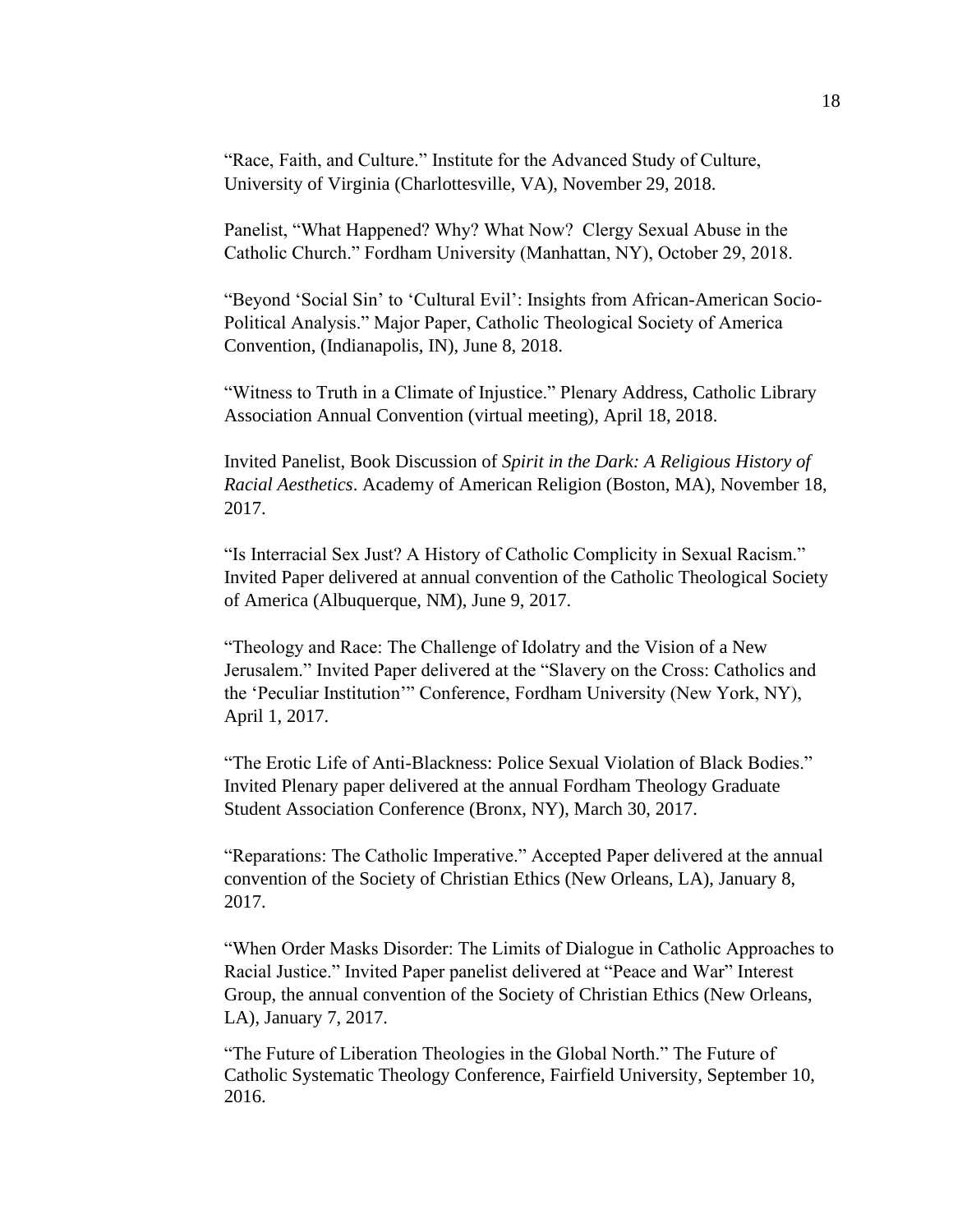"Beyond 'Authentically Black and Truly Catholic': Black Catholic Identity for a New Time." Second Biennial Black Catholic Lecture, Curran Center for American Catholic Studies, Fordham University, February 22, 2016.

"The Evidence of Things Unsaid: The Silence about Racism in the Care for Creation." Keynote Address, 9<sup>th</sup> Biennial Vincentian Chair of Social Justice Conference, St. John's University (Queens, NY), January 30, 2016.

"Unconscious Racial Bias and the Challenge of Solidarity: Catholic Social Reflection Post Trayvon Martin, and Michael Brown, and …" Black Catholic Theological Symposium, (Chicago, IL) October 11, 2014.

Invited Panelist, "Pope Francis: Hopes, Opportunities, and Cautions." Summer Institute, Boston College School of Theology and Ministry (Boston, MA) July 23, 2014.

"The Challenge of Global Voices in Teaching Ethics." CTEWC Interest Session, Catholic Theological Society of America, (San Diego, CA) June 6, 2014

"Sexual Racism and Violence." Joint Black/Latino/a Theology Session of the Catholic Theological Society of America, (San Diego, CA) June 7, 2014.

"Toward a Catholic Malcolm X?" Critical Catholic Studies Session of American Academy of Religion (Baltimore, MD) November 23, 2013.

"Race, Sex, and the Catholic Church: An Exploration of the Intersections of Racial Injustice, Sexuality, and Religious Faith." Black Catholic Theological Symposium (Bellarmine University, Louisville, KY), October 5, 2013.

"'Cultured Indifference': The Culture of Racism and Catholic Ethical Reflection." New Wine, New Wine Skins Annual Seminar (Notre Dame University), July 26, 2013.

"From 'Seminary Professor' to Scholar Activist': Tracings of an Intellectual, Professional and Vocational Journey." New Wine, New Wine Skins Annual Seminar (Notre Dame University) July 25, 2013.

Celebrating the 50th Anniversary of Vatican II, "*Gaudium et Spes* and the Call to Social Justice." Celebrating the 50<sup>th</sup> Anniversary of Vatican II Conference, Stanford University Department of Religious Studies (Stanford, CA) June 3, 2013.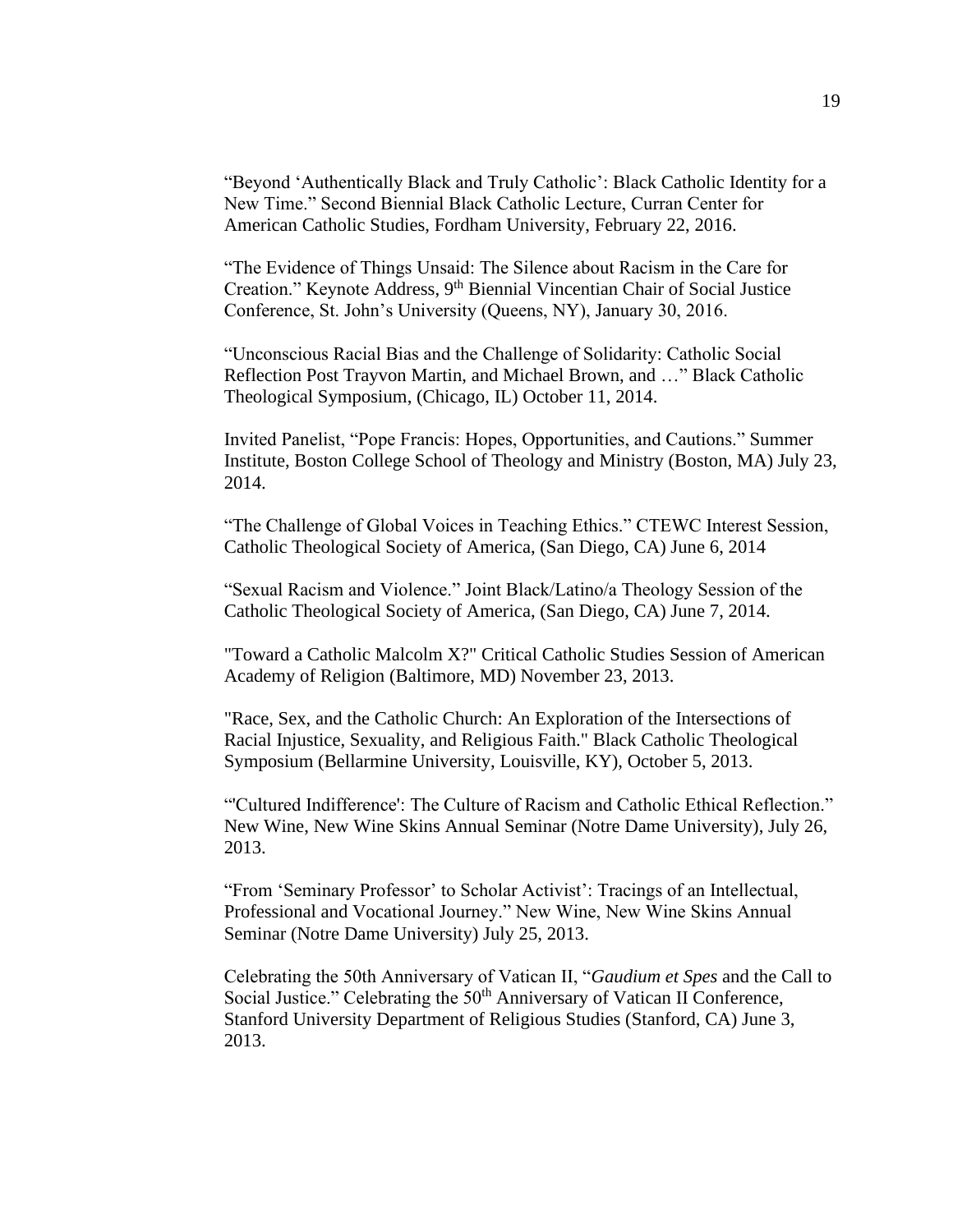"With Liberty and Justice for 'Some'? Race, Poverty, and Catholic Social Thought." Plenary Paper, Black Catholic Theological Symposium, (St. Thomas University Miami, FL), October 11, 2012.

"Generations Respond to *Sacrosanctum Concilium* Fifty Years Later." Catholic Theological Society of America, (St. Louis, MO), June 9, 2012.

"Ecclesial Complicity in Racial Supremacy: From Compromised Identity to Sacramental Solidarity." Plenary Paper, Black Catholic Theological Symposium, (Milwaukee, WI), October 6, 2011.

"Voices of Sexual Diversity in the Catholic Church." Paper presented at "Learning to Listen/More than a Monologue" Conference, Fordham University (New York), September 16, 2011.

"The Dark Night(s) of Malcolm X: Catholic Spirituality and African American Sanctity." Paper read at the Catholic Theological Society of America, (San Jose, CA), June 2011.

"Ecclesial Complicity in Racial Supremacy: From Compromised Identity to Sacramental Solidarity." Plenary Paper, "Dear Brothers and Sisters" Conference on the 120th Anniversary of *Rerum Novarum* and Catholic Social Teaching. Notre Dame, IN, March 24, 2011.

"Idolatry/Heresy and the Challenge of Cross-Racial Solidarity." Paper read at the Society of Christian Ethics, New Orleans, LA. January 9, 2011.

"Lonergan, Malcolm X, and the Limits of a Classical Social Justice Christology: Response to Thomas Hughson." Second Annual Systematic Theology Conference, Marquette University Lonergan Symposium (Milwaukee, WI) November 5, 2010.

"*Vox Victimarum, Vox Dei:* Malcolm X's Challenge and Contribution to Catholic Liberationist Reflection." Presidential Address, Catholic Theological Society of America (Cleveland, OH) June 13, 2010.

"Black Radicalism, Malcolm X and the Limits of 'Authentically Black and Truly Catholic'." Paper read at the Black Catholic Theological Symposium, Stetson University (Stetson, FL) October 9, 2010.

"Black Theology and the 2008 Election: Black Catholic Perspectives." Paper and Panelist, Loyola University of Chicago, October 16, 2008.

"Doing Health Care Ethics, Past and Present: Differing Ecclesial Contexts." Plenary Paper, Annual Ethics Conference of the Stritch School of Medicine of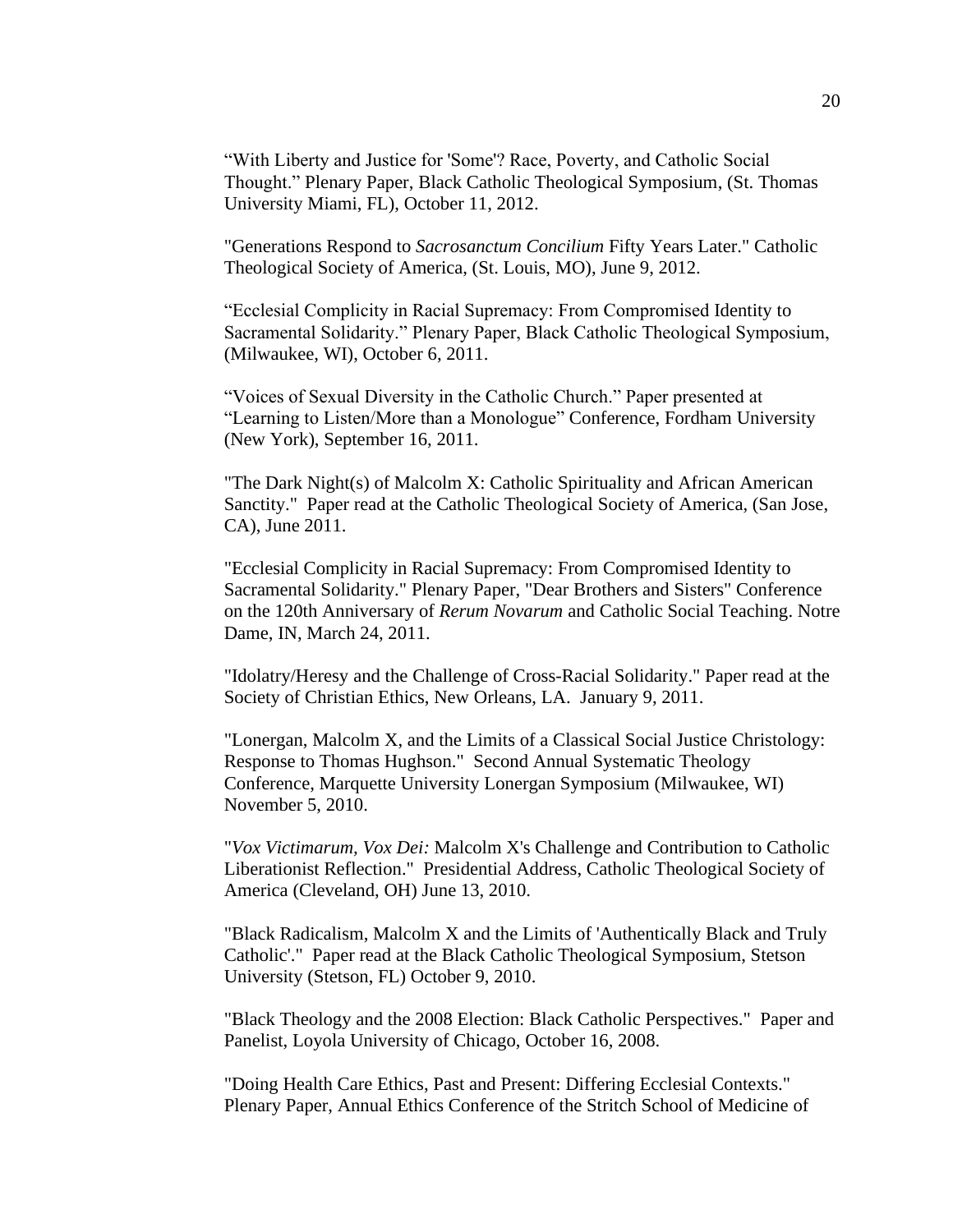Loyola University (Chicago, IL), October 9, 2008.

"The Scandal of Poverty: The Option for the Poor Post-Katrina." Plenary Paper, Symposium on "Faithful Citizenship," Creighton University (Omaha, NB), April 18, 2008.

"Let Us Break Bread *Together*? The Call to Pursue Justice from Disparate Worship Traditions." Paper presented at the African American Ethics/Liturgy and Ethics Joint Session, Society for Christian Ethics, January 4, 2008.

"Racial Injustice and Catholic Social Teaching: The Context for Addressing Racial Disparities in U.S. Health Care." Plenary Paper, Annual Ethics Colloquium, Ascension Health Care System (St. Louis, MO), October 2, 2007.

"Lisa Sowle Cahill's *Theological Bioethics*: A Critical Conversation." Paper and Panelist, Moral Theology Session, Catholic Theological Society of America, (Los Angeles, CA) June 9, 2007.

"Doing Health Care Ethics, Past and Present: Differing Ecclesial Contexts." Plenary Paper presented at Annual Theology and Ethics Colloquium, Catholic Health Association (St. Louis, MO), March 22, 2007.

"Katrina, King, and the Challenge of Unconscious Racism." Presented at Annual Meeting of the Black Catholic Theological Symposium, (Boston, MA), October 13, 2006.

"A Dream Deferred? Meditations on African American Understandings and Pursuit of Justice." Presented at Joint Meeting of the Academy of Catholic Hispanic Theologians in the U.S. and the Black Catholic Theological Symposium, (San Antonio, TX), June 5,2006.

"Whiteness Unveiled: Implications for a Collaborative Anti-Subordination Strategy--Response to Peter Kwan." Paper read at *White Privilege: Implications for the Catholic University, Church, and Theology* Conference, University of Notre Dame, March 28, 2006.

"Racial Injustice and Catholic Social Teaching: The Context for Addressing Racial Disparities in U.S. Health Care." Plenary Paper, Theology and Ethics Colloquium, Catholic Health Association (St. Louis, MO), March 24, 2006.

"Katrina and King: A Re-examination of the Triple Interrelated Evils of Racism, Poverty, and War." Paper given at  $16<sup>th</sup>$  Annual Meeting of the Black Catholic Theological Symposium, (Houston, TX) October 14, 2005.

"HIV/AIDS and the Bodies of Black Peoples: The Spirituals and Resurrection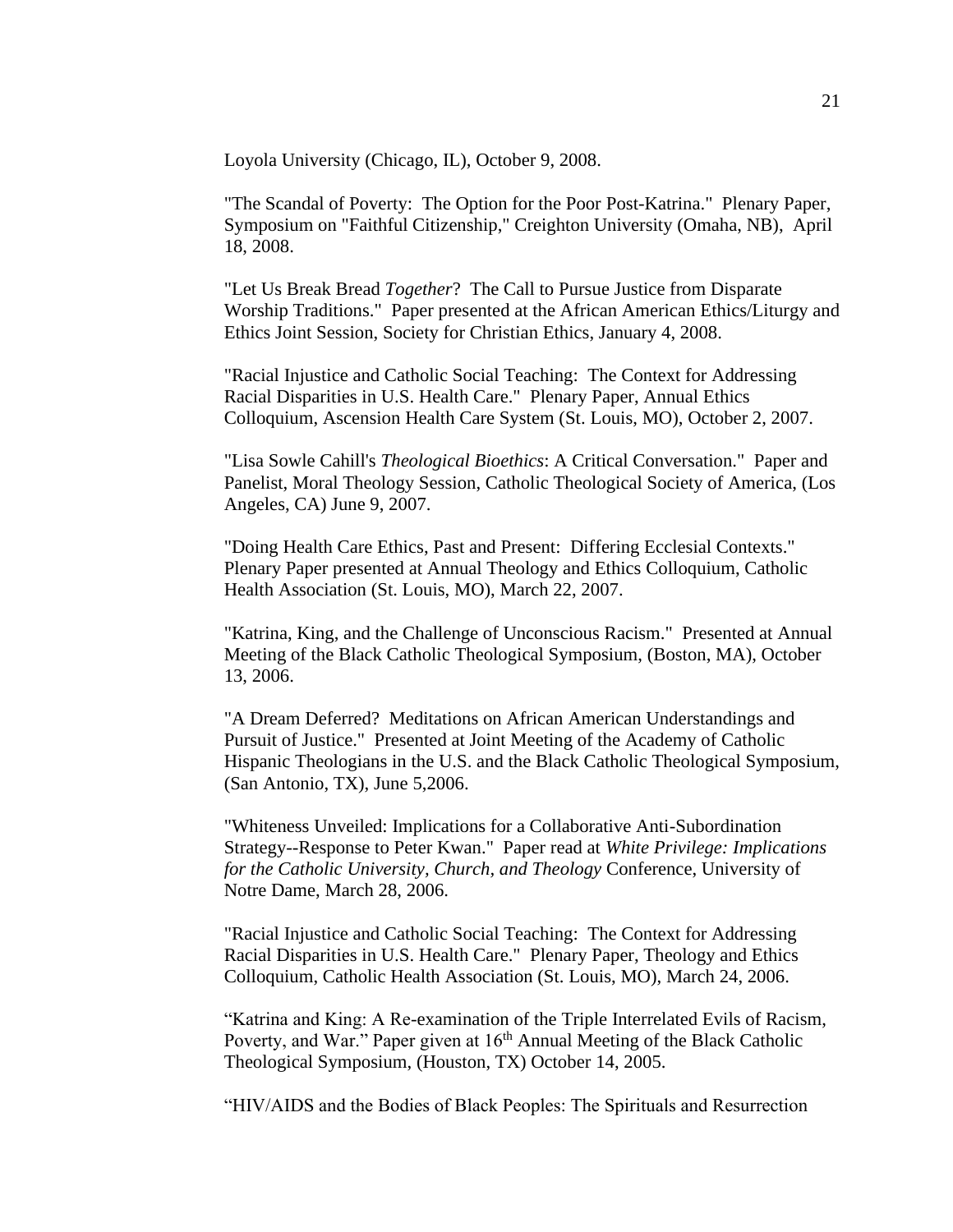Faith." Paper given at the Black Catholic Theology Session of the Catholic Theological Society of America, (St. Louis), June 10, 2005.

"The Option for the Poor and the Care of Creation: A Necessary Nexus in Progress." Invited Plenary Paper, Catholic Scholars Conference on the Environment (Minneapolis, MN) October 29, 2004.

"Everybody Talkin' 'bout Heaven Ain't Goin' There: The Moral Consciousness of the Black Slave and the Reconstruction of Catholic Moral Theology." Plenary Paper delivered at *Uncommon Faithfulness: The Witness of Black Catholics* Conference, University of Notre Dame, March 13, 2004.

"The Challenge of Environmental Racism to Catholic Theology: Response to Sylvia Hood Washington." Paper read at Theology and Ecology Program Group, Catholic Theological Society of America, June 12, 2004.

"The Vocation of the Black Theologian." Keynote Paper, Black Catholic Theological Symposium at Morehouse College, Atlanta, GA, October 11, 2003.

"Listening to the Struggle of Cincinnati." Paper given to the Invited Session of the Catholic Theological Society of America (Cincinnati, OH), June 7, 2003.

"The Vocation of the Black Scholar and the Struggles of the Black Catholic Community: Speaking the Truth to--and from--Dual Traditions." Paper presented at the Black Catholic Theology Session of the Catholic Theological Society of America (Cincinnati, OH), June 6, 2003.

"Scandal in the Church and the Threat of War: Signs of the Time." Paper presented at the Black Catholic Theological Symposium (Spokane, WA), October 11, 2002.

"Catholic Social Ethics and the Use of Force." Paper presented at the Black Catholic Theological Symposium (Dayton, OH), October 2001.

"Moral Imagination and the *Missio ad Gentes*: Response to Margaret E. Guider." Plenary Response given at The Catholic Theological Society of America (Milwaukee, WI), June 9, 2001.

"A Rahnerian Reading of Black Rage: Response to Prof. Carmichael Peters." Paper presented at the Rahner Session of the Catholic Theological Society of America (San Jose, CA), June 11, 2000.

"A Public Theology, Black and Catholic: HIV/AIDS in U.S. Communities of Color." Paper presented at the Black Catholic Theology Session of the Catholic Theological Society of America (San Jose, CA), June 10, 2000.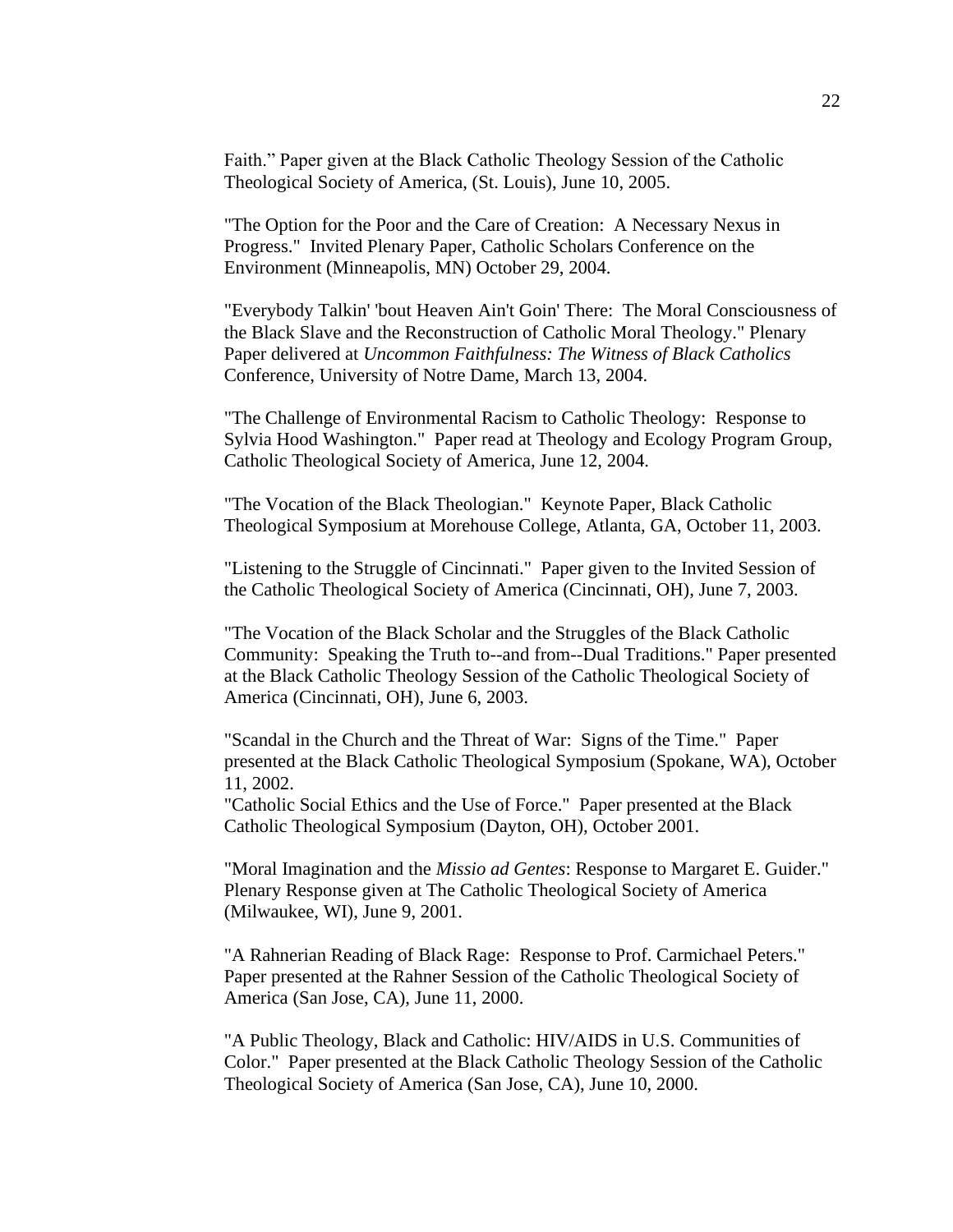"Racial Reconciliation in Christian Ethics." Keynote Paper, The Black Catholic Theological Symposium, Marquette University (Milwaukee, WI), March 19, 1998.

"The Case for Catholic Support: Catholic Social Ethics and Environmental Justice." Plenary Address, Environmental Justice Strategy Weekend of the United States Catholic Conference (Baltimore, MD), October 5, 1996.

"Anger for the Sake of Justice: The Ethics of Black Rage." Paper presented at the Black Catholic Theology Session of the Catholic Theological Society of America, June 7, 1996.

"Rivers of Nihilism, Streams of Hope: Theological Reflections on Cornel West's *Race Matters*." Paper presented at the Black Catholic Theology Session of the Catholic Theological Society of America, June 9, 1995.

"An Ethical Reflection upon *Environmental Racism* in the Light of Catholic Social Teaching." Commissioned Paper and Invited Participant, Notre Dame University Global Stewardship Project (Notre Dame, IN), April 21-23, 1995.

"The Theological Implications of Urban Violence." Paper presented at the Black Catholic Theology Session of the Catholic Theological Society of America, June 11, 1994.

"African American Experience and American Roman Catholic Ethics: "Strangers and Aliens No Longer?" Paper presented at the Symposium on Black Catholic Theology, Catholic Theological Union, March 12, 1993.

## **C. Regional Conferences**

"The Theological Significance of Racism: Reflections on James Cone." Paper and Panel Presentation, Marquette/Loyola Chicago Joint Graduate Theology Colloquium (Milwaukee, WI), February 7, 2009.

#### **D. Local Conferences/Lectures/Panel Discussions**

"Struggling in Good Faith." Theological Colloquium and Public Lecture, Marquette University, April 26, 2016.

Invited Panelist, "Race in the Criminal Justice System." Day-long Conference for the Judiciary, District Attorneys and Public Defenders of Milwaukee County, at Marquette University, October 17, 2014.

"Racial Justice and the Catholic Church." Race in Global Institutions: Africana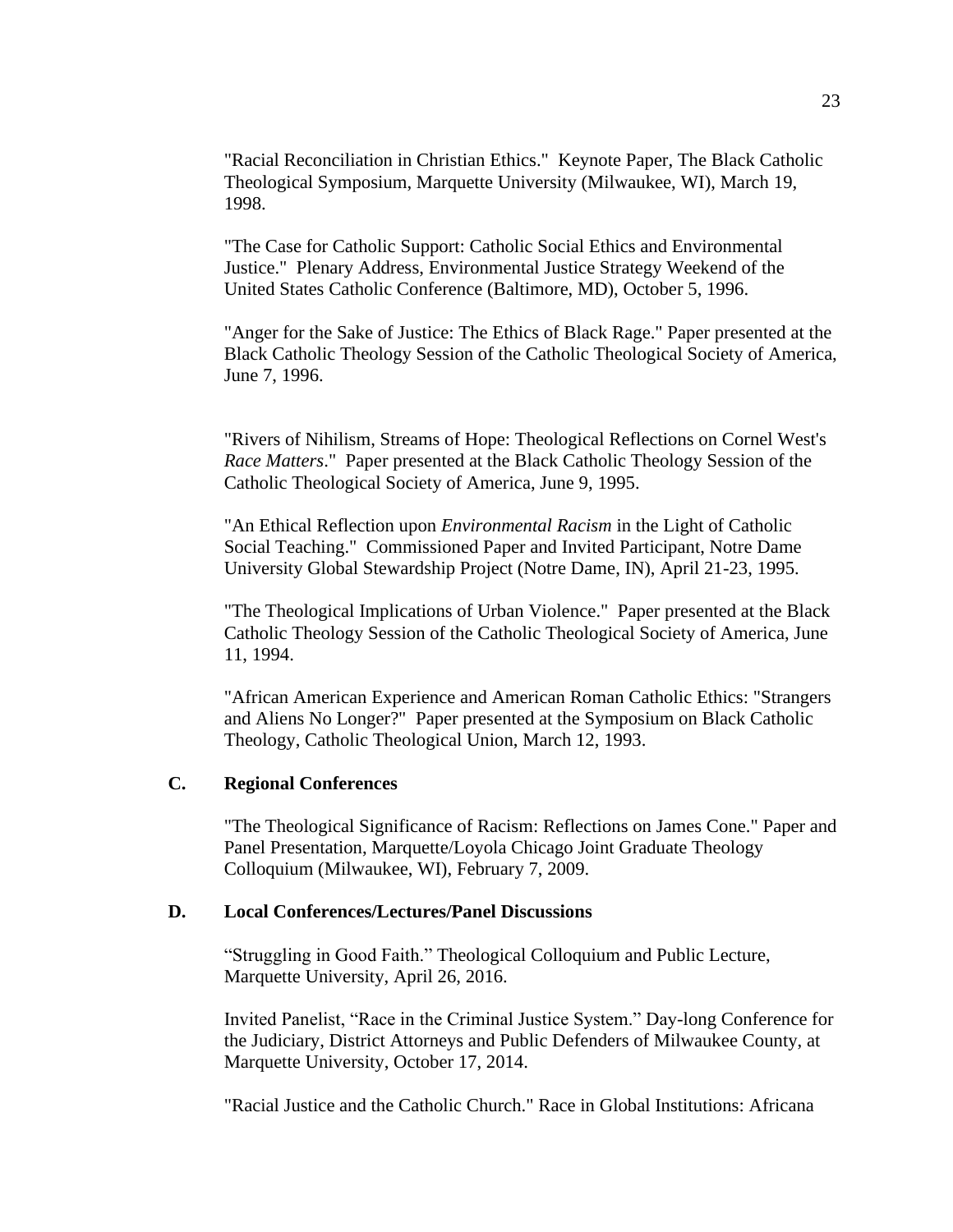Studies at Marquette University, February 17, 2012.

"*The Sexual Person:* Toward a Renewed Catholic Sexuality--Response to Todd Salzman and Michael Lawler." Marquette University, April 11, 2011.

"Being Black at a Predominately White Institution." Panelist at Symposium sponsored by the Black Graduate Student Association, Marquette University, March 3, 2011.

Panelist, Symposium on *Uncommon Faithfulness: The Witness of African American Catholics,* teleconference sponsored by the National Roundtable of Diocesan Social Action Directors, March 30, 2010.

"Speaking Truth: The Challenge of Vocation and Integrity." Honors Program Lecture Series, Marquette University, November 20, 2008.

"Response to Dr. Susan Wood." MU Theology Department Convocation, September 4, 2008.

## **IV. LEADERSHIP IN LEARNED SOCIETIES/PROFESSIONAL MEETINGS**

**Board of Directors,** Society of Christian Ethics (January 2016 – present); **Chair, Nominating Committee,** (September 2016-January 2018); **Co-Chair, Personnel Committee,** (January 2019-present); **Program Committee** (January 2019-present); **Executive Committee** (January 2019-present).

**President,** Catholic Theological Society of America (June 2009-June 2010).

**Convener** (President)**,** Black Catholic Theological Symposium (October 2008-October 2011); **Chair, Nominating Committee,** October 2016-October 2017).

**Past Convener,** Black Catholic Theological Symposium (October 2011-October 2014).

**Past President,** Catholic Theological Society of America (June 2010- June 2011).

**Board of Directors,** Catholic Theological Society of America, 2004-2006; 2007-2011.

**Associate Convener,** Black Catholic Theological Symposium, October 2005-October 2008.

Co-Convener, "Beyond Trento: Catholic Ethics in the World Church" Interest Group, Catholic Theological Society of America, 2013- present.

Principal Organizer, Annual Meeting of the Black Catholic Theological Symposium,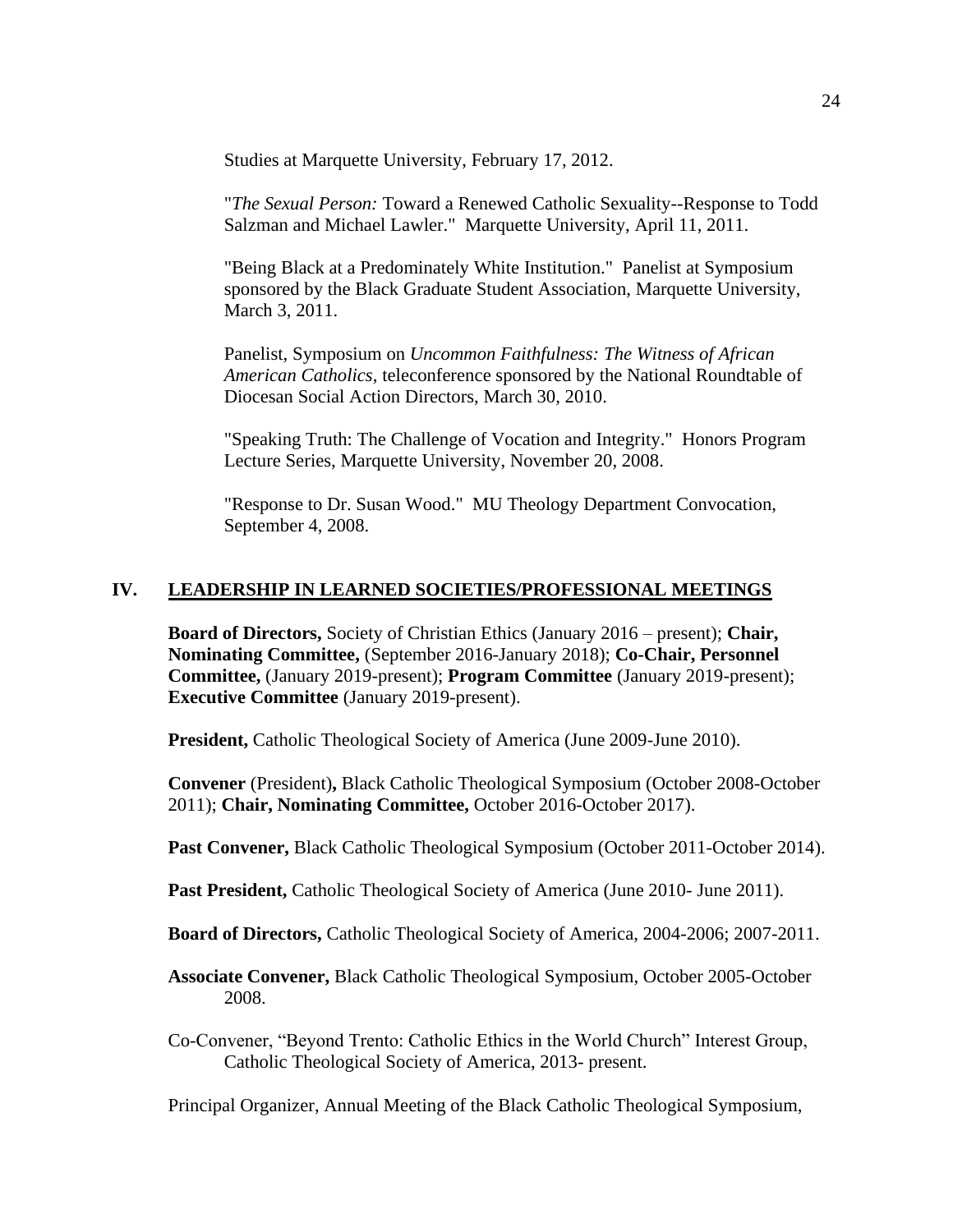Milwaukee, WI, October 2011.

- Panel Convener and Moderator, "The Global Economy in Impasse." Invited Session at the annual convention of the Catholic Theological Society of America, Halifax, Nova Scotia, June 5, 2009.
- Principal Organizer, Annual Convention of the Catholic Theological Society of America, Halifax, Nova Scotia, June 4-7, 2009.
- Principal Organizer, Annual Meeting of the Black Catholic Theological Symposium, Chicago, IL, October 2008.
- Convener, Catholic Social Thought session, Catholic Theological Society of America, Miami, FL (June 2008).
- Principal Organizer, Annual Meeting of the Black Catholic Theological Symposium, Saint Meinrad Archabbey (St. Meinrad, IN) October 2007.
- Chair, "LaCugna Best Article Award for New Scholars" Selection Committee (refereed articles and selected award winner), Catholic Theological Society of America. (2004-2007).
- Convener*,* Catholic Social Thought session, Catholic Theological Society of America (June 2007).
- Convener, Continuing Seminar on Black Catholic Theology of the Catholic Theological Society of America, 2002-2004; Co-Convener, September 1994-June 1997.

*See also the entries under "Conference Proceedings" and "Papers Presented"*

## **V. INVITED LECTURES**

#### `**A. Colleges & Universities**

"When Order Masks Disorder: The Limits of Dialogue in Catholic Approaches to Racial Justice." Annual Montini Fellow Lecture, St. Mary's College (Moraga, CA), November 13, 2018.

"When Order Masks Disorder: The Limits of Dialogue in Catholic Approaches to Racial Justice." Public Lecture, Rockhurst University (Kansas City, MO), November 7, 2018.

"Commencement Address." Regis University (Denver, CO), May 5-6, 2018.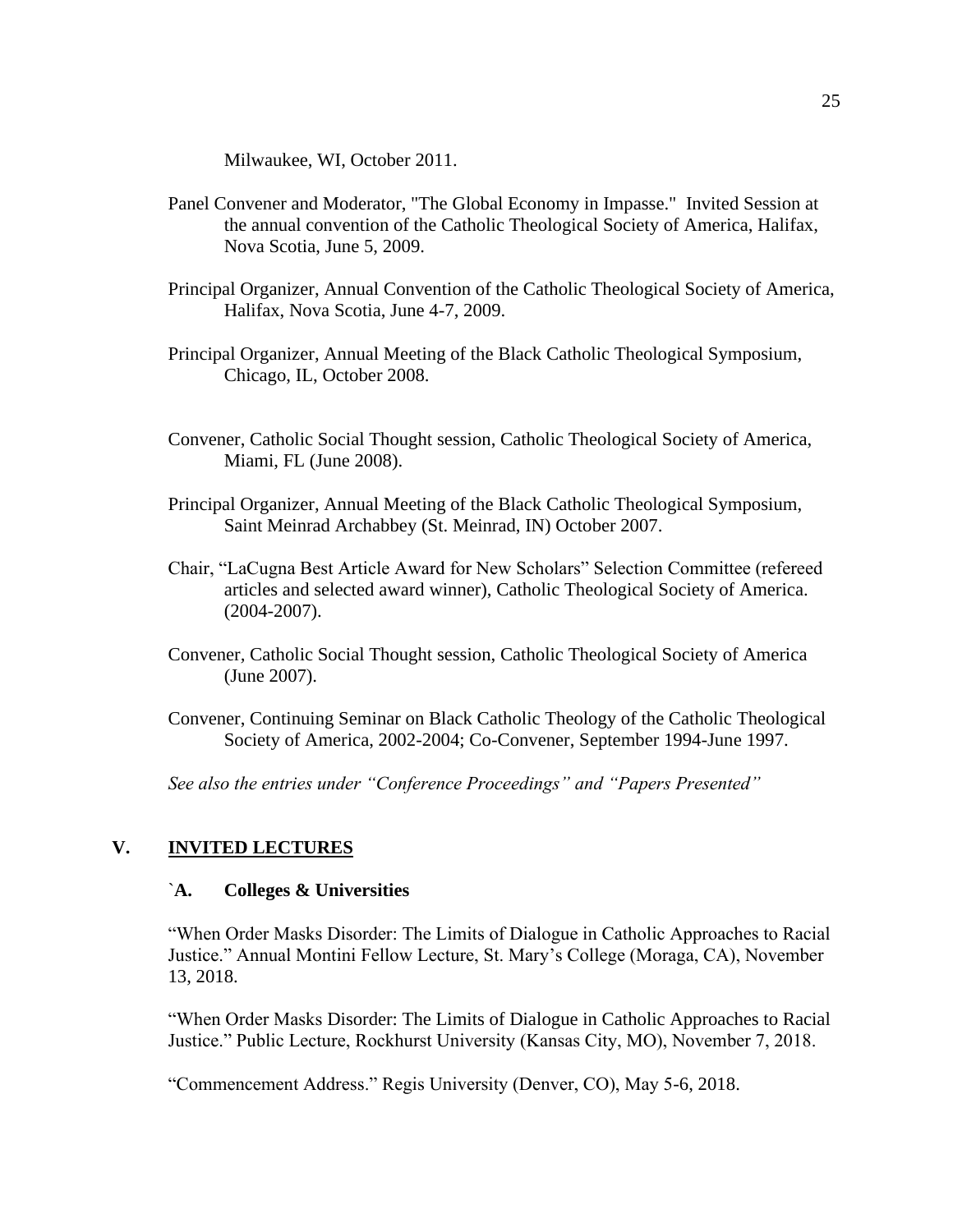"Being 'Unconditionally Pro-Life': Justice and the Central Challenge of Racism." Keynote Address, The Catholic Campus and Advocacy for Justice, Iona College (New Rochelle, NY), April 20, 2018.

"Pope Francis, Social Ethics, and LGBTQ Persons." Public Lecture, University of Kentucky (Lexington, KY), April 10, 2018.

"The Dark Nights of Malcolm X: Re-Reading Catholic Spiritual through Black Political Struggle," Annual Tolton Lecture, Catholic Theological Union (Chicago, IL), February 28, 2018.

"They Do Not Know It and They Do Not Want to Know It: Racial Ignorance, Baldwin, and the Authenticity of Christian Ethics." Buckman Chair Installation Lecture, Fordham University, February 27, 2018.

Panelist, "Blending Scholarship and Activism" Intellectual and Public Activism, African and African American Studies, Fordham University (Manhattan, NY), February 23, 2018.

"To Redeem the Soul of America: The Challenge of King's Vision to the Faith Community." Endowed Lecture, College of St. Benedict/St. John's University (Collegeville, MN), January16, 2018.

"The Catholic Church and the Movements of Black Lives." Mount St. Vincent College (Riverdale, NY), November 8, 2017.

"King's Social Justice Vision and Its Challenge to the Catholic Church." Dominican University (River Forest, IL), October 24, 2017.

"The Evidence of Things Unsaid: Environmental Racism and the Silence of the (Catholic) Faith Community." Le Moyne College (Syracuse, NY), October 18, 2017.

"What is 'Diversity'? Toward a More Adequate Conversation." Panelist, Mission and Vision: Ignatian Humanism and the Case for Diversity Conference, sponsored by the Fordham Center on Religion and Culture (New York, NY), September 18, 2017.

"The Ignatian Witness to Truth in a Climate of Injustice." Keynote Address at the Commitment to Justice in Higher Education Conference, Seattle University (Seattle, WA), August 11, 2017.

"Commencement Address." Oblate School of Theology (San Antonio, TX), May 5, 2017.

"To Redeem the Soul of America: Toward a Moral Vision for a New Civil Rights Movement." Center for Catholic Spirituality, Saint Mary's College (South Bend, IN), March 22, 2017.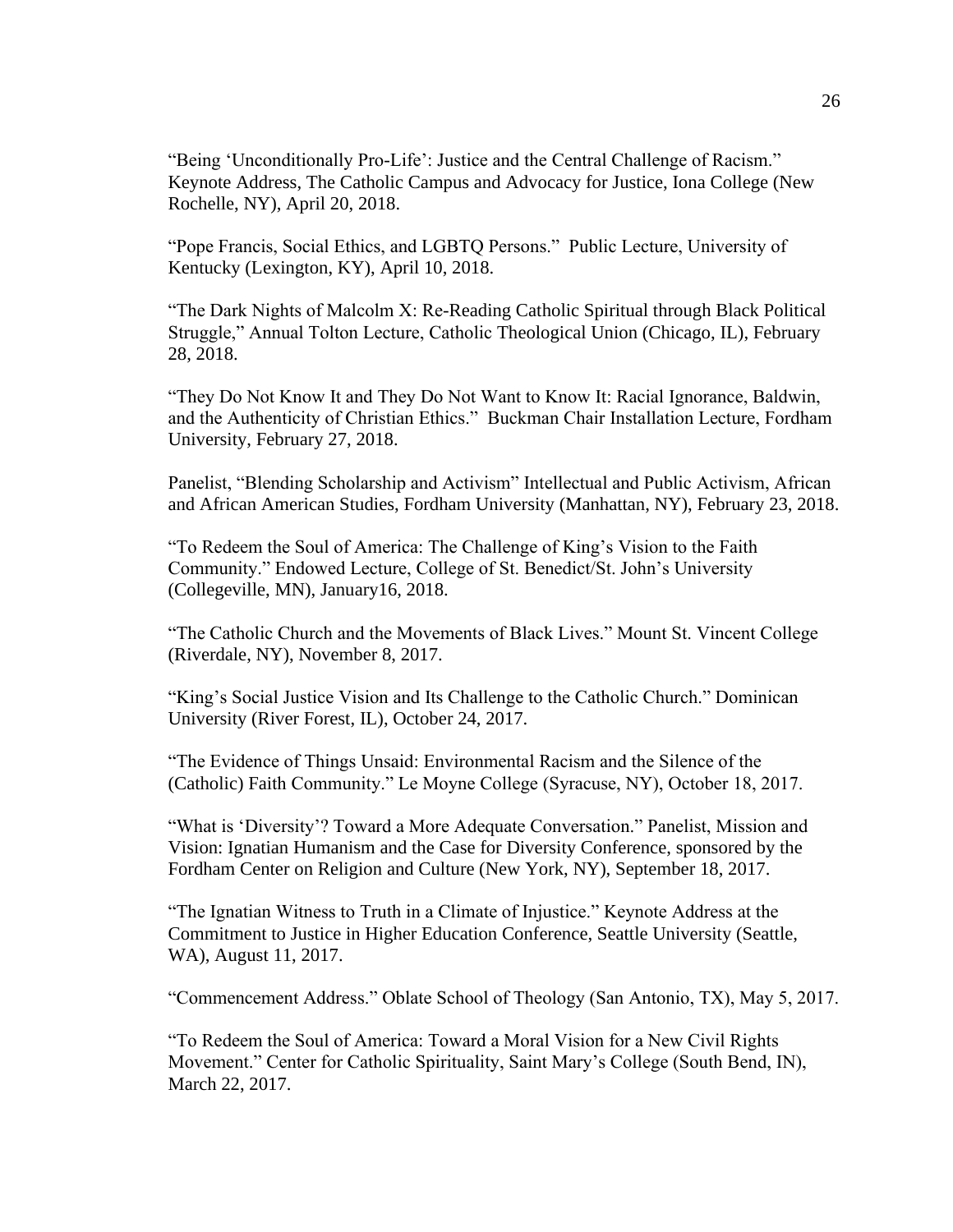"The Catholic Church and the Black Lives Matter Movement: Can They Be Allies?" Manhattan College (Riverdale, NY), February 14, 2017.

"Racial Justice: The Call of the Church." Marquette University (Milwaukee, WI), February 9, 2017.

"The Catholic Church and the Movements for Black Lives: Reclaiming the Legacy of *Gaudium et Spes*." Iona College (New Rochelle, NY), February 1, 2017.

"Dear Mr. President: What Catholic Social Teaching Would Say to Donald Trump." Panel Presentation sponsored by Fordham Department of Theology (New York, NY), January 26, 2017.

"Beyond *Authentically Black and Truly Catholic*: Black Catholic Identity for a New Time." Second Biennial Black Catholic Lecture, Curran Center for the Study of American Catholicism (Fordham University) February 2016.

- "Unconscious Racial Bias and the Challenge of Solidarity: Catholic Social Teaching Post Trayvon Martin, and Michael Brown, and …" Mount Mary University (Milwaukee, WI) November 19, 2014.
- "The Complexity of Our Identities: Race, Sexual Orientation, and Faith." Georgetown University (Washington, DC) November 18, 2014.
- "Unconscious Racial Bias and the Challenge of Solidarity: Catholic Social Witness Post Trayvon Martin, and Michael Brown, and …" Georgetown University (Washington, DC) November 17, 2014.
- "Unconscious Racial Bias and the Challenge of Solidarity: Catholic Social Thought Post Trayvon Martin, and Michael Brown, and …" 2014 Carondelet Lecture, Fontbonne University (St. Louis, MO) November 10, 2014.
- "Unconscious Racial Bias and the Challenge of Solidarity: Catholic Social Teaching Post Trayvon Martin, and Michael Brown, and …" College of the Holy Cross (Worcester, MA) October 28, 2014.
- "The Ethics/Challenge of Sin, Heresy and Idolatry." Symposium on the Contributions of Jon Nilson. Loyola University Chicago (Chicago, IL) April 23, 2014.
- "Race and Reconciliation: The Contribution of and Challenge to Catholic Faith." Annual Gerber Catholic Studies Lecture, Newman University (Wichita, KS) April 7, 2014.
- "Unconscious Racial Bias and the Challenge of Solidarity: Catholic Social Teaching Post Trayvon Martin." Saint Joseph University (Philadelphia, PA) February 24, 2014.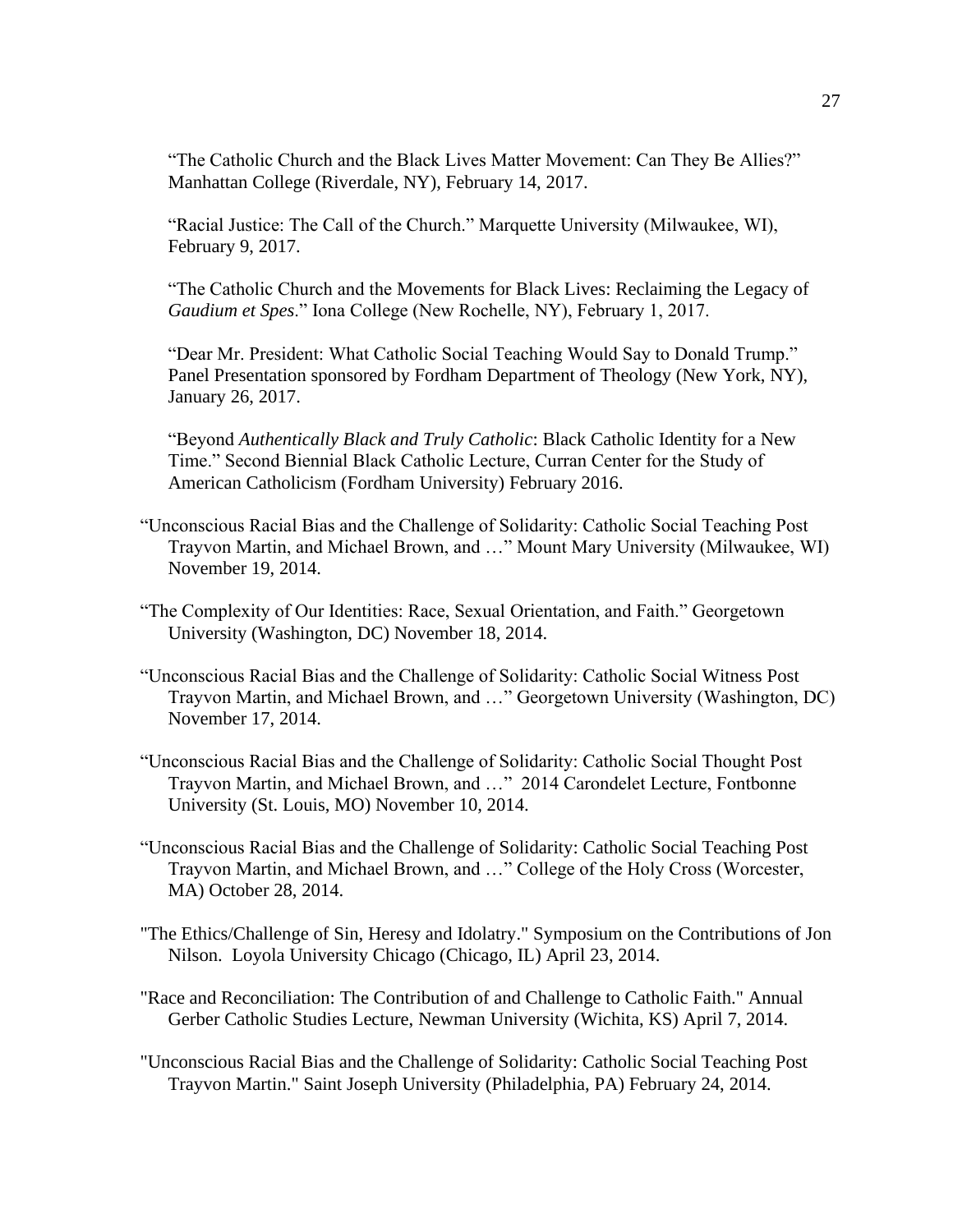- "The Dark Night(s) of Malcolm X: An African American Reading of Catholic Social Spirituality." Fordham University (New York, NY) February 20, 2014.
- "The Dark Night(s) of Malcolm X: An African American Reading of Catholic Spirituality." William H. Shannon Chair Lecture in Catholic Studies, Nazareth College (Rochester, NY) November 15, 2013.
- "The Ambiguity of Faith: How Religion Both Makes and Unmakes Prejudice and Division." William H. Shannon Chair Lecture in Catholic Studies, Nazareth College (Rochester, NY) November 14, 2013.
- "Malcolm X: Directions for 21<sup>st</sup> Century Religious Thought and Activism." Annual Wilbur Symposium, St. Ambrose College (Davenport, IA) March 21, 2013.
- "The Dark Nights of Malcolm X: Catholic Spirituality and the Challenge of Social Justice." 13<sup>th</sup> Annual Kennedy Lecture, Maryland Province Jesuits (Charlotte, NC) January 26, 2013.
- Annual Markoe-DePorres Social Justice Lecture, "Racial Justice and the Catholic Church: A Faith Perspective on Our Enduring National Challenge." Annual Markoe-DePorres Lecture, Creighton University (Omaha, NB) November 1, 2012.
- "With Liberty and Justice for 'Some?' Race, Poverty, and Catholic Social Thought," Annual Moreau Lecture, King's College (Wilkes-Barre, PA) October 2, 2012.
- With Liberty and Justice for 'Some'? Race, Poverty, and Catholic Social Thought." Jesuit Center for Social Research, Loyola University of New Orleans (New Orleans, LA) September 28, 2012.
- "With Liberty and Justice for 'Some?' Race, Poverty, and Catholic Social Thought." Annual Norbertine Justice Lectureship, St. Norbert College (De Pere, WI) September 25, 2012.
- "Black Theology and Lonergan: The Challenge of Authenticity." Annual Lonergan on the Edge Conference of the Lonergan Society, Marquette University (Milwaukee, WI) September 22, 2012.
- "The Vocation of Theological Activism", Catholic Theological Union (Chicago, IL) May 17, 2012.
- "The Dark Night(s) of Malcolm X: Catholic Spirituality and African American Sanctity." Jesuit School of Theology (Berkeley, CA) April 10, 2012.
- "Cultured Indifference: The Culture of Racism and Catholic Ethical Reflection." Annual Flannery Lecture, Gonzaga University (Spokane, WA) March 29, 2012.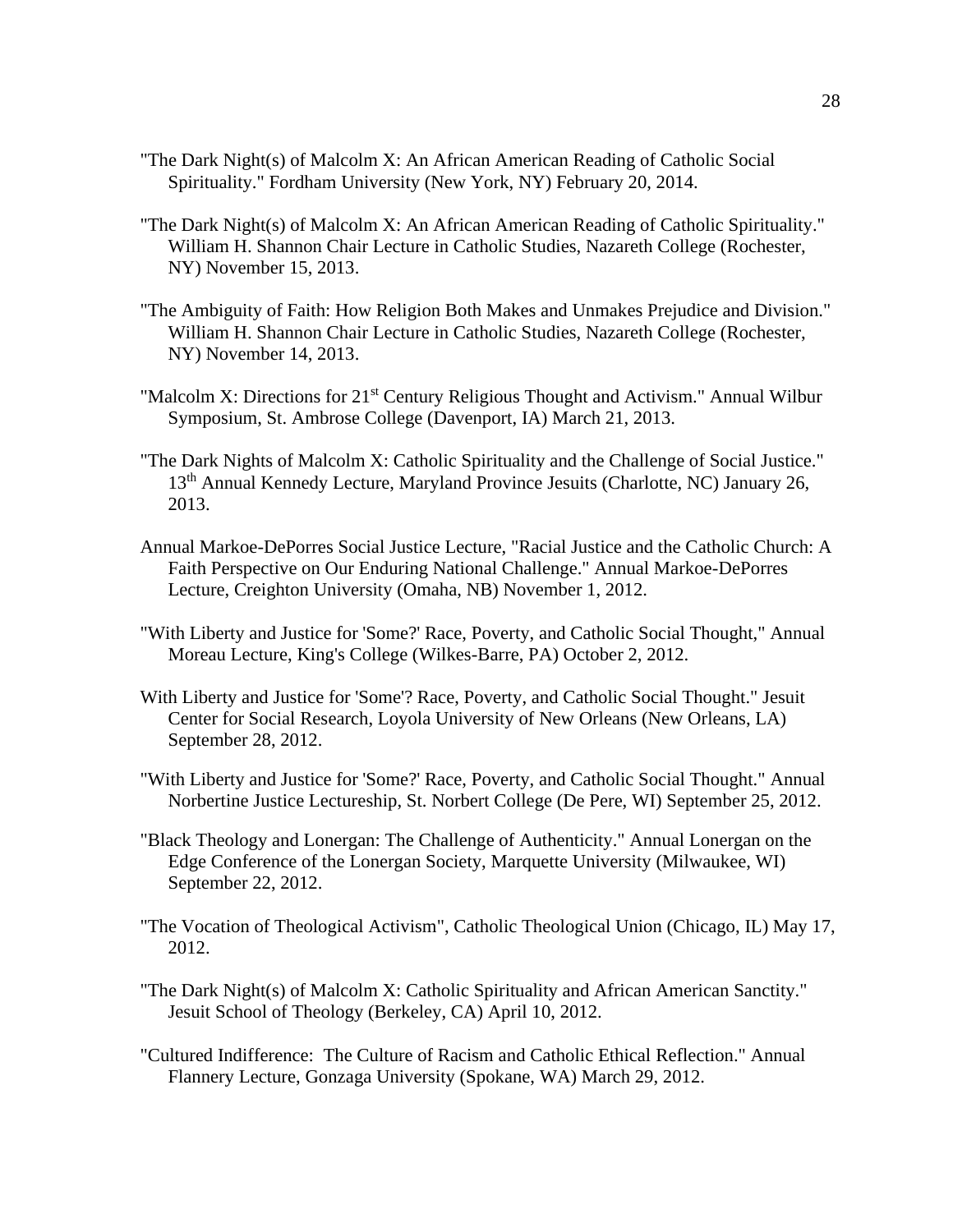"Frontiers in Racial Justice Theology." Annual Christian Ethics Lecture, Catholic Theological Union (Chicago, IL) November 15, 2010.

"Cross-Racial Solidarity: Insights from and Challenges to Catholic Social Thought." The 2010 Santa Clara Lecture, Santa Clara University (San Jose, CA) November 11, 2010.

"The Role of the Church in Promoting Racial Justice." Annual Dehon Lecture, Sacred Heart School of Theology (Franklin, WI) October 27, 2010.

"A Post-Racial America? The Church's Contribution to Racial Justice in the 21st Century." Annual Young Lecture, University of St. Thomas (Houston, TX) October 18, 2010.

"The Hidden Faces of Racism: Excluding the 'Other' in the Church and Society." Tenth Annual Romero Center Lecture, Rutgers University (Camden, NJ) March, 26, 2010.

"Engaging Racism: Thomas Merton, the Church, and the On-Going Quest for Racial Justice." Fourth Annual Thomas Merton Black History Month Lecture, Thomas Merton Center of Bellarmine University (Louisville, KY) February 22, 2010.

"Overcoming *Cultured Indifference*: The Challenge of Criminal Justice in Light of the Option for the Poor." Keynote Lecture, Symposium on Race, Class and Gender in Criminal Justice, Duquesne University Center for Catholic Social Thought, (Pittsburgh) November 19, 2009.

"Racial Justice in Catholic Social Teaching: The Context for Addressing Racial Disparities in Health Care." Annual Bioethics Lecture, Barry University (Miami, FL), March 23, 2009.

"A Dream Deferred: Meditations on African American Understandings and Pursuit of Justice." Invited Paper presented for Fordham University Theology Colloquium, (New York), January 16, 2008.

"Poverty and Racism: Overlapping Threats to the Common Good." Foley Poehlman Diversity Lecture Series, Mount Mary College (Milwaukee, WI), November 13, 2008.

"Religion, Race, and Politics." Annual *Gathering Points* Lecture, Marquette University, October 21, 2008.

"The History and Development of Catholic Social Teaching on Racism." Keynote Address, Advanced Symposium on Racism, National Catholic Summer Social Action Institute, Ogelthrope University (Atlanta, GA), July 21, 2008.

"Martin Luther King's Vision and Practice: His Legacy, Present Struggles and Future Hope." Third Annual Vanderhaar Symposium, Christian Brothers University (Memphis, TN), April 10, 2008.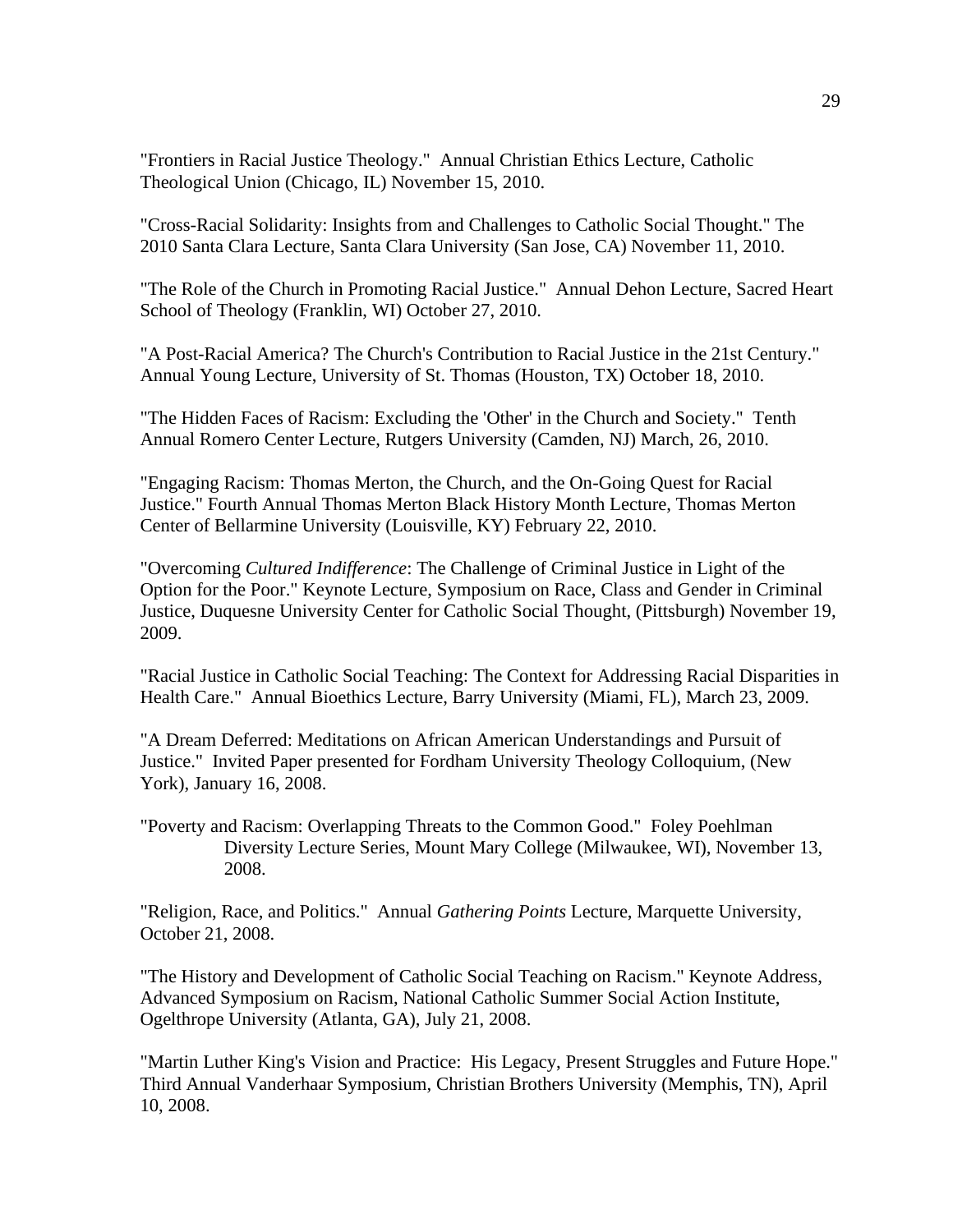"King's Vision and Practice: Contribution to and Critique of Catholic Social Teaching." Annual Ignatian Week Keynote Lecture, Saint Joseph University (Philadelphia, PA), October 30, 2007.

"Why Catholic Social Teaching Needs Martin Luther King, Jr." Annual Catherine of Siena Lecture, Edgewood College (Madison, WI), October 9, 2007.

"Be Not Afraid: The Continuing Challenge of the AIDS Pandemic." Keynote Address, National Catholic AIDS Network Conference, Loyola University of Chicago, July 27, 2007.

"Healing a Divided World." Closing Plenary Address, National Catholic Summer Social Action Institute, Marquette University, July 20, 2007.

"The *Beloved Community* Revisited: Martin Luther King's Contributions to Catholic Social Teaching." Black History Month Lecture, University of Toledo Catholic Center, February 7, 2007.

"HIV/AIDS Stigma: The Challenge for Communities of Faith." Keynote Address, World AIDS Day Observance (Creighton University, Omaha, NB), December 1, 2006.

"Why Look at Racism Today? A Catholic Response." Msgr. Supple Endowment Fall Lecture, Catholic Student Center of Iowa State University, September 13, 2006.

"Katrina, King, and Catholic Social Teaching." Annual Martin Luther King Convocation Lecture, Fairfield University, January 26, 2006.

"Catholic Social Teaching, Franciscan Values, and the Mission of Catholic Higher Education." Annual Faculty Convocation, Cardinal Stritch University (Milwaukee, WI) January 20, 2006.

"The *Beloved Community* Revisited: Katrina, King, and Catholic Social Teaching," Inaugural Fr. Joseph M. Davis Black Catholic History Lecture, University of Dayton (OH), November 16, 2005.

"Racial Tribalism or Social Solidarity? Toward a Renewed Catholic Engagement with the Sin of Racial Injustice," The Church in the 21<sup>st</sup> Century Lecture Series, Boston College, April 19, 2005.

> "The Social Teaching of John Paul II: Contributions and Legacy." Annual Dehon Lecture, Sacred Heart School of Theology (Hales Corners, WI), March 2, 2004.

"The Christian Vision of Restoration." Keynote Address, Symposium on Crime, Punishment, and the Common Good in California, Loyola Marymount University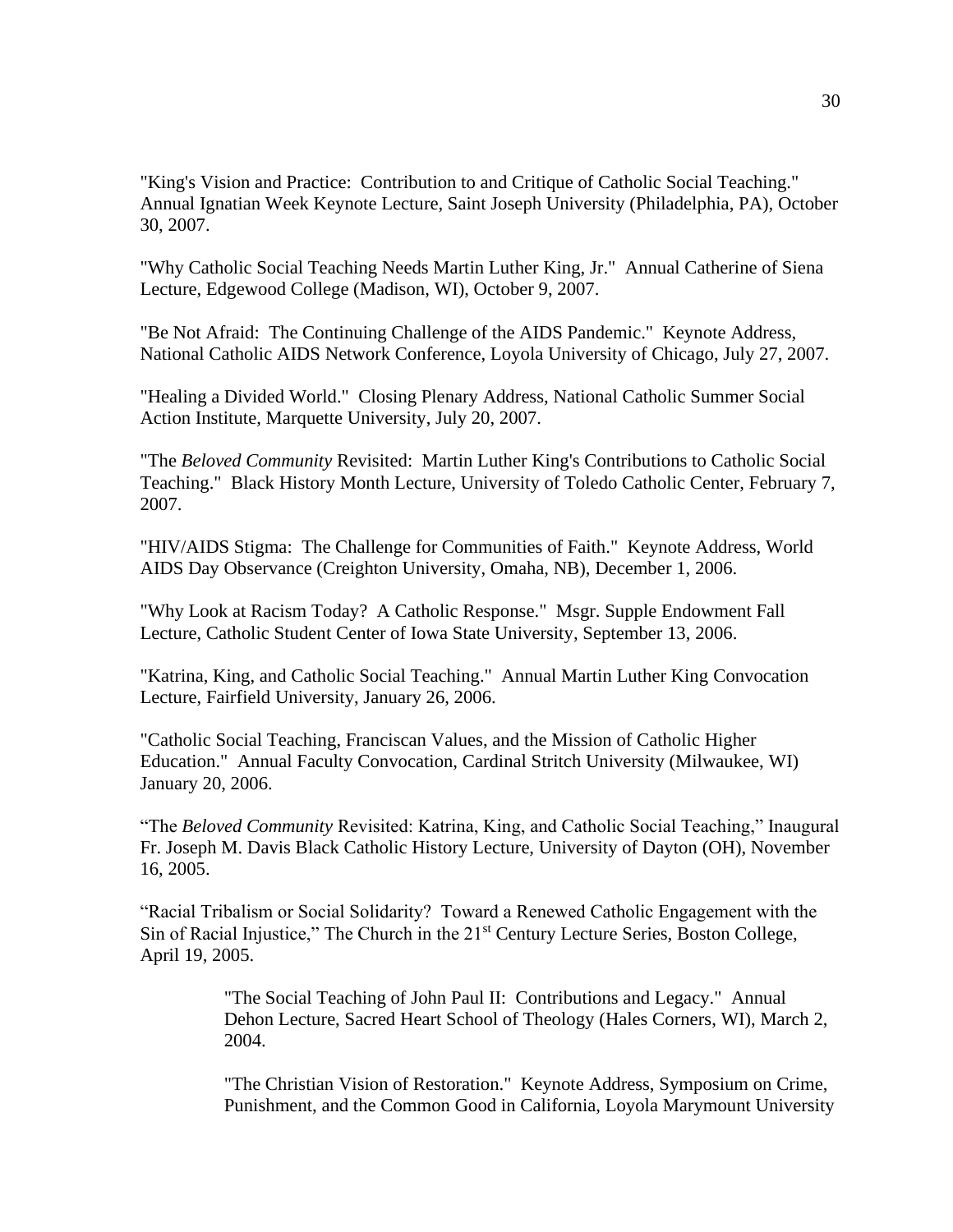(Los Angeles, CA), March 15, 2003.

"Martin Luther King, Jr.: Past Legacy, Current Struggles, Future Hope." First Annual King Day Lecture, Saint Norbert College (De Pere, WI), January 20, 2003.

"Toward the *Beloved Community*: Martin Luther King, Jr., and the Challenge of Ministry in a Pluralistic Culture." Annual Fall Lecture on Contemporary Church Issues, Seminary of the Immaculate Conception (Huntington, NY), November 3, 2002.

"The *Beloved Community* Revisited: King's Challenge and Contribution to Roman Catholic Ethics." Invited Lecture, Fordham University (Bronx, NY), September 19, 2002.

"The Relevance of Christian Ethics to the Struggle for Racial Equality." Annual Vice-Presidential Lecture, Duquesne University (Pittsburgh, PA), March 19, 2002.

"The *Beloved Community* Revisited: Martin Luther King, Jr.'s Contribution to Catholic Ethics." Third Annual Augustus B. Tolton Lecture, Catholic Theological Union, (Chicago, IL), February 27, 2002.

"The Relevance of Catholic Ethics to the Struggle for Racial Equality." Invited Lecture, Weston Jesuit School of Theology (Cambridge, MA), February 22, 2001.

"Tribalism or Solidarity? The Challenge of the 21st Century." Vincentian Chair of Social Justice Lecture, Saint John's University (Jamaica, NY), January 25, 2001.

"Martin Luther King's *Beloved Community* Revisited: The Challenges of Ministry in a Pluralistic 21st Century." Fifth Annual Newman Eberhardt Lecture, Saint John's Seminary (Camarillo, CA), November 14, 2000.

"Racial Justice 2000: The Challenge to and Contribution of Faith Communities." Keynote Lecture, Black History Month, Aquinas Institute of Theology (St. Louis, MO), February 10, 2000.

"The Catholic Tradition on Penal Justice." Paper and Invited Participant, Criminal Justice Consultation of the Domestic Policy Committee of the National Conference of Catholic Bishops, Regis University (Denver, CO), November 19, 1999.

"Struggling to Keep the Dream Alive." Keynote Address, Annual Martin Luther King, Jr. Observance, Marquette University, April 4, 1998.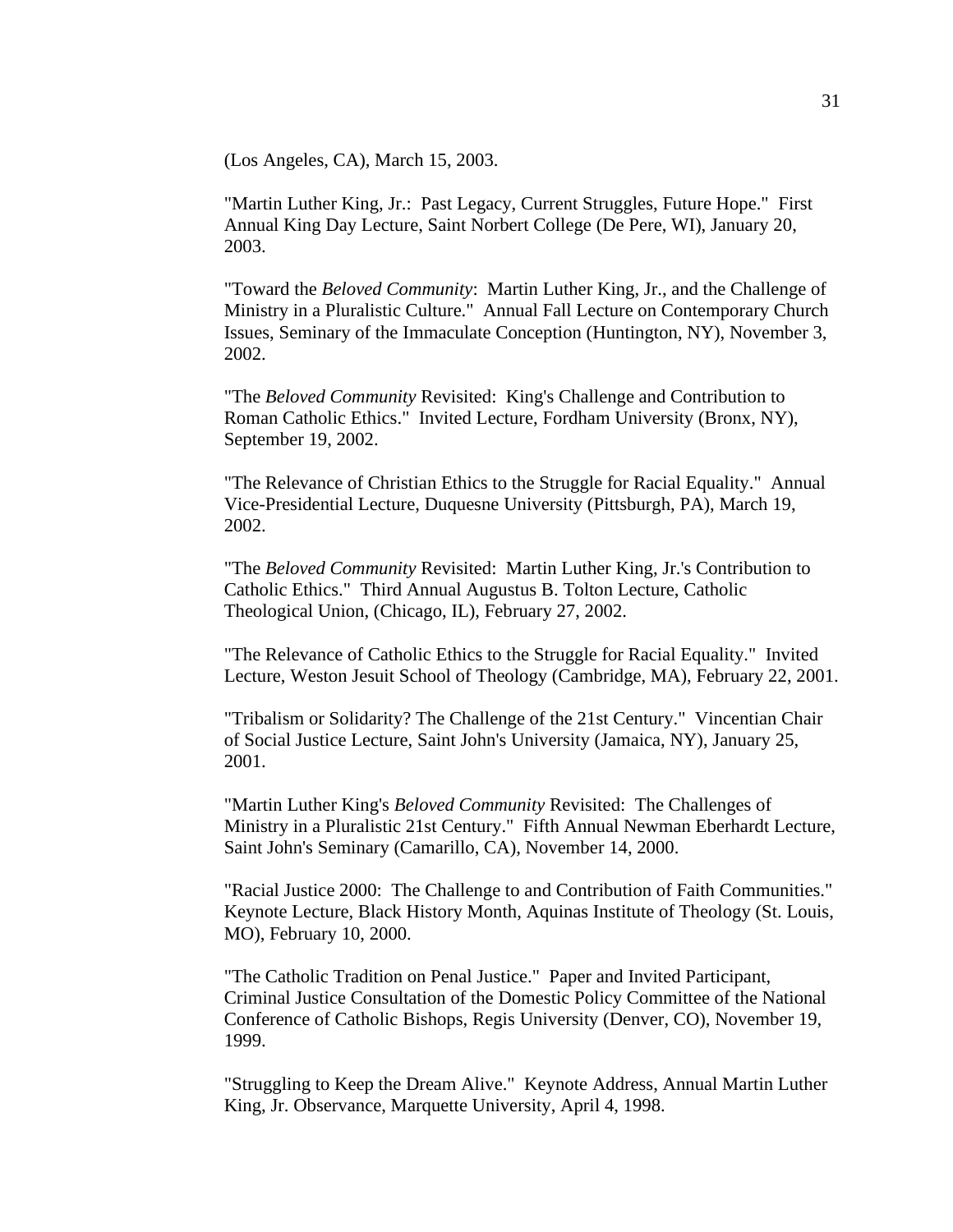"Personal Responsibility and Social Transformation." Public Lecture, Beloit College (Beloit, WI), March 26, 1998.

"Healing the Wounds That Divide Us: The Contribution of Black Liberation Theology." Black History Month Lecture, Mount Mary College (Milwaukee, WI), February 11, 1998.

"Beyond the ISMS That Divide Us: Social Transformation and Personal Responsibility." Public Lecture, Loyola College of Baltimore, MD, February 3, 1998.

"Martin, Malcolm, and Black Theology: Response to James Cone." Dehon Lecture Series, Sacred Heart School of Theology (Hales Corners, WI), September 26, 1996.

"A Conversation on Catholic Social Teaching and 'The Contract with America.'" Public Lecture, Rosary College (River Forest, IL), September 18, 1996.

" 'Cultured Indifference' and the Option for the Poor: The Challenges for Christian Ethical Reflection." Third Annual Henni Lecture, Saint Francis Seminary (Milwaukee, WI), September 11, 1995.

"The Relevance of Christian Ethics to the Struggle against Racism." Lecture Series in Ethical Perspectives, The Center for Academic Ethics at Wayne State University, (Detroit, MI), April 6, 1995.

"Christian Ethics and the Struggle against Racism: Is There a Connection?" Keynote Address for the Observance of Black History Month, St. Meinrad School of Theology, IN, March 1994.

"Sexual Abuse on the Part of the Clergy: Moral and Pastoral Issues." Plenary Presentation for the Symposium on Sexual Abuse, Sacred Heart School of Theology (Hales Corners, WI), February 23, 1993.

"A Testament of Hope." Keynote Address at the Observance of Martin Luther King, Jr. Holiday, Sacred Heart School of Theology (Hales Corners, WI), January 18, 1993.

#### **B. Keynotes and Plenaries**

#### *i) National Conferences*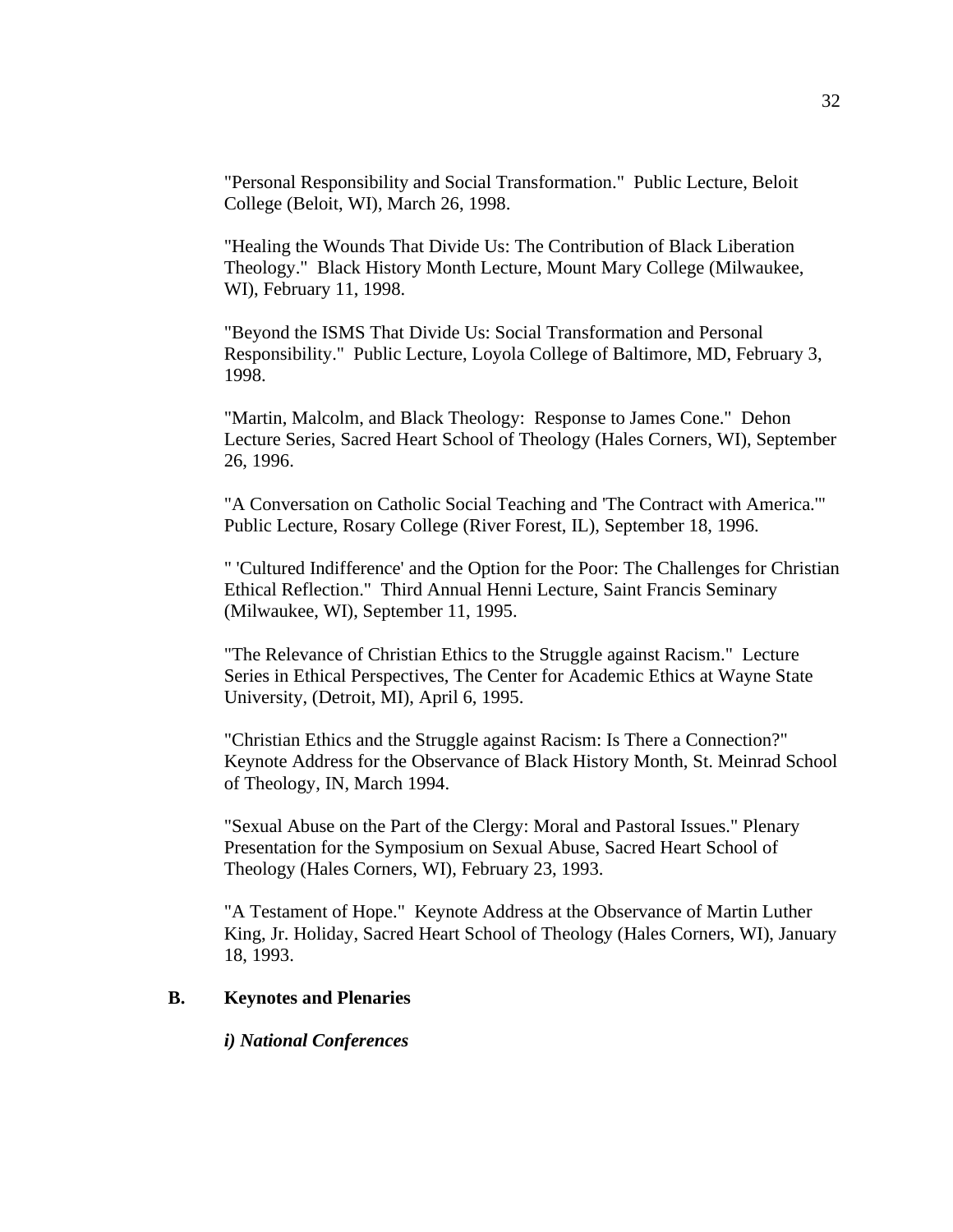"Two Priests and a Professor: A Discussion on Racism and the Catholic Church." Resurrection Catholic Missions/Equal Justice Initiative (Montgomery, AL), June 14, 2019.

"The *Magis* and Racial Justice." Plenary, Jesuit Leadership Seminar 2019 (Loyola University Chicago), June 11, 2019.

"Racial Justice and the *Magis*: Become 'More' Than We've Ever Been." Keynote Address, Ignatian Family Teach-In for Justice (Washington, DC), November 4, 2017.

"The Challenge of King's Vision to the Catholic Faith Community." Keynote Address, annual convention of the Association of US Catholic Priests (Atlanta, GA), June 19, 2017.

"Pope Francis, Social Ethics, and LGBTQ Catholics." Keynote Address, New Ways Ministry National Symposium (Chicago, IL), April 28, 2017.

"From 'Crisis' to 'Mission': Racial Justice and Catholic Higher Education." Plenary Address given to the Association of Catholic Colleges and Universities (Washington, DC), January 29, 2017.

"From 'Crisis' to 'Mission': Racial Justice and the Black Lives Matter Movement." Keynote Address, Jesuit Association of Student Personnel Administrators (JASPA) Conference, Baylor University, March 12, 2016.

- "Leading for Diversity and Inclusion on Jesuit Campuses." AJCU Seminar on Higher Education Leadership, Association of Jesuit Colleges and Universities (Chicago, IL) June 19, 2014.
- "The Challenge of Diversity and Inclusion on Jesuit Campuses." AJCU Conference on Diversity and Equity, Association of Jesuit Colleges and Universities (Chicago, IL) June 12, 2014.
- "The Social Vision of Pope Francis." Los Angeles Religious Education Congress (Anaheim, CA), March 14, 2014.
- "Embracing the Future with Confidence and Hope." Annual National Convention, Pax Christi USA (Atlanta, GA) June 16, 2013.
- "Building a Civilization of Love: Leading for Diversity and Inclusion on Jesuit Campuses." Seminar on Higher Education Leadership, Association of Jesuit Colleges and Universities (Chicago, IL) June 21, 2013.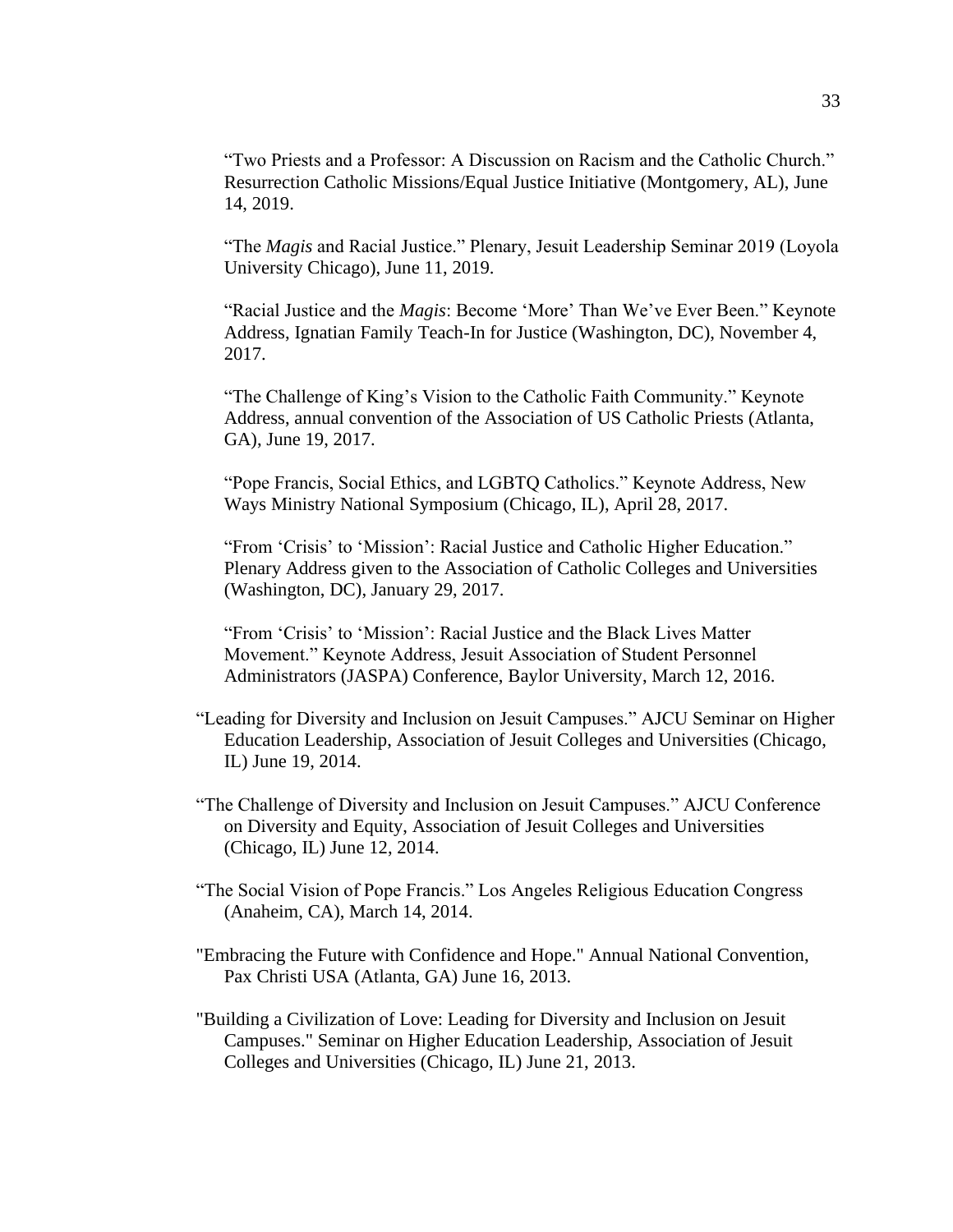"The Catholic Contribution to Racial Justice Today." Institute for Peace and Justice (St. Louis, MO), October 6, 2012.

"Healing a Divided World (and Church and Nation)." Keynote Address, Annual Convention of the National Association of Catholic Chaplains, (Milwaukee, WI), May 24, 2011.

"Vocation Ministry in a Global Church and Global World." Keynote Address, Annual Convention of the National Religious Vocation Conference (Cleveland, OH) November 7, 2010.

"Know Justice, Know Peace: Ending War at Home and Abroad." Keynote Address, Annual Pax Christi USA National Convention (Rosemont, IL) July 16, 2010.

"The Challenge of Unity with Our Adversaries." Keynote Address, Annual National Roundtable of Diocesan Social Action Directors (Washington, DC), February 7, 2010.

"Forty Years Later in a *White Racist Institution*: Looking Back, Looking Around, Looking Forward." Plenary Address, 2008 Joint Conference of the National Black Catholic Clergy Caucus, National Black Catholic Sisters Conference, National Assn. of Black Catholic Deacons, and the National Black Seminarians Association, (Montgomery, AL), July 29, 2008.

"The Call to Combat Poverty and Racism: Why Is This Our Task?" Plenary Address, 2008 Catholic Social Ministries Gathering, (Washington, DC), February 25, 2008.

"Stigma: The Other Virus." Plenary Presentation, Catholic Relief Services/National Catholic AIDS Network College Leaders' Program, Loyola University of Chicago, July 27, 2007.

"The Call to Confront Poverty and Racism--Overlapping Threats to the Common Good: Why This Is Our Task." Plenary Address, Catholic Charities USA Annual Convention, (Cincinnati, OH), September 15, 2007.

"Allowing Conversion: Liturgical Environments and Resurrection Faith." Closing Plenary Address, Form/Reform National Conference on Environment and Art for Catholic Worship, August 4, 2007.

"Like a Motherless Child? Claiming the Church as Home for Black Catholics." Keynote Address, James P. Lyke Black Catholic Conference (Chicago, IL), July 8, 2006.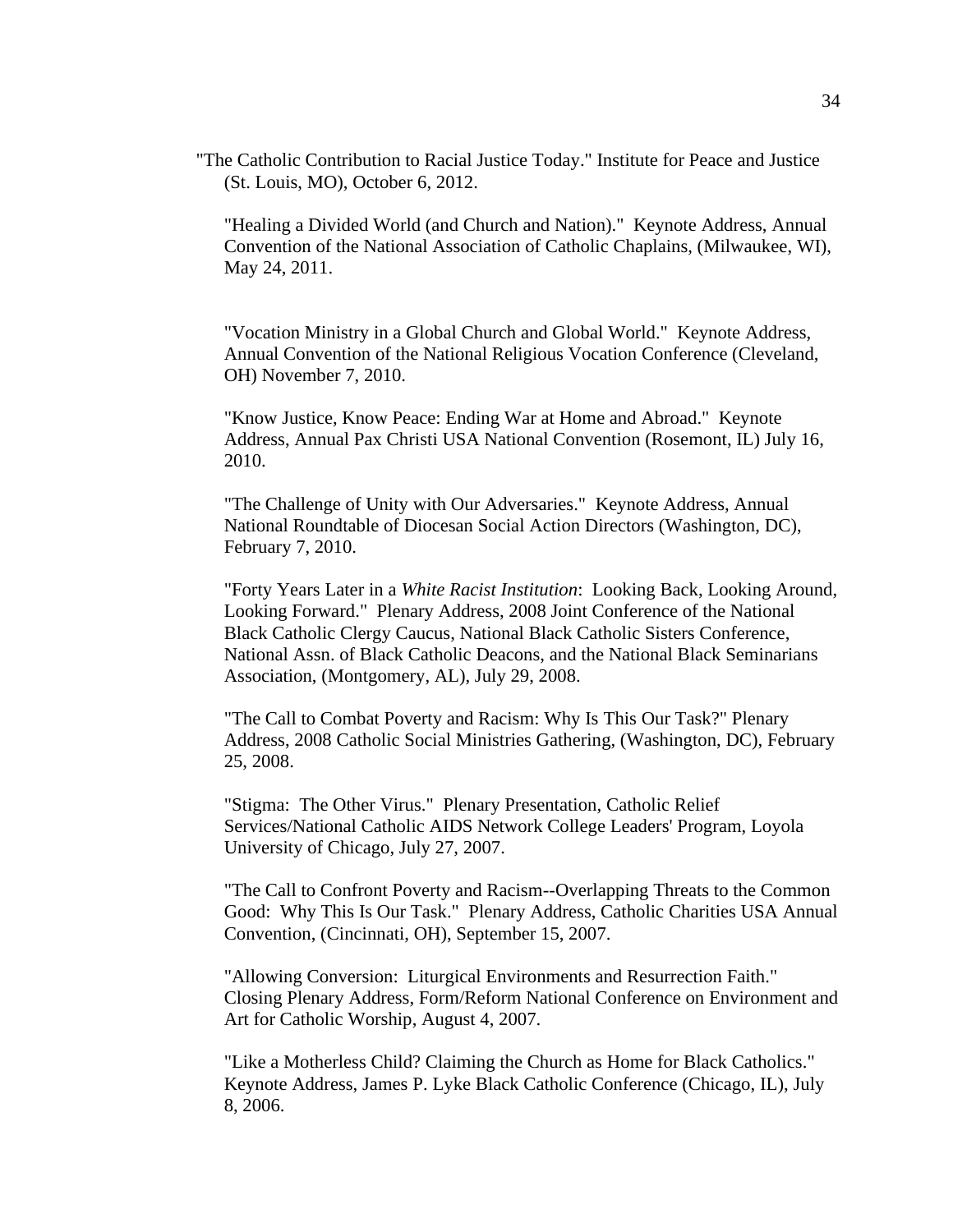"Stigma: The Other Virus--A Theological and Ethical Understanding." Plenary Address, Annual Clergy and Religious Roundtable, National Catholic AIDS Network (Chicago, IL), June 2, 2006.

"Common Mission, Complementary Ministry: Catholic Social Teaching and the Parish Social Ministry." Keynote Address, Catholic Charities USA Annual Convention, (Phoenix, AR), September 16, 2005.

"Transforming the Silence: Theological Reflections on HIV/AIDS Stigma." Plenary Address, National Catholic AIDS Network Conference, (Loyola University, Chicago) July 25, 2005.

"The Security We Seek: Whose Security? At What Cost? To Whom? Theological Perspectives." Keynote Address, The Roundtable Symposium of Diocesan Social Action Directors (Washington, DC), February 8, 2003.

"Pacem in Terris at 40." Plenary Address at the Pax Christi USA National Assembly, (St. Johns University, NY), August 2, 2003.

"A Diverse Community: A Place at the Table for All of God's Children." Keynote Presentation, The Catholic Social Ministry Gathering (Washington, DC), February 9, 2003.

"Social Justice: The Witness and Call of Black Catholics." Major Presenter, National Black Catholic Congress IX (Chicago, IL), August 30, 2002.

"Religion and the Public Square: Babel or Pentecost?" Plenary Address (with Peggy Steinfels), Catholic Charities USA/Catholic Health Care Association Convention, (Chicago, IL), August 3, 2002.

"The Next Step: Building on Our Commitment to Justice." Keynote Address, National Convention of the Society of Saint Vincent dePaul (Detroit, MI), September 28, 2001.

"Reconciliation, Solidarity, and Conversion: Mission and Ministry in the 21st Century." Plenary Presenter, Conference of Major Superiors of Men (CMSM) 2001 Leadership Workshop (Malibu, CA) January 5, 2001.

"The Fires of Jubilee Justice." Keynote Address, National Convention of the Society of Saint Vincent de Paul (Milwaukee, WI), September 29, 2000.

"Formation in the Virtue of Solidarity." Presenter and Facilitator for the National Conference of Capuchin Formation Personnel (Denver, CO), September 21, 2000.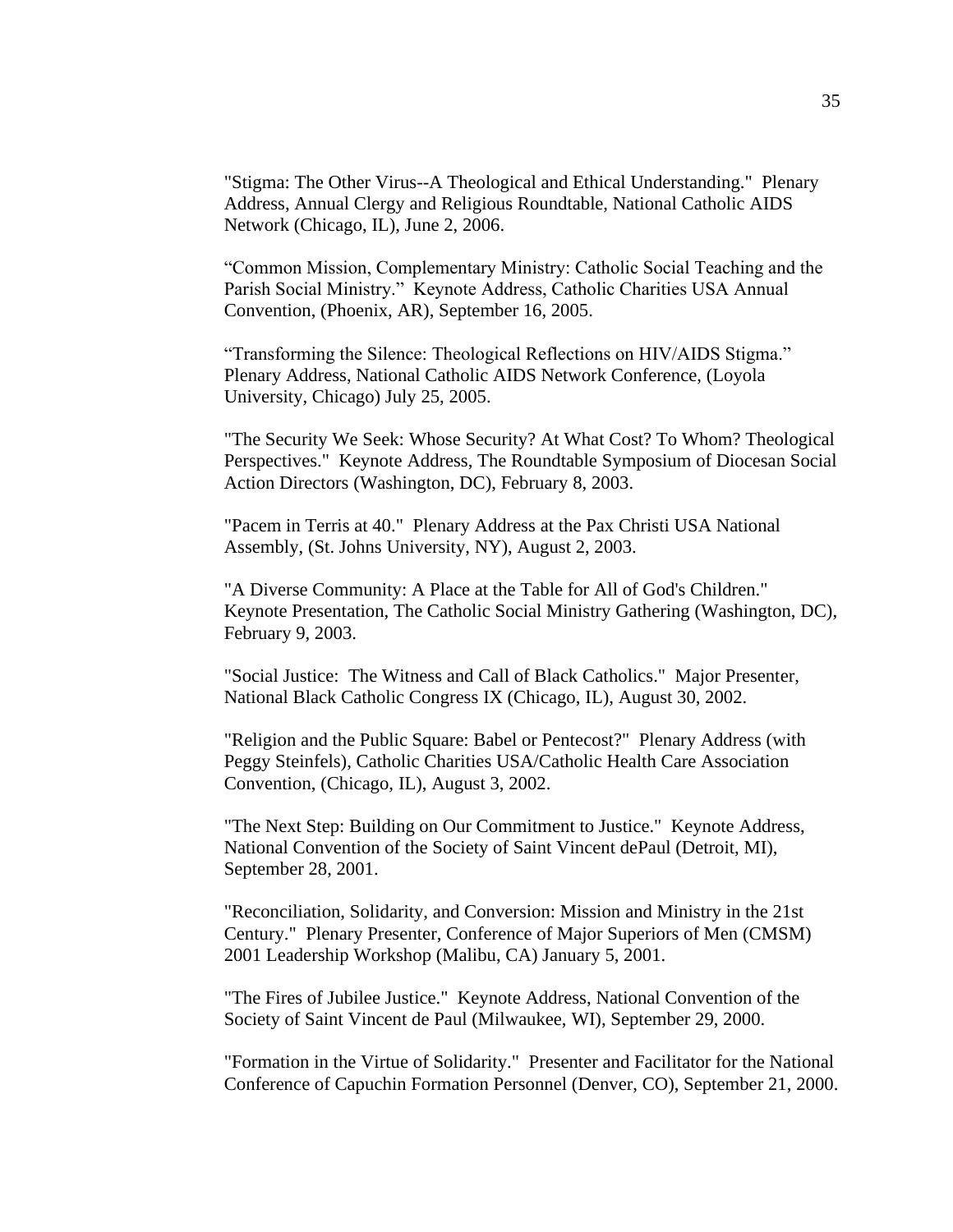"The Deacon: An Evangelical Agenda for the New Millennium." Plenary Address, National Catholic Diaconate Conference (Oakland, CA), June 24, 2000.

"Evangelization and the Continuing Challenge of the Cultural Divide." Major Presenter, National Black Catholic Congress VIII (Baltimore, MD), January 21- 22, 2000.

"Sowers of Justice, Seeds of Truth, Harvest of Hope: The Domestic Challenge of Jubilee Justice." Closing Plenary Address, National Catholic Gathering for Jubilee Justice (Los Angeles, CA), July 14, 1999.

"Foundational Documents of the Black Catholic Experience: What Have We Said? What Needs to Be Said?" Keynote Address, Pastoring in African American Parishes Conference (Fort Mitchell, KY), April 12, 1999.

"The *Cultural Divide* and Its Pastoral Implications." Plenary Address, National Consultation of the National Black Catholic Congress (Baltimore, MD), January 21, 1999.

"The Ethics of Racism." Keynote Address, Annual Fall Meeting of the National Conference of Catholic Bishops (Washington, DC), November 15, 1998.

"A New Kinship: Conversion and Resistance." Plenary Address, Annual Assembly of the Conference of Major Superiors of Men/Leadership Conference of Women Religious (CMSM/LCWR), (Milwaukee, WI), August 1998.

"*Sometimes I Feel Like a Motherless Child:* The State of Black Catholics Today." Plenary Address, Annual Joint Conference of African American Catholic Priests, Sisters, Seminarians, and Deacons (Charlotte, NC), July 28, 1998.

"The Christian in the World." Keynote Address, Annual Assembly of the National Center for the Laity (Chicago, IL), January 16, 1998.

### *ii) Regional Conferences* (participants were not a national audience but from the surrounding region)

"Racial Justice and the Catholic Church." Racism: A Call to Conversion Conference, Detroit Catholic Pastoral Alliance, Detroit, MI, October 27, 2016.

"Can Faith Heal Milwaukee? Race, Racism, and the Role of Faith Communities." Seventh Annual Race, Families, and Milwaukee Summit, Aurora Family Services (Milwaukee, WI) October 30, 2013.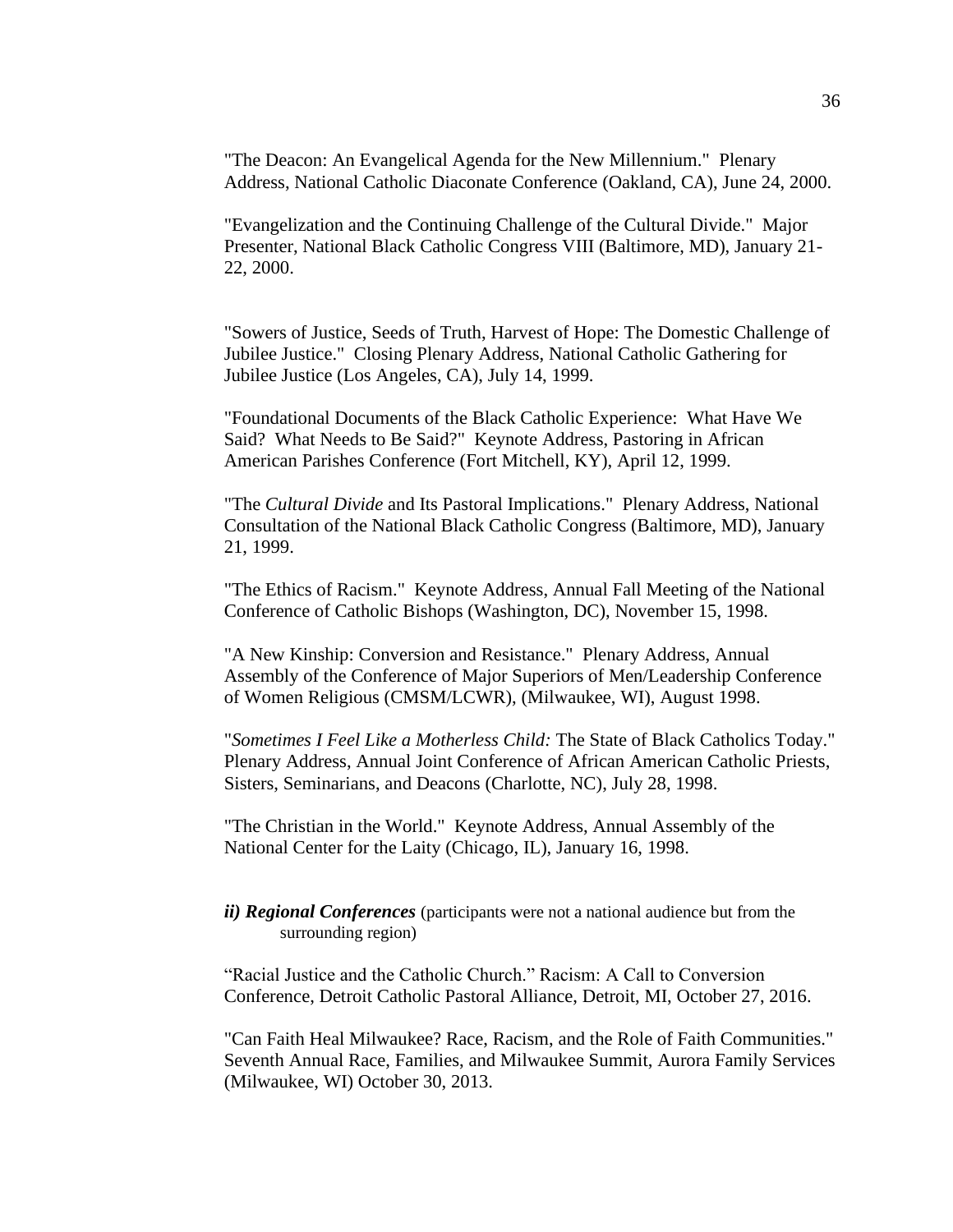"Signs of the Time: A Diverse Church in a Diverse Society." Annual Spring Clergy Assembly, Archdiocese of Milwaukee (Fontana, WI) May 6, 2013.

"Racial Justice, the Catholic Church, and Amazing Grace." Symposium on Racism and Cultural Diversity, Catholic Diocese of Cleveland (Cleveland, OH) April 19, 2013.

- "An Instrument of Your Peace? How Religion Both Makes and Unmakes Racial Prejudice and Fear." Interfaith Conference of Greater Milwaukee (Milwaukee, WI) March 19, 2013.
- "Religious Faith and the Pursuit of Justice." People of Faith United for Justice, Wisconsin Conference of Churches (Madison, WI) March 14, 2013.

"The Catholic Contribution to Racial Justice: Celebrating *Dwell in My Love* Ten Years Later." Public Lecture, Archdiocese of Chicago Office for Racial Justice Convocation, (Chicago, IL), October 14, 2011.

"A Faith Perspective on Racial Justice." Plenary Address, Annual Clergy Convocation of the Diocese of Springfield, IL, September 21, 2011.

"Called to Liminal Evolution." Keynote Address, Triennial Chapter Meeting of the Capuchin Province of St. Joseph, (Chicago, IL), June 7, 2011.

"Truth-Telling and Hope-Keeping: The Religious Contribution to Justice." Keynote Address, Annual Assembly of SOPHIA (Waukesha, WI), April 30, 2011.

"At Table with Jesus: The Challenge of Radical Inclusion." Keynote Address, Houston Catechetical Congress, (Houston, TX), February 12, 2011.

"Malcolm X as a Model for Catholic Theological Reflection." Keynote Address, "Elephants in the Living Room" Conference, Archdiocese of Detroit, February 4, 2011.

"Catholic Engagement in Racial Justice." Keynote Address, Inaugural Meeting of Catholics United for Racial Justice, Archdiocese of Milwaukee, November 20, 2010.

"Catholic Attitudes toward President Obama: Toward Critical and Respectful Engagement." Keynote Address, Annual Archdiocesan Observance of King Day (Archdiocese of Los Angeles, CA) January 18, 2010.

"Dr. King's Dream for a New President." Keynote, Annual Civic Observance of King Day (Memphis, TN), January 19, 2009.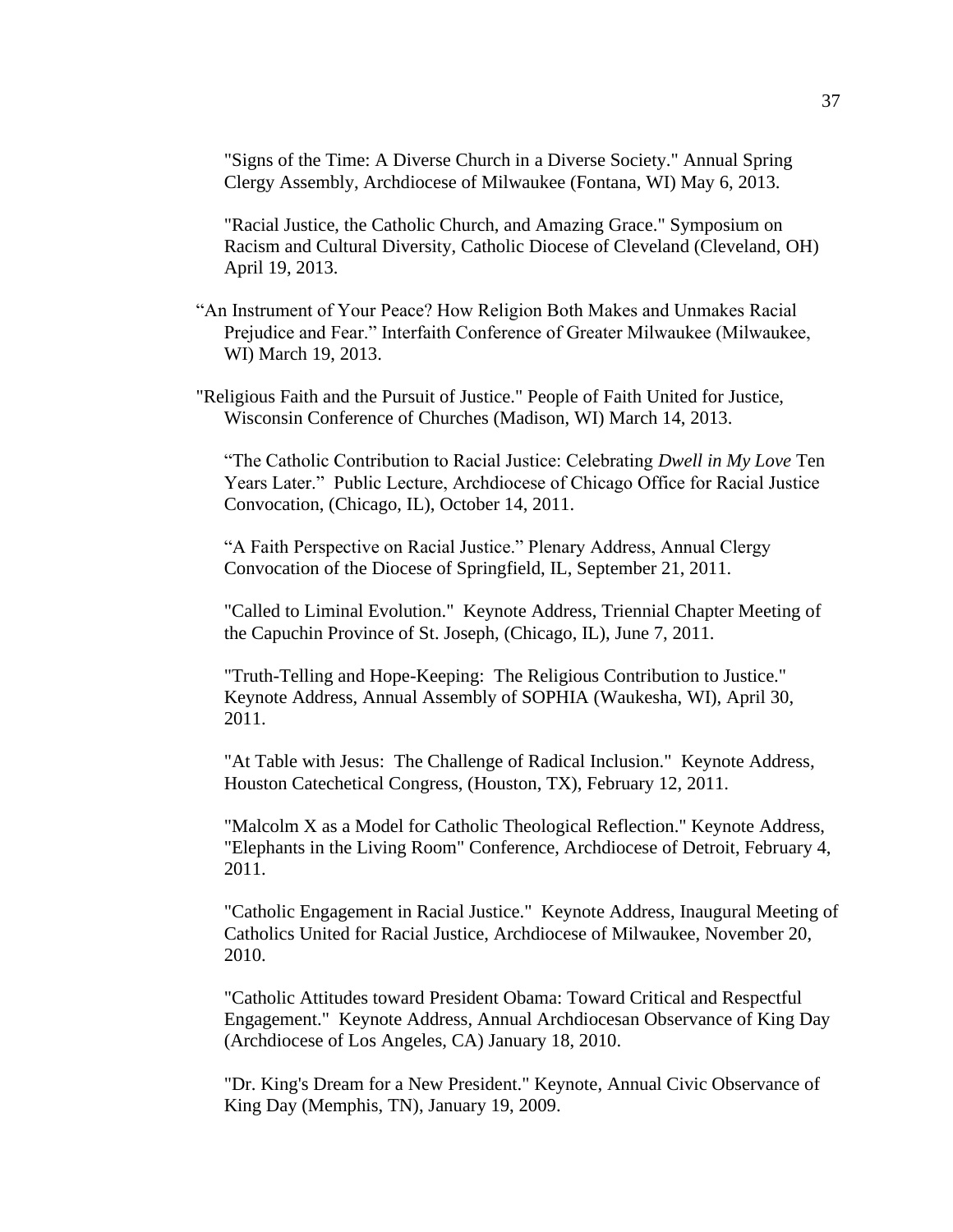"*Poverty and Racism:* Overview, Challenges, and Future Directions." Plenary Address, Catholic Charities Management and Archdiocesan Leadership of the Archdiocese of Chicago, September 19, 2008.

"Katrina, King, and Catholic Social Teaching." Catholic Social Thought Lecture Series, Diocese of Kansas City, MO, January 31, 2007.

"A Realistic Look at Race Relations, Then and Now." Keynote Address, Sixteenth Annual King Day Observance, Archdiocese of Milwaukee, January 15, 2007.

"Prophetic Ministry in the Church Today." Keynote Address, "Elephants in the Living Room" Conference, Archdiocese of Detroit, November 7, 2007.

"What Does Baptism Have to Do with Justice in and for the World?" Keynote Address, Parish Social Ministry Regional Training Conference (Raleigh, NC), September 28, 2007.

"At Table with Jesus: The Challenge and Welcome of the Light." Keynote Address, Los Angeles Religious Education Congress, March 3, 2007.

"Truth-Telling and Hope-Keeping: The Religious Contribution to Justice." Keynote Address, Annual Assembly of Congregations United to Serve Humanity (Kenosha, WI), May 17, 2007.

"Katrina, King, and Catholic Social Teaching." Catholic Multicultural Center Lecture Series (Madison, WI), September 29, 2006.

"Being Disciples for a Church in Transition." Keynote Address, Wisconsin Directors of Religious Education Convention (Oconomowoc, WI), November 8, 2006.

"Public Service in the Context of Our Faith." Keynote Address, Dialogue between Catholic Civil Servants and the Bishops of the Milwaukee Archdiocese, Marquette University, October 24, 2005.

"Advocating for Racial Justice." Leadership Conference of Women Religious and the Institute for Justice and Peace, Archdiocese of St. Louis, April 23, 2005.

"*Brothers and Sisters to Us:* A Prophetic Call to End Racism," Keynote Address, 26<sup>th</sup> Annual Social Ministry Convocation, Archdiocese of Baltimore, March 5, 2005.

"Good News to the Poor? Resistance and Conversion to Teaching as Jesus Did."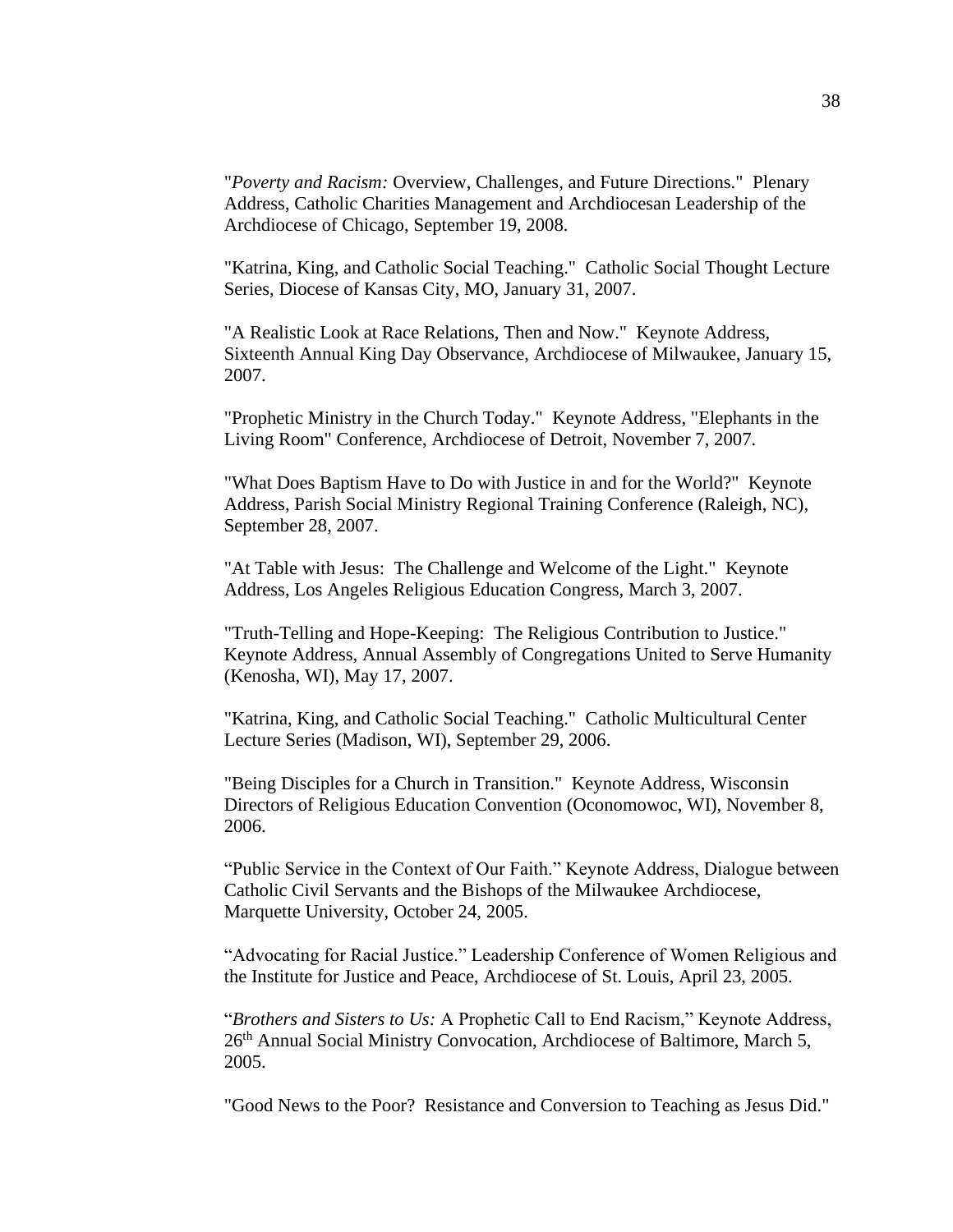Keynote Address, Annual Catholic Elementary Educators' Convention, Archdiocese of Milwaukee, October 7, 2004.

"The *Cultural Divide* and Black Catholic Identity." Keynote Lecture, Black Catholic Symposium of Upstate New York (Rochester, NY), October 4, 2004.

"Black Catholics: The Gift, The Struggle, and the Hope." Keynote Lecture, Black Catholic Assembly of East Saint Louis, IL, August 28, 2004.

*Pre-MU* (select):

"See, I am Doing Something NEW! Prophetic Ministry in a Time of Transition." Plenary Address, Spring Clergy Assembly, Archdiocese of Milwaukee, May 5, 2004.

"Living Discipleship in a Shadow Time." Plenary Address, Hofinger Catechetical Conference, Archdiocese of New Orleans, January 9, 2004.

"Leadership and Service: The Mission of the Christian Community Today." Keynote Address, *Festival of Faith* Conference, Archdiocese of Chicago, October 31, 2003.

"Ministers of Healing in a Shadow Time." Plenary Address, The Great Lakes Ministry Assembly (Joliet, IL), March 22, 2003.

"An Instrument of Your Peace: Christian Witness in a Culture of Violence." Keynote Address, Milwaukee Religious Education Congress, August 13, 2002.

"Remaining Awake Through a Great Revolution." Keynote Address, Diocese of Fort Worth (TX) Annual King Day Observance, January 19, 2002.

"The Deacon as Agent as Evangelization." Keynote Address, Joliet Diaconate Community Convocation (Joliet, IL), April 28, 2001.

"Healing Racial Divisions: The Role of the Catholic Clergy." Afternoon of Reflection for Presbyteral Assembly, Diocese of Nashville, TN, September 19, 2000.

"What Jubilee Justice Means for African Americans." Keynote Address, Black History Month Observance, Archdiocese of Atlanta, February 27, 2000.

"The Body of Christ Gathered: There Is Neither Jew nor Greek, Slave nor Free; Male nor Female." Keynote Address, Southwest Liturgical Conference (Houston, TX), January 19, 2000.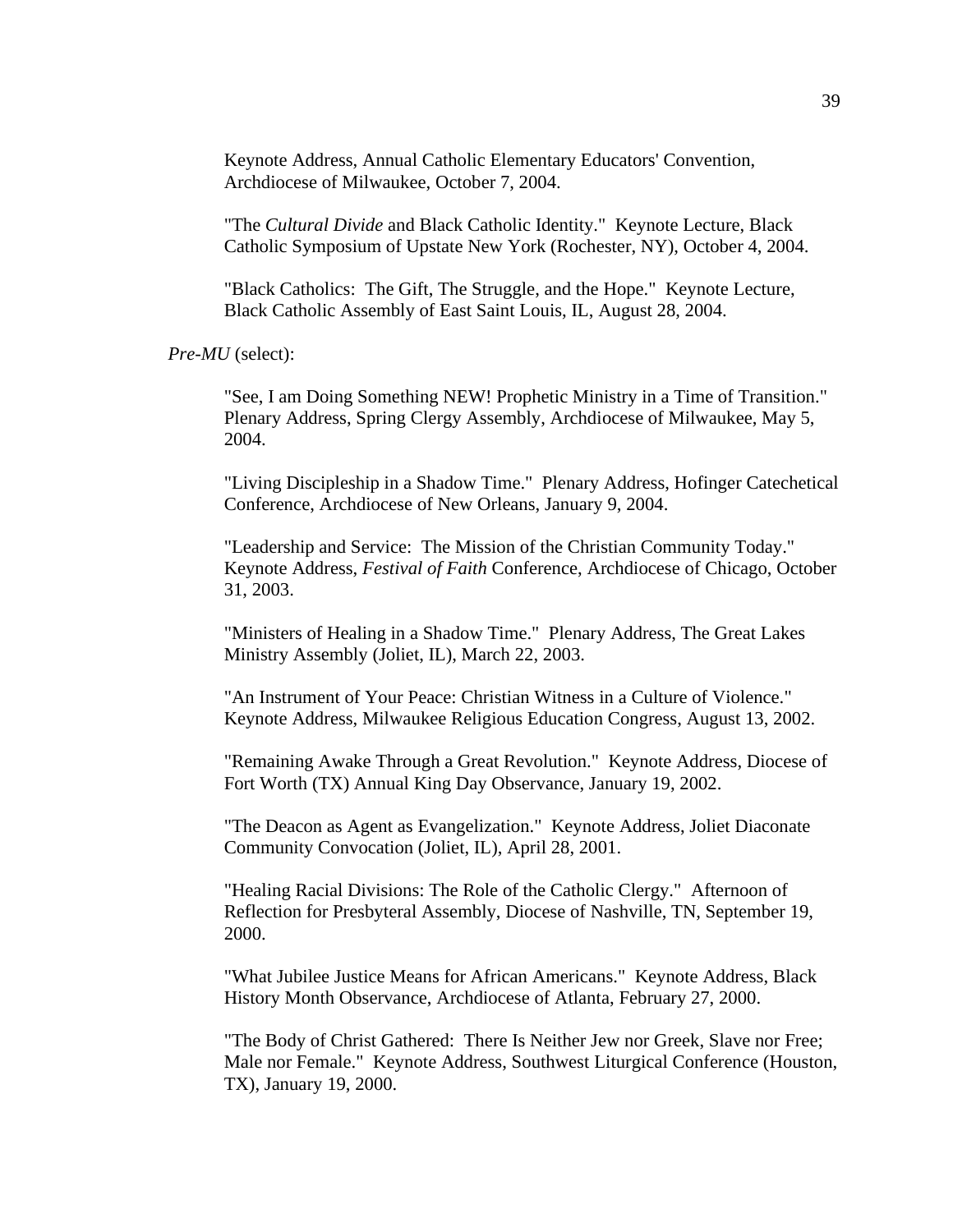"The *Cultural Divide* and Its Pastoral Implications." Keynote Address and Session Facilitator, Regional Congresses of the National Black Catholic Congress; San Francisco, October 15-17; Kansas City, October 22-24; Jackson, October 29-30; and Pittsburgh, November 12-14., 1999.

"Justice at the Heart of Catholic Identity." Major Presenter and Facilitator, Annual Social Ministry Conference, Diocese of Fort Worth, TX, October 8 and 9, 1999.

"Black and White in America: Theological Perspectives from Catholic Social Teaching." Keynote Address, Archbishop Quinn Colloquium on Catholic Social Teaching (San Francisco, CA), February 27, 1999.

"Caring for the Environment and Caring for Justice: No Longer Strangers." Keynote Address, New Mexico Environmental Justice Conference sponsored by the New Mexico Catholic Conference (Albuquerque, NM), May 16, 1998.

"A Catholic Response to ELCA Economic Justice Document: *Give Us This Day Our Daily Bread*." Presentation given to the Peace and Justice Conferences of the Greater Milwaukee Synod of the ELCA, September 27, 1997.

"A Reconciled Heart in a Broken World." Major Presenter and Facilitator, "1997 Provincial Vision Day," Felician Sisters of Midwest Province (Chicago, IL), August 9, 1997.

"From *Versus* to *And:* The Pursuit of Reconciliation in a Broken Church." Plenary Address, The Gathering/Great Lakes Pastoral Ministry Conference (Chicago, IL), March 9, 1996.

"Moral Issues Facing the African American Family and Community." Plenary Address delivered at the Chicago Black Catholic Conference, March 13, 1993.

## **VI. TEACHING**

## **A. Fordham University**

#### *Undergraduate Courses*

Theo 3542: Catholic Social Teaching (3 sections) Theo 4610: Malcolm, Martin, Baldwin, and the Church (1 section)

## *Graduate Courses*

| Theo 6721: | African American Theological Ethics (2 sections) |
|------------|--------------------------------------------------|
| Theo 6710: | Issues in Fundamental Moral Theology             |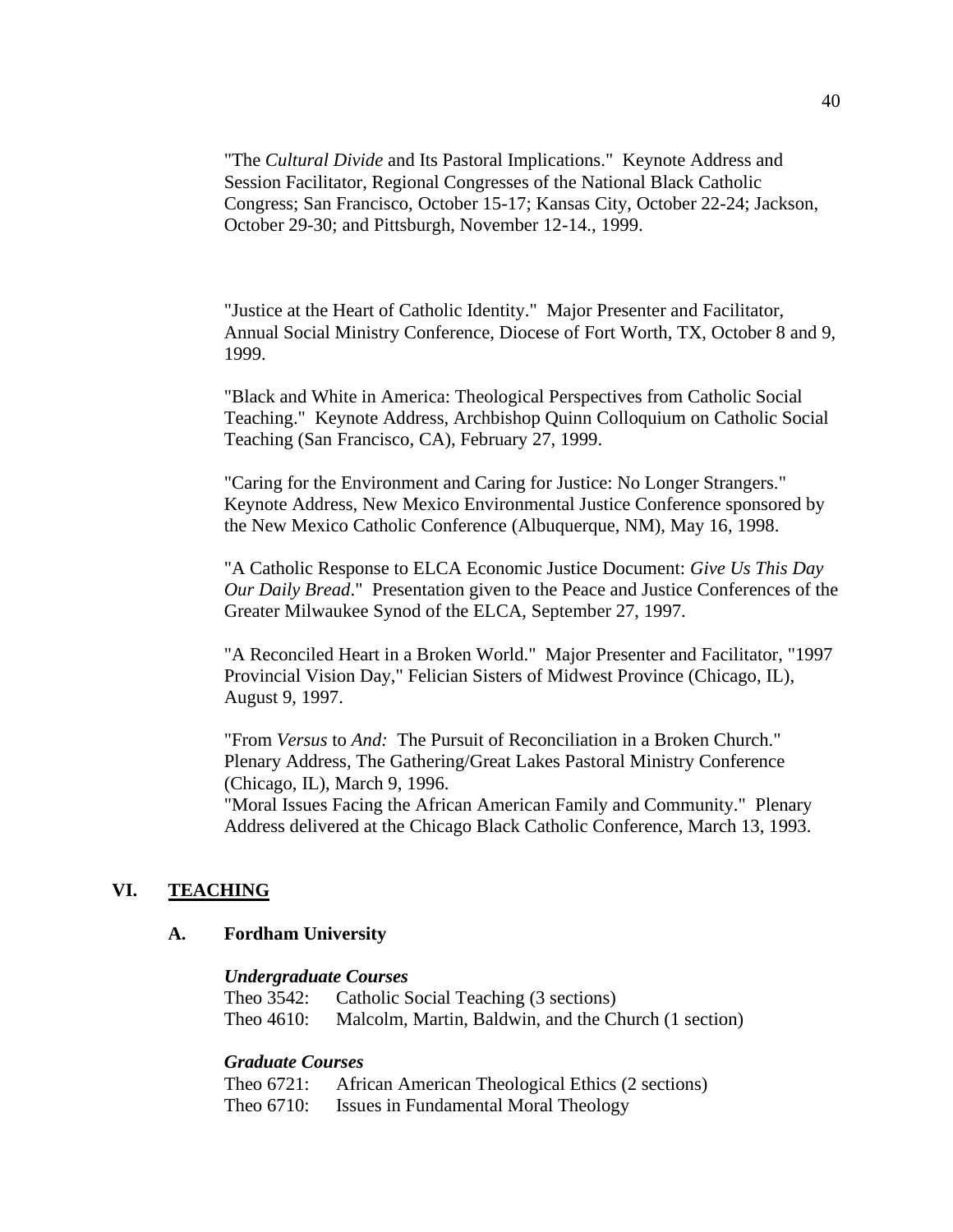Theo 6676: Sexual Ethics

## **B. Marquette University**

#### *Undergraduate Courses*

| Theo $001$ :   | Introduction to Theology (2 sections).                          |
|----------------|-----------------------------------------------------------------|
| Theo 179:      | Special Topics in Moral Theology: Christian Faith and Racial    |
|                | Justice (4 sections).                                           |
| Theo $2410$ :  | Christian Faith in Cultural Contexts: Liberation Theologies (5) |
|                | sections)                                                       |
| Theo 165/4440: | Christian Faith and Justice (2 sections).                       |
|                |                                                                 |
| Theo 179/4490: | Special Topics in Moral Theology: Malcolm, Martin,              |
|                | Baldwin and the Church (7 sections)                             |
| Theo 4490:     | Special Topics in Moral Theology: Homosexuality and             |
|                | Christian Ethics (1 section)                                    |
| Hopr 196/3593: | Honors Junior Seminar: Homosexuality and Christian              |
|                | Ethics (3 sections)                                             |

## *Graduate Courses*

| Theo 347:      | Issues in Christian Social Ethics (1 section)              |
|----------------|------------------------------------------------------------|
| Theo 385:      | Questions in Moral Theology: Cath. Social Thought (2)      |
|                | sections)                                                  |
| Theo 385/8618: | Liberation Ethics and the Option for the Poor (2 sections) |
| Theo $6410$ :  | Introduction to Theological Ethics (2 sections)            |
|                |                                                            |

## *Independent Studies*

| Theo 295:  | Theological Readings of White Privilege (1 section)             |
|------------|-----------------------------------------------------------------|
| Theo 6995: | Theological and Ethical Analysis of Health Care Disparities (2) |
|            | sections)                                                       |
| Theo 6995: | Readings in LGBTQ Theology and Ethics                           |
| Theo 6995: | Contemporary Liberationist Ethical Thought (1 section)          |

## *Doctoral Qualifying Exams* (Incomplete list)

- 2010 Reader: 5 Committees
- 2009 Reader: 2 Committees
- 2007 Reader: 2 Committees
- 2006 Reader: 5 Committees; chaired 1
- 2005 Reader: 1 Committee

## *Doctoral Dissertation Committees* (Incomplete list)

[Currently] Assigned to 2 Committees: 1 as Director; 1 as Reader

- 2014 Director: 1 Committee; Reader: 1
- 2013 Director: 2 Committees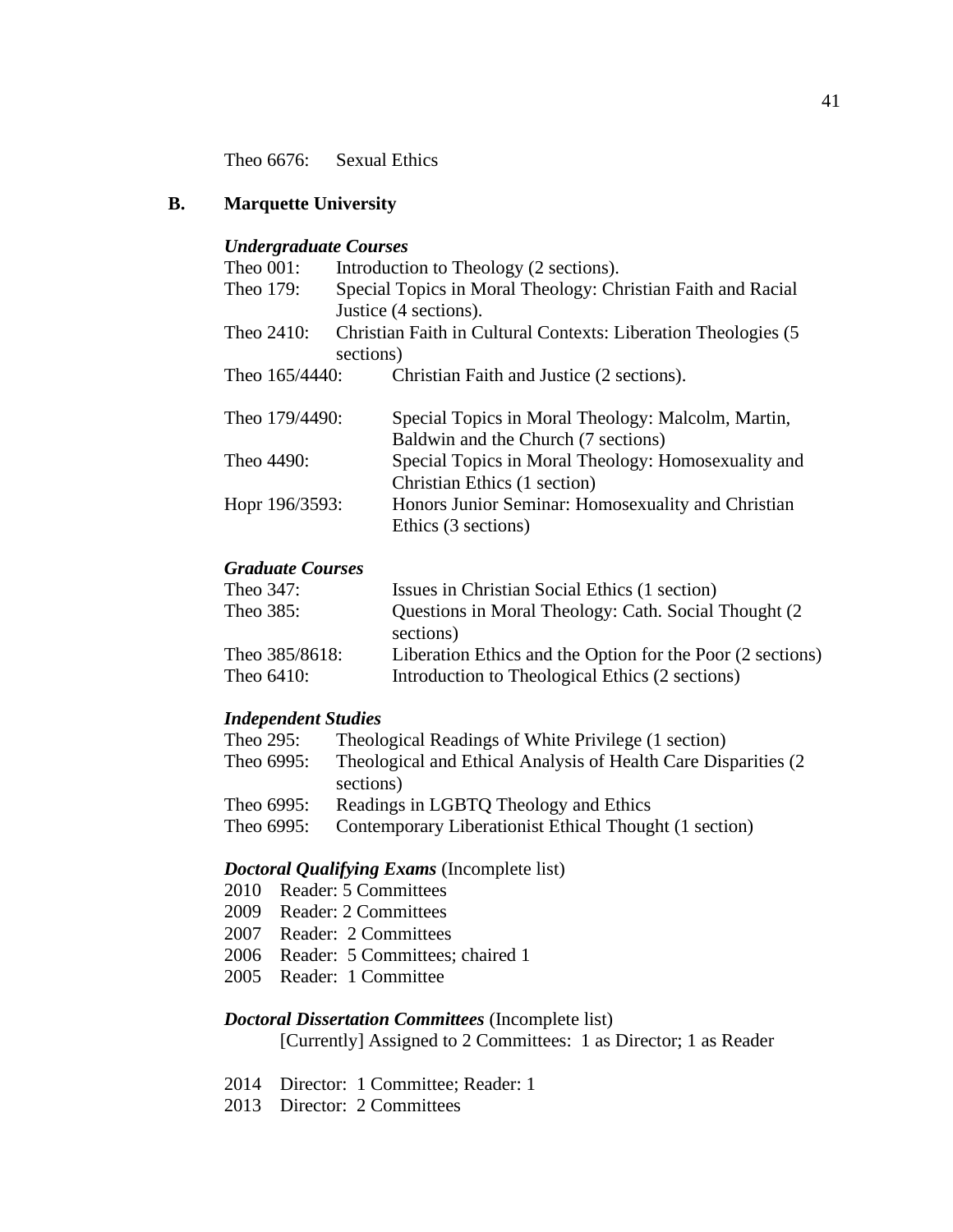2011 Reader: 1 Committee 2009 Reader: 2 Committees

2008 Reader: 2 Committees

2007 Reader: 1 Committee

2006 Reader: 1 Committee

## **C. Other Teaching (Prior to Employment at Marquette University)**

#### *Graduate Courses at Saint Francis Seminary*

Fundamental Moral Theology (15 sections) Social Ethics (13 sections) Liberation Theologies (5 sections) Christian Faith and Racial Justice (4 sections) Homosexuality and Christian Ethics (3 sections) Martin, Malcolm, Baldwin, and the Church (3 sections) Theological Writing and Research Methods (1 section) Independent Study: Moral Issues in HIV/AIDS Ministry (1 section)

*Graduate Courses at Maryknoll School of Theology*

Social Ethics/Catholic Social Teaching (1 section) Fundamental Moral Theology and Liberation Ethics (1 section)

#### *Graduate Courses at Institute for Black Catholic Studies, Xavier University*

Moral Questions in the Black Community (5 sections) Black Perspectives on Catholic Social Teaching (1 section)

#### *Graduate Course at Sacred Heart School of Theology*

Ethics of Human Sexuality (2 sections)

### *Doctoral Dissertation Committees*

2011 Reader: Loyola University (Chicago)

2007 Reader: 1 Committee at Cardinal Stritch University

#### **VII. COMMITTEES AND SERVICE**

#### **A. National**

|           | 2016-present Editorial Board, Theological Studies                   |
|-----------|---------------------------------------------------------------------|
|           | 2016-2018 Chair, Nominations Committee, SCE                         |
|           | 2012-present Committee Member, North American Regional Committee of |
|           | Catholic Theological Ethics in the World Church Project             |
| 2014-2017 | Co-Convener, "Beyond Trento" Interest Group, CTSA                   |
| 2010-2014 | Editorial Board, Journal of the Society of Christian Ethics.        |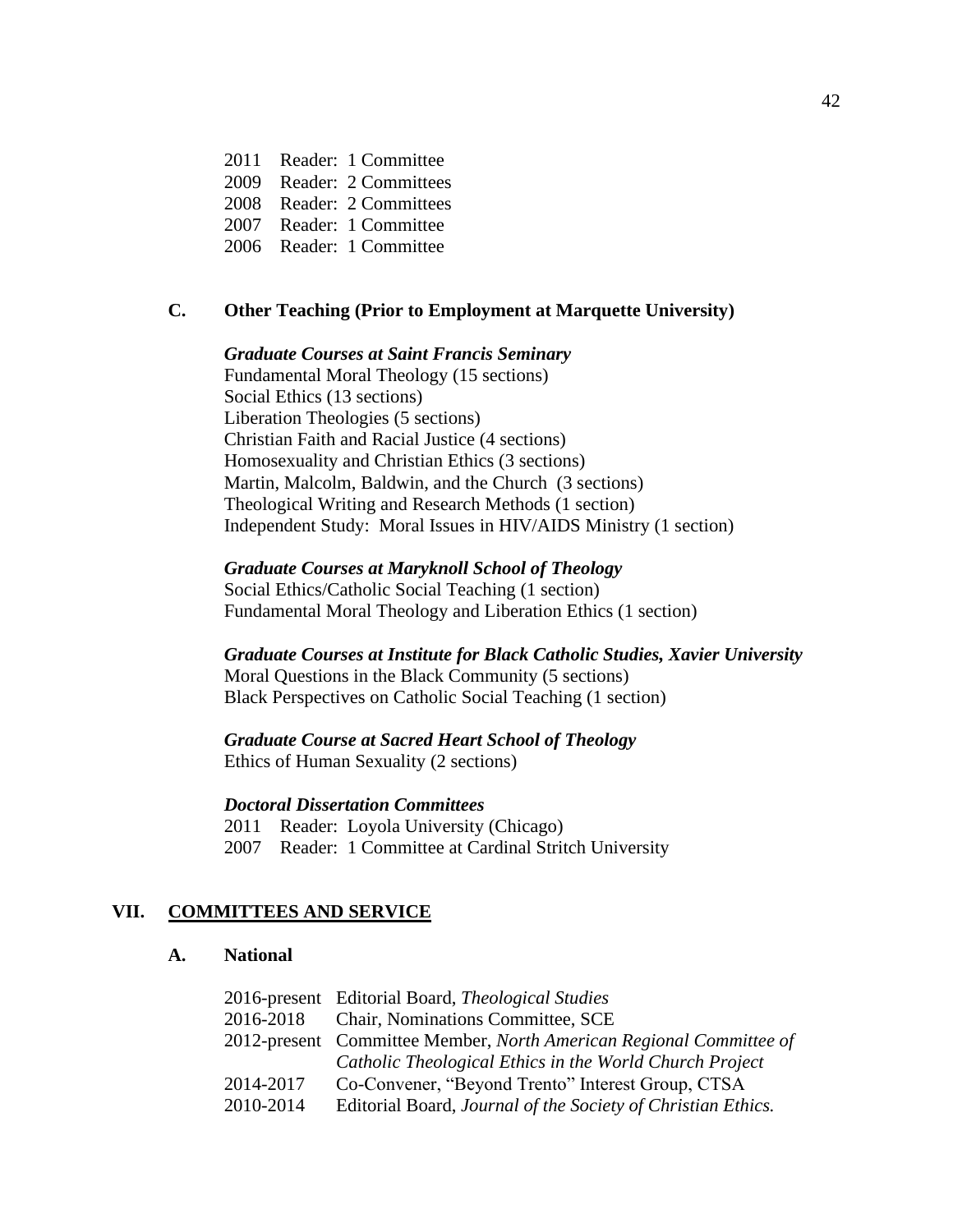# **B. Fordham University**

| 2018-2019       | Chair, Dulles Chair Search Committee, Theology Department     |
|-----------------|---------------------------------------------------------------|
| $2017$ -present | Tenure and Reappointment Appeals Committee (University)       |
| 2018            | Graduate Student Teaching Mentor, Theology Department         |
| 2018            | Classroom Visitation, Junior Colleague, Theology Department   |
| 2018            | Moderator, Conversation with Michelle Alexander               |
| 2018            | Presenter, Publishing Workshop, TGSA                          |
| 2018            | Presenter, Teaching King's "Letter" for FCR common text       |
| 2017-2018       | Catholics Systematics Search Committee, Theology Department   |
| 2017-2018       | <b>Strategic Planning Committee, Theology Department</b>      |
| 2016-2017       | Search Committee, Dean of School of Religion and Religious Ed |
| 2016-2018       | Graduate Admissions Committee, Theology Department            |
| $2016$ -present | Diversity Task Force, Theology Department                     |

# **C. Marquette University**

| 2014-2016 | Provost's Task Force on Gender and Sexuality Issues         |
|-----------|-------------------------------------------------------------|
| 2014      | Major Address, University Mission Week Speaker              |
| 2012-2015 | Member, Gender and Sexuality Resource Center Advisory Board |
| 2012      | External Evaluator of teaching for promotion, College of    |
|           | Education                                                   |
| 2012      | Guest Speaker, First Year Day of Reflection                 |
| 2009-2014 | Member, University Mission and Identity Council             |
| 2004-2008 | Member, University Mission and Identity Council             |
| 2005-2015 | Member, University Diversity Advisory Council               |
| 2004-2007 | Member, University Advisory Committee on External Scanning  |
| 2005-2006 | Member, Provost's Consultation on Human Rights              |
|           |                                                             |

| 2011      | Student Affairs Division Staff In-Service, "Sexuality in the     |
|-----------|------------------------------------------------------------------|
|           | Catholic Tradition"                                              |
| 2011      | Invited Participant, Inaugural Mass for Fr. Pilarz               |
| 2011      | Presided at Annual Ethnic Alumni Reunion Mass                    |
| 2011      | "Talk-Back" facilitator, The Laramie Project                     |
| 2010-2011 | Member, Division of Student Affairs, LGBT Task Force             |
| 2010-2011 | Member, Vice President for Public Affairs, Task Force with "Fair |
|           | Wisconsin" concerning LGBT Inclusion at Marquette                |
| 2010      | Panelist, "For the Bible Tells Me So," LGBT discussion sponsored |
|           | by Campus Ministry                                               |
| 2010      | Panelist, "African Americans at Marquette," sponsored by MU      |
|           | Society for Black Engineers                                      |
|           |                                                                  |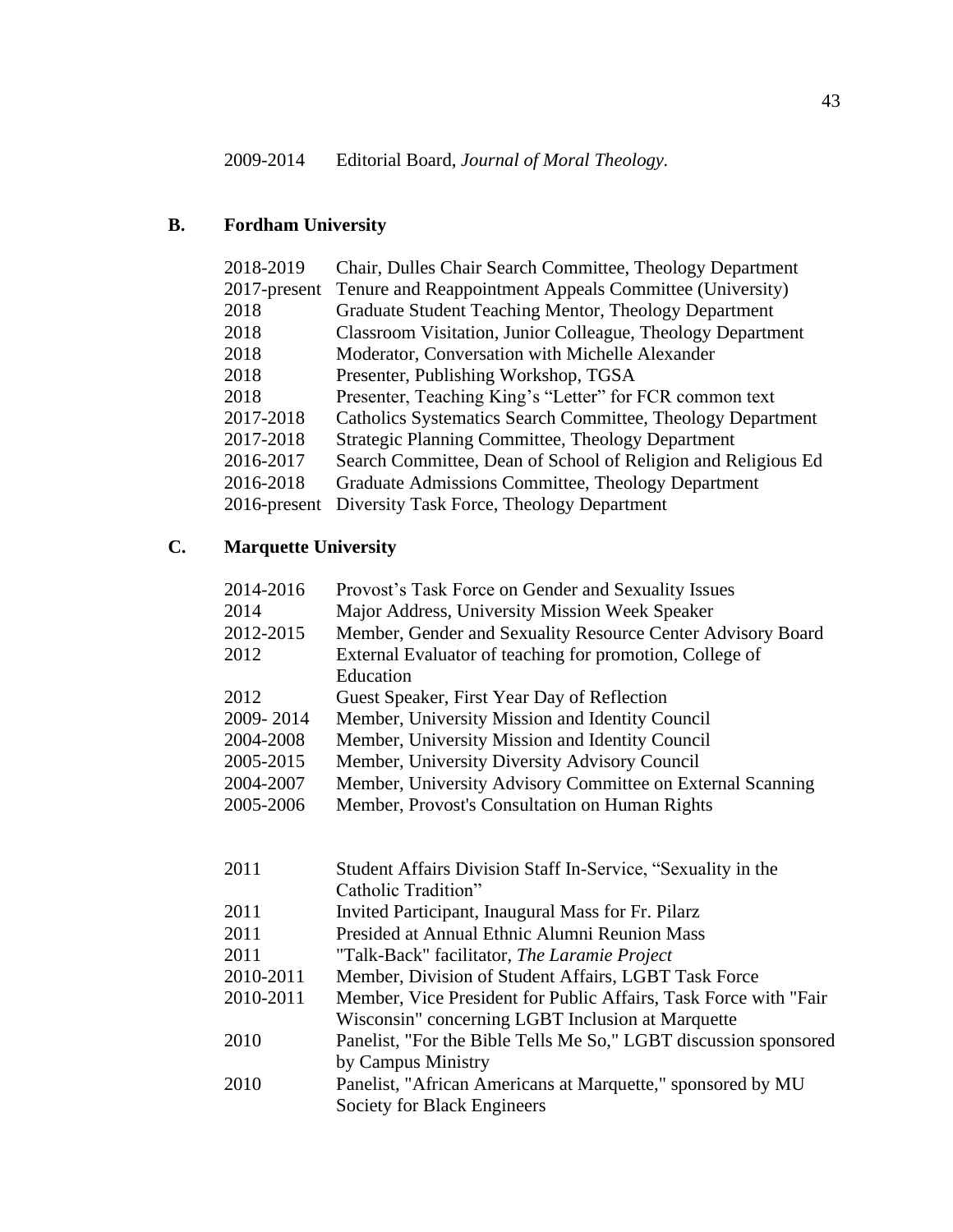| 2010<br>2010<br>2010 | Delivered invocation, "Little Rock 9" EOP Luncheon<br>Celebrated and preached the Pedro Arrupe Award Mass<br>Luncheon Speaker, Jesuit Honors Programs Conference(at |
|----------------------|---------------------------------------------------------------------------------------------------------------------------------------------------------------------|
|                      | Marquette)                                                                                                                                                          |
| 2009                 | Student Affairs Division Staff In-Service morning, "Sexuality, the<br>Catholic Tradition and Cura Personalis"                                                       |
| 2009                 | Presenter, Soup with Substance, "The Stone Rejected by the<br>Builders: A Place at the Table for LGBT Students at Catholic<br>Universities."                        |
| 2009                 | Interviewed for "Preview Week" video, Office for Student Affairs                                                                                                    |
| 2009                 | featured on Mission Week sandwich boards                                                                                                                            |
| 2009                 | Co-Led in-service morning for the faculty of the College of<br>Nursing, "A Conversation on Catholic Identity"                                                       |
| 2008                 | Homilist, Mission Week Mass, Gesu Church                                                                                                                            |
| 2008                 | Presented "Sexual Ethics in the Catholic Tradition--Understanding                                                                                                   |
|                      | the Tough Issues." Arrupe Seminar for University Leadership<br>Council                                                                                              |
| 2008                 | Interviewed for Mission Week 2009 Podcast, Office for Mission<br>and Identity                                                                                       |
| 2007                 | Delivered Commencement Address/Faculty Speaker, University<br><b>Winter Commencement</b>                                                                            |
| 2007                 | Faculty/Administration Luncheon and Panel, "Black Solidarity<br>Day" sponsored by the Black Student Union and Office for Student<br>Affairs, Alumni Memorial Union  |
| 2007                 | Presenter at "The N-Word" Public Forum, Weasler Auditorium                                                                                                          |
| 2007                 | Presenter at "True Life" Series, Schroeder Residence Hall                                                                                                           |
| 2006                 | Invited Participant, "The Vocation of Teaching in the Ignatian<br>Tradition" Conference, Paris (France)                                                             |
| 2006                 | Delivered Invocation, Mission Week Speaker's Banquet                                                                                                                |
| 2006                 | Major speaker at Senior Retreat, sponsored by University Ministry                                                                                                   |
| 2006                 | Participant and Speaker, Celebration of the 125th Anniversary of<br>Marquette University                                                                            |
| 2005                 | Wrote Martin Luther King, Jr. "Mission and Identity" reflection<br>for weekly "Marquette University News Briefs                                                     |
| 2005                 | Facilitated program for Office of Student Development: "Culture<br>and Sexual Orientation: When Identities Collide"                                                 |
|                      |                                                                                                                                                                     |

## **D. Marquette College of Arts and Sciences**

| 2005-2015 | Member, Mitchem Fellows Selection Committee                 |
|-----------|-------------------------------------------------------------|
| 2012-2013 | Member, Honors Program Advisory Board                       |
| 2005-2006 | Member, Ad Hoc Comparative Race and Ethnic Studies          |
|           | Curriculum Committee                                        |
| 2006-2008 | Member, Ad Hoc Africana/African American Studies Curriculum |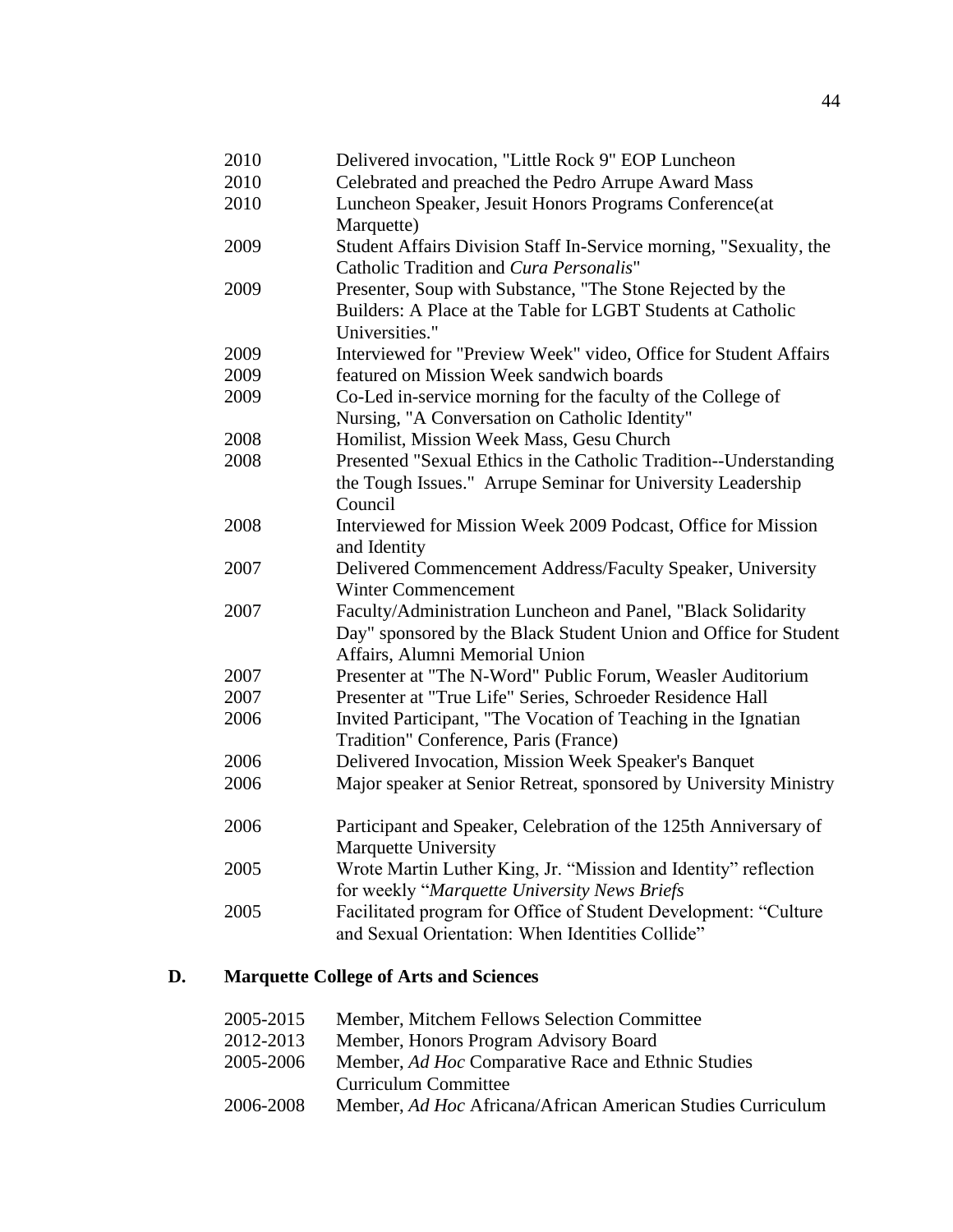Committee

# **E. Theology Department at Marquette**

|    | 2014-2015 | Member, Ethics Search Committee                                                                                           |
|----|-----------|---------------------------------------------------------------------------------------------------------------------------|
|    | 2012-2014 | Member, Graduate Admissions and Financial Aid Committee                                                                   |
|    | 2013-2014 | Member, Ethics Search Committee                                                                                           |
|    | 2011-2012 | Member, Theotokos Lecture Committee                                                                                       |
|    | 2008-2011 | Associate Director of Undergraduate Studies                                                                               |
|    | 2008-2011 | Member: Undergraduate Studies Committee                                                                                   |
|    | 2009-2011 | Member: Theology and Society Committee                                                                                    |
|    | 2010      | Chair: Faculty Search Committee (Ethics hire)                                                                             |
|    | 2005-2007 | Member: Advisory Committee                                                                                                |
|    | 2006      | Member: Faculty Search Committee (multiple hires)                                                                         |
|    | 2004-2007 | Member: Assessment Committee                                                                                              |
|    | 2009      | Presented "Facilitating Discussion" for Theology Department<br><b>Teaching Fellows</b>                                    |
|    | 2009      | Presentation for Graduate Students teaching Theo. 001                                                                     |
| F. |           | <b>Academic Service outside of Marquette University</b>                                                                   |
|    | 2019      | External Reviewer for promotion and tenure, St. Johns University,<br>University of San Diego, University of San Francisco |
|    | 2014      | External Reviewer, Theological Studies                                                                                    |
|    | 2014      | External Reveiwer, manuscripts, University of Notre Dame Press                                                            |
|    | 2014      | External Reviewer for promotion, Villanova University                                                                     |
|    | 2013      | External Reviewer for promotion and tenure, Boston College<br>(STM)                                                       |
|    | 2012      | External Reviewer for promotion and tenure, Loyola University<br>(Chicago)                                                |
|    | 2011      | External Reviewer of the Institute for Black Catholic Studies,<br>Xavier University (New Orleans).                        |
|    | 2010      | External Reviewer for promotion and tenure, Fordham University.                                                           |
|    | 2009      | External Reviewer for promotion and tenure, Saint Joseph College                                                          |
|    |           | (Philadelphia).                                                                                                           |
|    | 2007      | External Reviewer for promotion, Drew University, 2007.                                                                   |
|    | 2007      | External Reviewer for promotion and tenure, Saint Joseph College<br>(West Hartford, CT).                                  |
|    |           |                                                                                                                           |

<sup>2005</sup> Delivered Invocation at College of Arts and Sciences Honors Convocation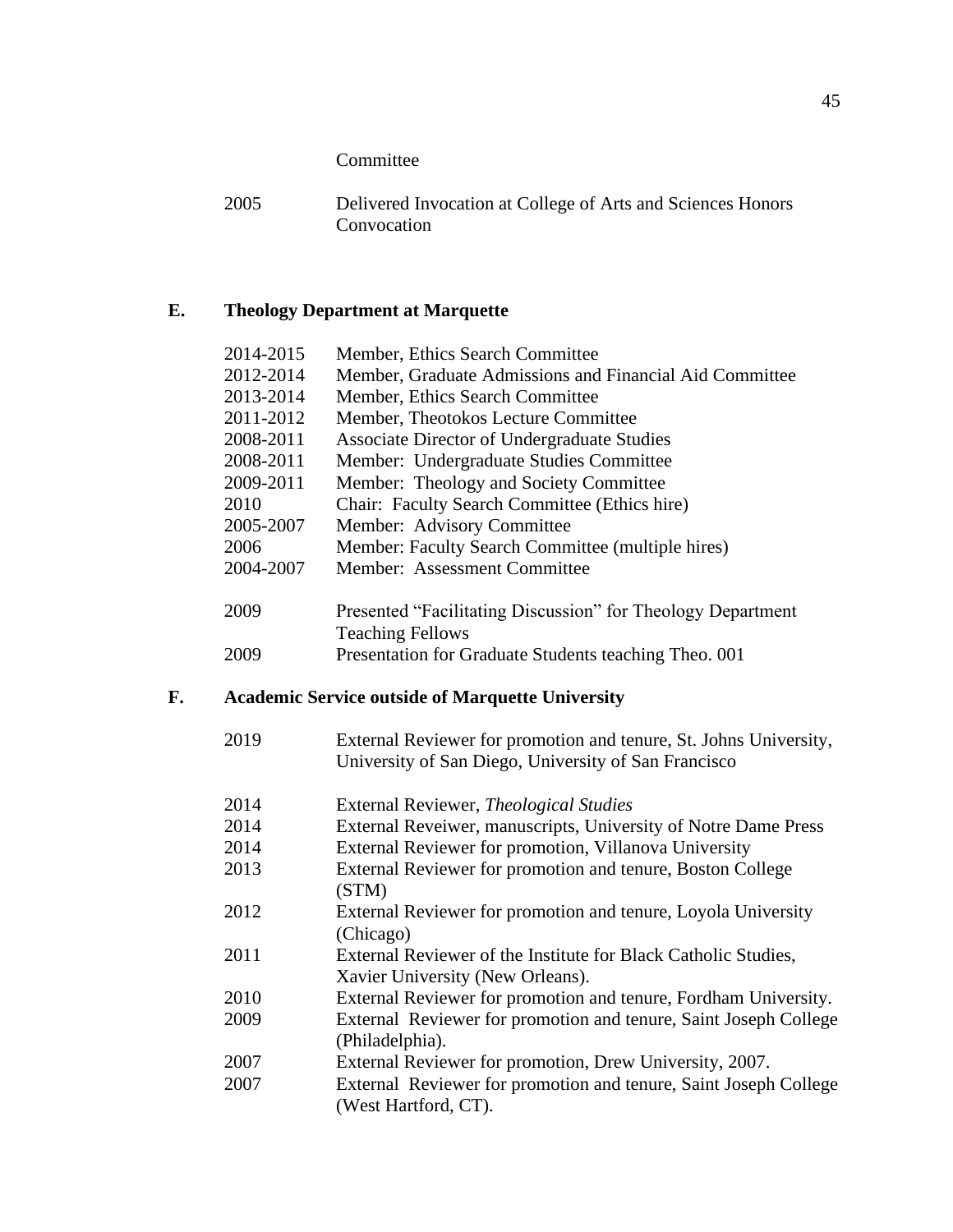|    | 2005                                                                  | Reviewer, Grant Proposals for Association for Theological<br>Schools/Lilly Foundation.                                                                                                                                                                                                       |  |
|----|-----------------------------------------------------------------------|----------------------------------------------------------------------------------------------------------------------------------------------------------------------------------------------------------------------------------------------------------------------------------------------|--|
|    | 2005                                                                  | Referee/International Reference Group for Faith Literacy                                                                                                                                                                                                                                     |  |
|    |                                                                       | (publication of the International Ecumenical Advocacy Alliance)                                                                                                                                                                                                                              |  |
|    | 2004                                                                  | External Reviewer for promotion and tenure, Saint Joseph College<br>(West Hartford, CT).                                                                                                                                                                                                     |  |
|    | 1999-2003                                                             | Board of Trustees, University of Saint Thomas (St. Paul, MN).                                                                                                                                                                                                                                |  |
| G. | <b>Non-Academic Service outside of Marquette University (select):</b> |                                                                                                                                                                                                                                                                                              |  |
|    | i) National                                                           |                                                                                                                                                                                                                                                                                              |  |
|    |                                                                       | Theological Consultant, Catholic Charities USA, March 2007- March 2008.<br>Theologian-Consultant, National Catholic AIDS Network, 2005-2007.<br>Theological Consultant, Committee on African American Catholics, United States<br>Conference of Catholic Bishops, September 2001 - May 2006. |  |
|    | 2018                                                                  | Retreat Leader, "Living in Truth: The Call to Authenticity."<br>Retreat for Gay Priests, Brothers, and Deacons, sponsored by New<br>Ways Ministry (Racine, WI), October 2-4, 2018.                                                                                                           |  |
|    | 2018                                                                  | Consultant, Society of Jesus US Provincial Leadership on<br>"Racism, Georgetown and Beyond." February, 13, 2018.                                                                                                                                                                             |  |
|    | 2018                                                                  | Retreat Facilitator, Out at St. Paul LGBTQ Retreat, St. Paul the<br>Apostle (Manhattan, NY), Feb. 9-10, 2018.                                                                                                                                                                                |  |
|    | 2018                                                                  | Retreat Facilitator, St. John's University Campus Ministry Team<br>(Queens, NY), January 9, 2018.                                                                                                                                                                                            |  |
|    | 2012                                                                  | Program Organizer, Christ the King Academy Board of Directors<br>Retreat (Chicago, IL)                                                                                                                                                                                                       |  |
|    | 2011                                                                  | Facilitator/Presenter, Retreat for Anti-Racism Teams of Pax Christi<br>USA and Call to Action                                                                                                                                                                                                |  |
|    | 2011                                                                  | Testimony at Congressional Briefing: "A Catholic Call to Justice<br>for the LGBT Community," Washington, DC                                                                                                                                                                                  |  |
|    | 2010                                                                  | Consultation for the National Provincial Leaders of the School<br>Sisters of Notre Dame re: Apostolic Visitation                                                                                                                                                                             |  |
|    | 2010                                                                  | Consultation for Conference on Cultural Diversity in the Church,<br>Notre Dame University                                                                                                                                                                                                    |  |
|    | $\mathbf{2010}$                                                       | $CL$ $M$ $\sim$ $M$ $\sim$ $T$ $T$ $R$ $A$                                                                                                                                                                                                                                                   |  |

- 2010 Consultation for Catholic Charities USA on proposed anti-poverty initiative.
- 2010 Consultation for Proposed Competencies for Inter-cultural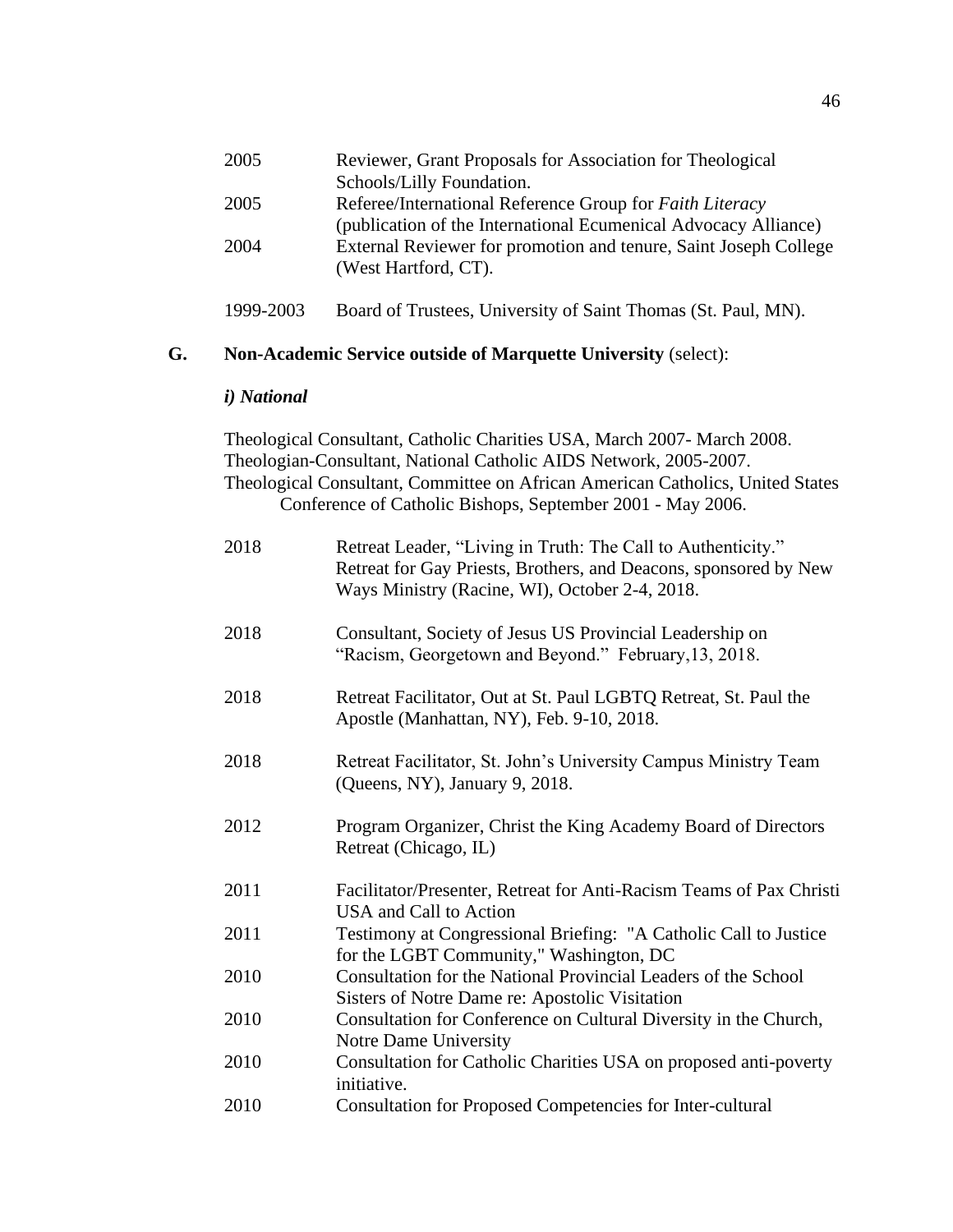|                   | Ministry, U.S. Catholic Conference of Bishops                         |
|-------------------|-----------------------------------------------------------------------|
| 2010              | Presented Day of Reflection for Region 9, Leadership Council of       |
|                   | Women Religious (LCWR)                                                |
| 2010              | Retreat Leader, Peace and Justice Commission of the Archdiocese       |
|                   | of Los Angeles                                                        |
| 2006              | Consultation on Faith and HIV Prevention, Centers for Disease         |
|                   | Control (CDC), Atlanta, GA.                                           |
| <i>ii</i> ) Local |                                                                       |
| $1991 - now$      | Numerous ethical consultations for the Archbishop and pastoral        |
|                   | ministers of the Archdiocese of Milwaukee                             |
| 2011              | Facilitator/Presenter, Catholic Charities Board of Directors Retreat, |
|                   | Archdiocese of Milwaukee                                              |
| 2010              | Presider/Speaker, "Breaking the Yoke of Poverty and Racism: An        |
|                   | Evening of Reflection in Light of God's Mercy." Archdiocese of        |
|                   | Milwaukee Lenten "Season of Mercy"                                    |
| 2009              | In-Service, "Preaching on Hot Button Issues," Deacons of              |
|                   | Archdiocese of Milwaukee                                              |
| 2008              | Presentations on "Racism" and "Homosexuality" as pastoral issues      |
|                   | for the Orientation Program for International Priests and their       |
|                   | Parish Staffs, Archdiocese of Milwaukee                               |
| 2008              | Delivered Invocation, Milwaukee County Celebration of the Life        |
|                   | of Martin Luther King, Jr., Marcus Center for the Performing Arts     |
| 2008              | Celebrant and Homilist, King Day Mass, Marquette University           |
|                   | High School (Milwaukee, WI)                                           |
| 2008              | Homilist and Presider, Annual African World Festival Mass,            |
|                   | (Milwaukee, WI)                                                       |
| 2018              | Presider and homilist, Ash Wednesday Service, Fordham Prep            |
|                   | High School (Bronx, NY). February 14, 2018.                           |

Spiritual Director, Saint Francis Seminary (Milwaukee, WI) August 1997- May 2009.

Milwaukee Archdiocesan Council of Priests, August 1995-June 2010; Executive Committee and Chair, Faith and Human and Societal Development Committee, October 2002-May 2004.

- Archbishop's Blue Ribbon Commission on the Equitable Treatment of the Clergy, October 2004-September 2005.
- African American Ministry Advisory Board for the Archdiocese of Milwaukee, October 1999-May 2004; January 2009 - present.

Theological Consultant and Editorial Committee, National Black Catholic Congress IX, October 2001-September 2002.

Sub-Committee on Formation and Curriculum, United States Bishops' Committee for the Diaconate, February 1997-January 1999.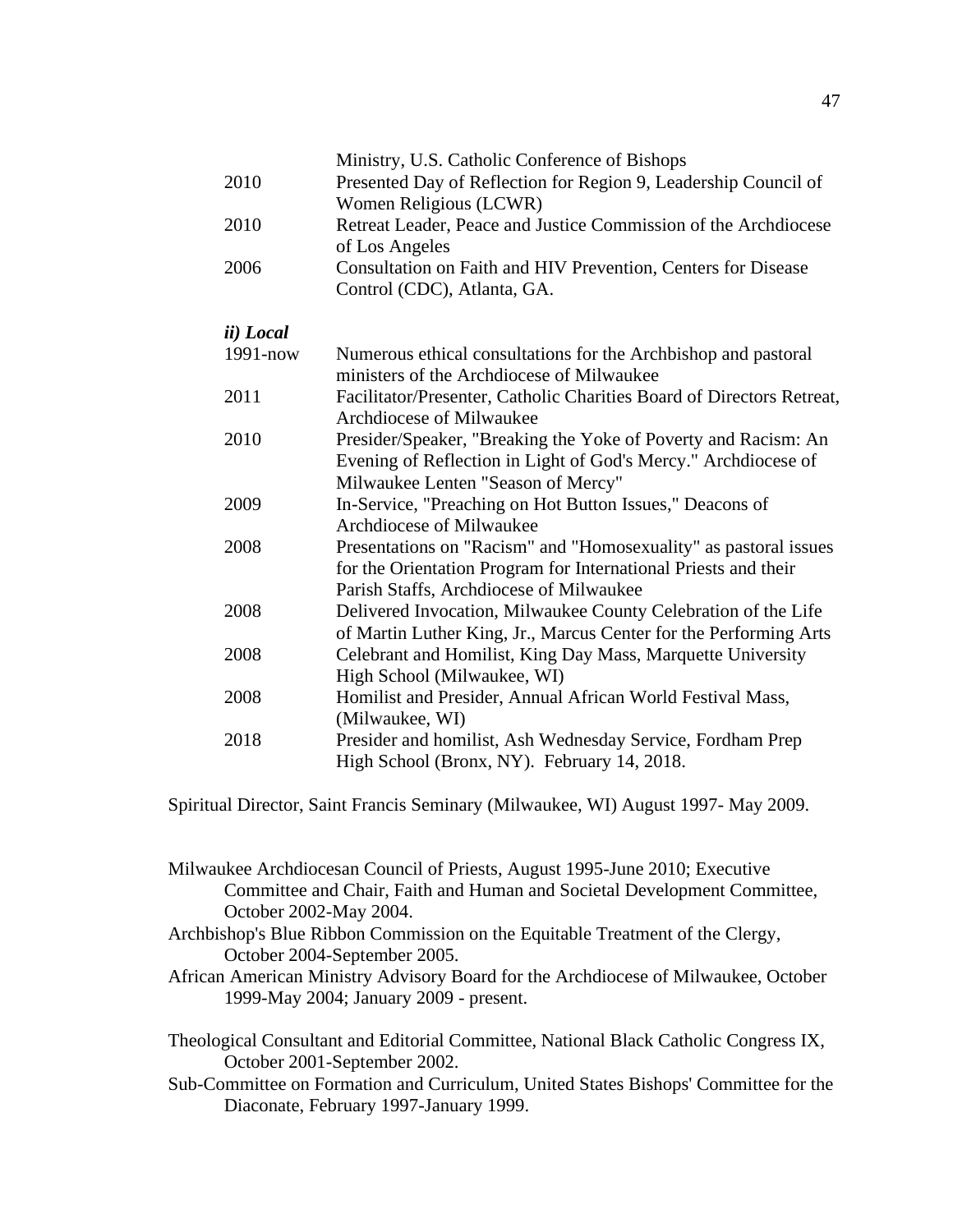Governing Board of the Milwaukee Archdiocesan Legislative Advocacy Commission ("Voices for Justice"), August 1992-May 2004.

Milwaukee Archdiocesan Task Force on Sexual Abuse by Religious Personnel ("Project Benjamin"), September 1992-September 2002.

Theological Consultant, Archdiocesan Task Force on the Permanent Diaconate, July 1992-January 1995.

Archbishop's Consultation for Theological Issues, September 1994-September 1995. Peter Favre Forum Steering Committee, April 1992-June 1996.

## **VIII. MEMBERSHIP IN PROFESSIONAL SOCIETIES**

2019-present Association for the Sociology of Religion (ASR) 2013-present American Academy of Religion (AAR) 2003-present The Society of Christian Ethics (SCE) 1992-present The Catholic Theological Society of America (CTSA) 1994-present The Black Catholic Theological Symposium (BCTS) 1985-present The National Black Catholic Clergy Caucus 2000-present Pax Christi USA

## **IX. HONORS, AWARDS, GRANTS**

#### **A. National**

- 2018 St. Mary's College of California, *Montini Fellow in Catholic Higher Education,* November 2018
- 2018 *Doctor of Humane Letters (honoris causa),* Regis University (Denver, CO)
- 2018 Catholic Library Association, *Jerome Award* (May 6, 2018)
- 2017 Association of U.S. Catholic Priests, *Pope John XXIII Award*, for "tireless efforts to create a world where the dignity of every human person is respected and protected."
- 2017 *Doctor of Humane Letters (honoris causa),* Oblate School of Theology (San Antonio, TX)
- 2017 Catholic Press Association of the United States and Canada, *Second Place Award* in the category of "General Commentary" for U.S. Catholic "The Examined Life" Column
- 2014 Catholic Press Association of the United States and Canada, *Honorable Mention Award* for "'I Have a Dream' 50 Years Later."
- 2014 Associated Church Press, *Honorable Mention Award* for "When Profiling is 'Reasonable,' Injustice Becomes Excusable."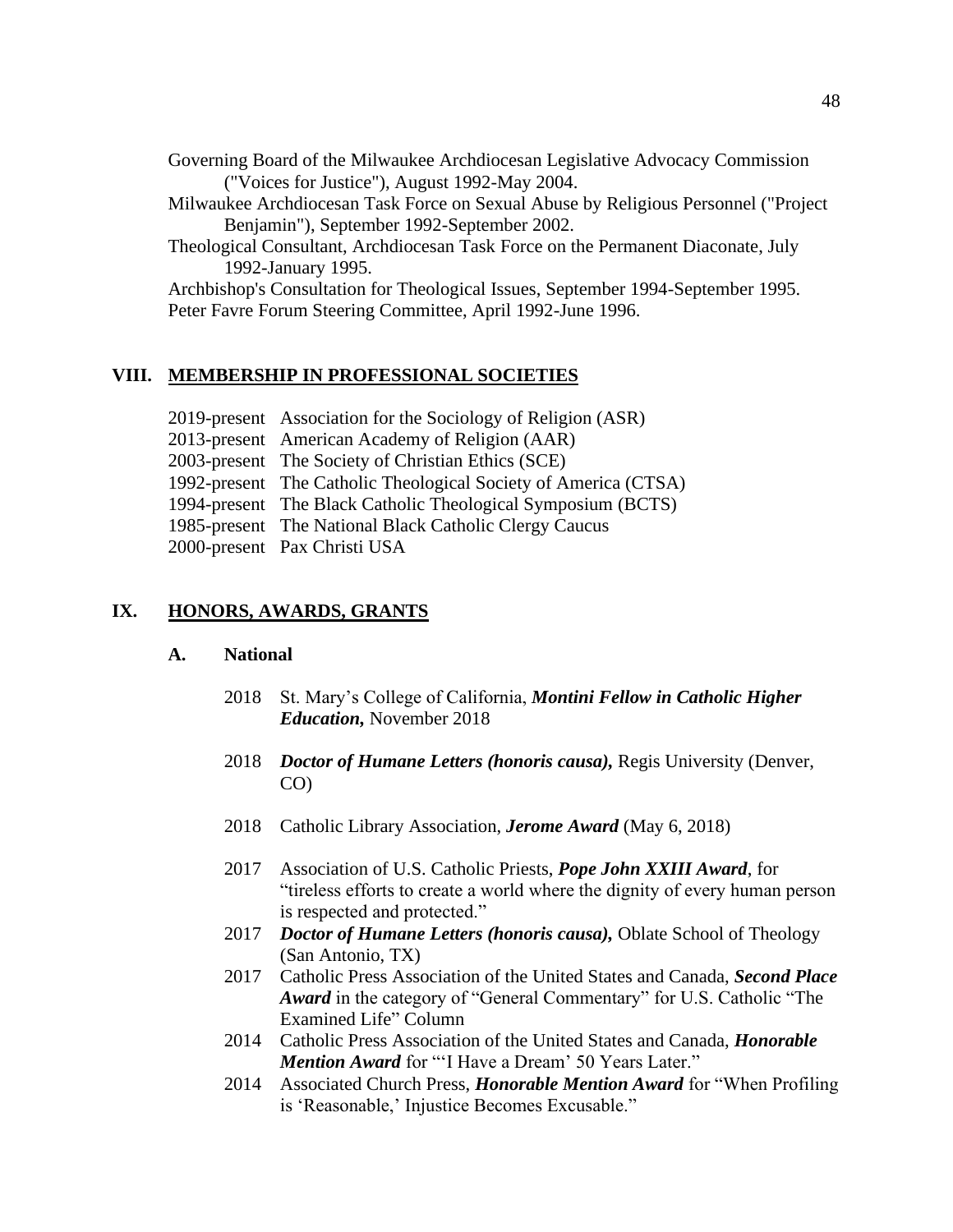- 2012 *Centennial Gold Medal,* Catholic Charities USA, for leadership and service in the social mission of the Roman Catholic Church
- 2012 *Doctor of Theology (honoris causa)*, Catholic Theological Union (Chicago, IL).
- 2012 Catholic Press Association of the United States and Canada, *Second Place Article Award* for "Transformative Love, Passion for Justice Belong in Vocation Ministry."
- 2011 Catholic Press Association of the United States and Canada, *First Place Book Award* in category of "Social Concerns," for *Racial Justice and the Catholic Church*.
- 2011 National Joint Conference of Black Catholic Clergy, Sisters, Deacons and Seminarians, *Reverend Al McKnight Award,* for outstanding witness on behalf of justice for the marginalized.
- 2010 National Association of Diocesan Social Action Directors, *Harry Fagin Award,* for contributions to the study and knowledge of Catholic Social Teaching
- 2008 National Black Catholic Clergy Caucus, *Pathfinder Award*, for contributions to the lives of Black Catholics in the United States.
- 2006 Fairfield University, *John LaFarge Award,* in recognition of efforts to promote racial justice and cultural diversity from a faith standpoint.
- 2003 Catholic Press Association of the United States and Canada, *Honorable Mention*, in the category of "Best Regular Column--Spiritual Life."
- 2001 *Doctor of Humane Letters (honoris causa)*, Saint John's University (Jamaica, NY).

#### **B. Marquette University**

- 2014 *Faculty Development Sabbatical Grant* (25% salary)
- 2014 Office of the Provost for Diversity Research Grant (\$3000)
- 2012 *Gender and Sexuality Research Grant* (\$5000)
- 2009 *Robert and Mary Gettel Faculty Award for Teaching Excellence*
- 2009 National Residence Hall Honorary, *Faculty STAR Award*
- 2007 *Faculty Development Sabbatical Grant* (25% salary)
- 2005 *Curriculum Enhancement Grant* (\$3500)
- 1996 College of Arts and Sciences, *Young Alumnus of the Year*

## **C. Other**

- 2014 *"Eliminating Racism Award,"* YWCA of Southeast Wisconsin
- 2014 *Alumnus of the Year***,** Danihy Chapter of Alpha Sigma Nu
- 2006 Cardinal Stritch University, *Sign of Hope Award,* for contributions to the advancement of urban life and ministry
- 2003 Project Equality of Wisconsin, *Religious Momentum Award* (for promoting diversity in the Catholic Church).
- 2003 Saint Francis Seminary, *Annecy Award* (for significant contributions to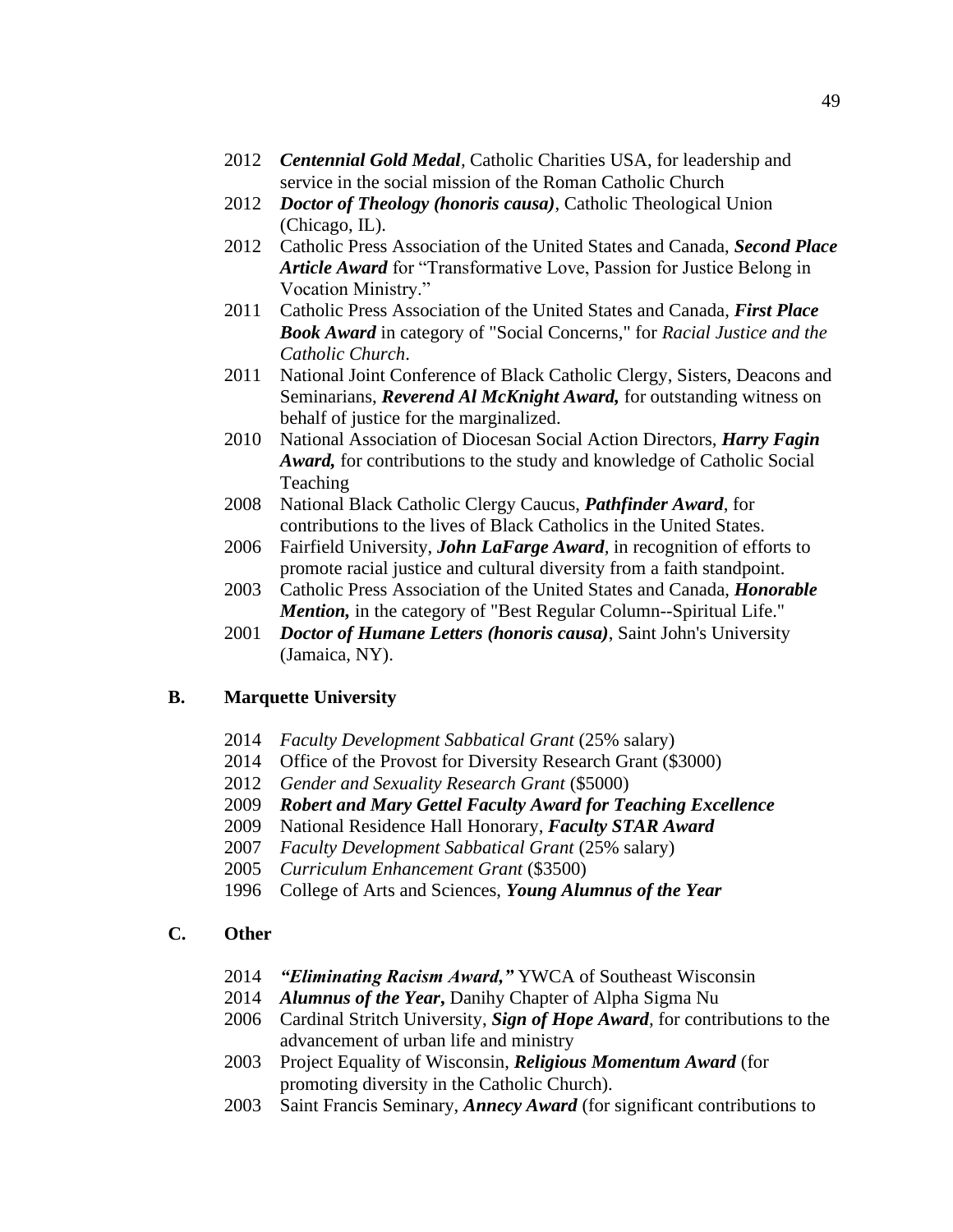the life of the Church)

## **X. OTHER SCHOLARLY ACTIVITIES/CREATIVE MEDIA**

**Podcast,** "Racial Dynamics in SA Similar to the US."*Journeys with Joanne Joseph* (South African media) (Nov. 21, 2018). [https://www.listennotes.com/podcasts/journeys](https://www.listennotes.com/podcasts/journeys-with/racial-dynamics-in-sa-r_CkAJQfGLt/)[with/racial-dynamics-in-sa-r\\_CkAJQfGLt/](https://www.listennotes.com/podcasts/journeys-with/racial-dynamics-in-sa-r_CkAJQfGLt/)

**Interview,** "Racial Isolation still continues in SA, though in informal ways." 7*02 Radio afternoon drive time* (South African media) (Nov. 20, 2018). [http://www.702.co.za/articles/327882/listen-racial-isolation-still-continues-in-sa-though](http://www.702.co.za/articles/327882/listen-racial-isolation-still-continues-in-sa-though-in-informal-ways)[in-informal-ways](http://www.702.co.za/articles/327882/listen-racial-isolation-still-continues-in-sa-though-in-informal-ways)

**Interviews,** on a retreat for gay Catholic priests, brothers, and deacons: *Racine Journal Times* (August 24, 2018); *National Catholic Reporter* (August 22, 2018); *Milwaukee Journal Sentinel* (August 25, 2018); *CBS 58* (August 23, 2018); *TMJ 4* (August 23, 2018); *New York Times* (August 24, 2018); *WUWM* Radio (September 28, 2018); New *York Magazine* (December 2018).

**Video,** "Fr. Bryan Massingale's Reflection on Winter Living Theology 2018." Jesuit Institute South Africa (July 25, 2018)<https://www.youtube.com/watch?v=TraF-Wv13kc>

**Interview,** "Interview with Fr. Bryan Massingale," *Jesuit Institute South Africa* (June 24, 2018)

<https://spotlight.africa/2018/06/24/listen-an-interview-with-fr-bryan-massingale/>

**Interview,** "On the Power of Subversive Thinking: Bryan Massingale Talks with TJP," *The Jesuit Post* (November 14, 2017). On-line at [https://thejesuitpost.org/2017/11/brian](https://thejesuitpost.org/2017/11/brian-massingale-on-the-power-of-subversive-thinking/)[massingale-on-the-power-of-subversive-thinking/](https://thejesuitpost.org/2017/11/brian-massingale-on-the-power-of-subversive-thinking/)

**Interview,** "Racism as Soul Sickness: Interview with Bryan Massingale," *The Jesuit Post* (November 20, 2017). On-line at [http://theinnetwork.org/racism-as-soul-sickness](http://theinnetwork.org/racism-as-soul-sickness-interview-with-bryan-massingale-2/)[interview-with-bryan-massingale-2/](http://theinnetwork.org/racism-as-soul-sickness-interview-with-bryan-massingale-2/)

**Interview,** "If Bishops Want to Face Racism, Own Your Own Complicity, theologian says," *CRUX* (August 24, 2017). On-line at [https://cruxnow.com/church-in-the](https://cruxnow.com/church-in-the-usa/2017/08/24/bishops-want-face-racism-complicity-theologian-says/)[usa/2017/08/24/bishops-want-face-racism-complicity-theologian-says/](https://cruxnow.com/church-in-the-usa/2017/08/24/bishops-want-face-racism-complicity-theologian-says/)

**Interview,** "Black Catholic Pastoral Plan is Alive because It Comes from the People," *CRUX* (December 9, 2017). On-line at [https://cruxnow.com/church-in-the](https://cruxnow.com/church-in-the-usa/2017/12/09/pastoral-plan-alive-comes-people/)[usa/2017/12/09/pastoral-plan-alive-comes-people/](https://cruxnow.com/church-in-the-usa/2017/12/09/pastoral-plan-alive-comes-people/)

**Interview,** Fordham News, [http://news.fordham.edu/faith-and-service/professor-sees](http://news.fordham.edu/faith-and-service/professor-sees-racism-as-a-profound-warping-of-the-human-spirit/)[racism-as-a-profound-warping-of-the-human-spirit/](http://news.fordham.edu/faith-and-service/professor-sees-racism-as-a-profound-warping-of-the-human-spirit/) (October 21, 2016)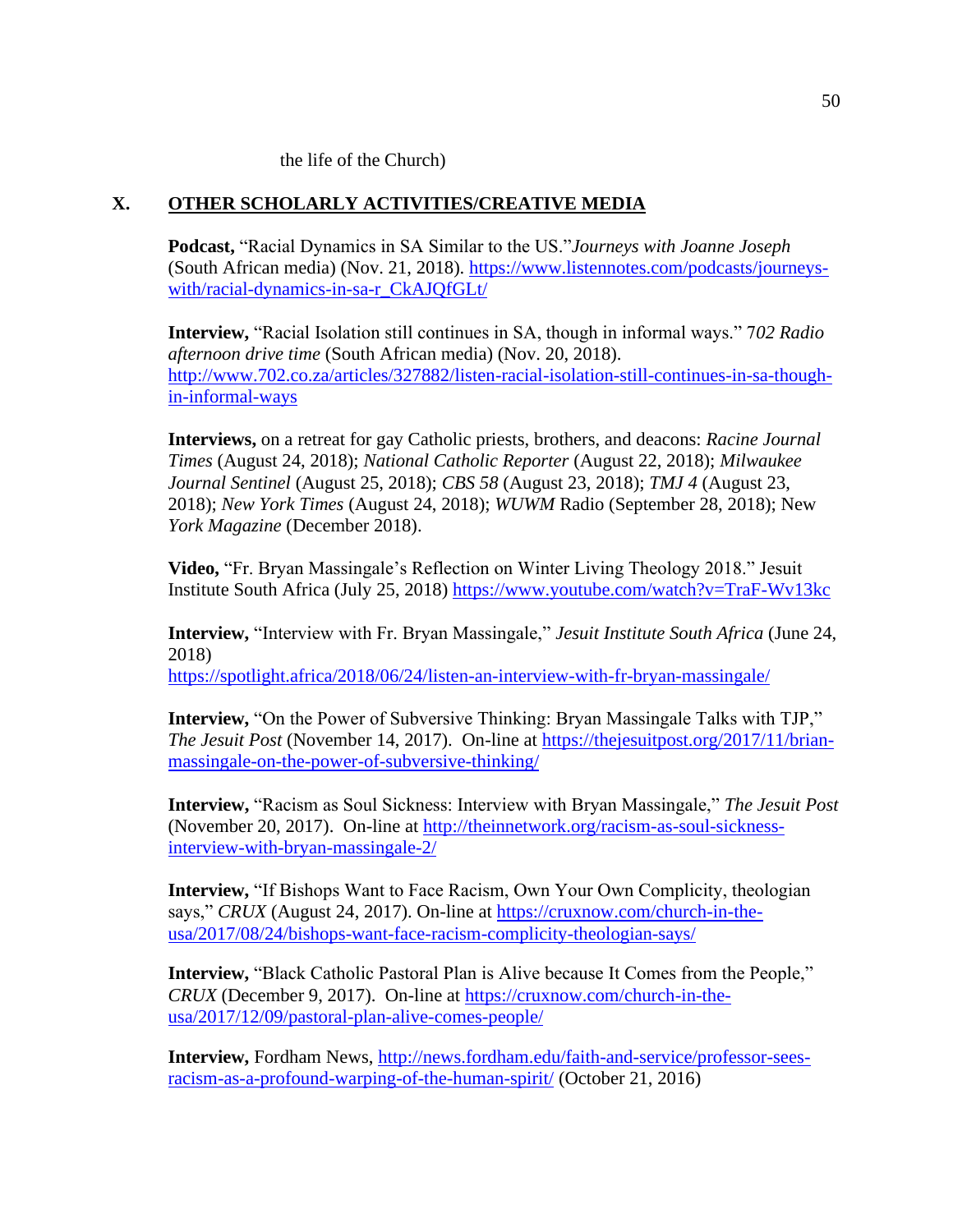**Interview,** Catholic Herald, "'Big Adventure' for Fr. Massingale," *Catholic Herald* (September 2, 2016)<http://catholicherald.org/news/local/big-adventure-fr-massingale/>

**Interview, Catholic News Service,** 

[http://www.catholicnews.com/services/englishnews/2016/us-church-urged-to-turn](http://www.catholicnews.com/services/englishnews/2016/us-church-urged-to-turn-attention-to-racism-before-fractures-widen.cfm)[attention-to-racism-before-fractures-widen.cfm](http://www.catholicnews.com/services/englishnews/2016/us-church-urged-to-turn-attention-to-racism-before-fractures-widen.cfm) (July 18, 2016)

**Interview,** Our Sunday Visitor,

[https://www.osv.com/OSVNewsweekly/Article/TabId/535/ArtMID/13567/ArticleID/202](https://www.osv.com/OSVNewsweekly/Article/TabId/535/ArtMID/13567/ArticleID/20273/Unpacking-the-soul-sickness-of-racism.aspx) [73/Unpacking-the-soul-sickness-of-racism.aspx](https://www.osv.com/OSVNewsweekly/Article/TabId/535/ArtMID/13567/ArticleID/20273/Unpacking-the-soul-sickness-of-racism.aspx) (July 13, 2016)

**Interview,** National Catholic Reporter, [https://www.ncronline.org/news/justice/black](https://www.ncronline.org/news/justice/black-catholic-leaders-want-stronger-church-response-police-killings)[catholic-leaders-want-stronger-church-response-police-killings](https://www.ncronline.org/news/justice/black-catholic-leaders-want-stronger-church-response-police-killings) (July 11, 2016)

**Podcast,** America Magazine, "Soul weary" After More Police Shootings Claim African American Lives." [https://americamagazine.podbean.com/e/soul-weary-after-more-police](https://americamagazine.podbean.com/e/soul-weary-after-more-police-shootings-claim-african-american-lives/?token=c5af3b9cb4b38d7407d67c78eb0241bf)[shootings-claim-african-american-lives/?token=c5af3b9cb4b38d7407d67c78eb0241bf](https://americamagazine.podbean.com/e/soul-weary-after-more-police-shootings-claim-african-american-lives/?token=c5af3b9cb4b38d7407d67c78eb0241bf) (July 7, 2016)

**Interview,** America Magazine, [http://www.americamagazine.org/politics](http://www.americamagazine.org/politics-society/2016/07/08/soul-weary-america-cell-phone-videos-and-cycles-violence)[society/2016/07/08/soul-weary-america-cell-phone-videos-and-cycles-violence](http://www.americamagazine.org/politics-society/2016/07/08/soul-weary-america-cell-phone-videos-and-cycles-violence) (July 8, 2016)

**Interview,** *Catholic Herald,* on race in the criminal justice system, December 25, 2014.

**Interview,** *Catholic Herald,* on the killings of unarmed Black men, November 26, 2014.

**Interview,** *WKTI 94.5FM Radio*, on racism in Wisconsin today, November 3, 2014.

**Interview,** *Milwaukee Journal Sentinel*, on Pope Francis and the Synod on the Family relating to gay issues, October 26, 2014.

I**nterview**, *Creighton University Radio*, on Catholic Commitment to Racial Justice, November 2012.

- **Interview**, *America Magazine*, on the Catholic implications of selection of Paul Ryan as Vice Presidential candidate, August 2012.
- **Invited Participant,** *Conference for Catholic Thought Leaders on LGBT Issues*, sponsored by the Arcus Foundation of New York (August 24-25, 2008; July 27- 29, 2009; November 2009; March/May 2010).
- **Author,** *"19th Bearings Letter."* (2008). Engaging Spirituality/Just Faith Ministries. *(part of a national year-long formation program in the spirituality of social justice).*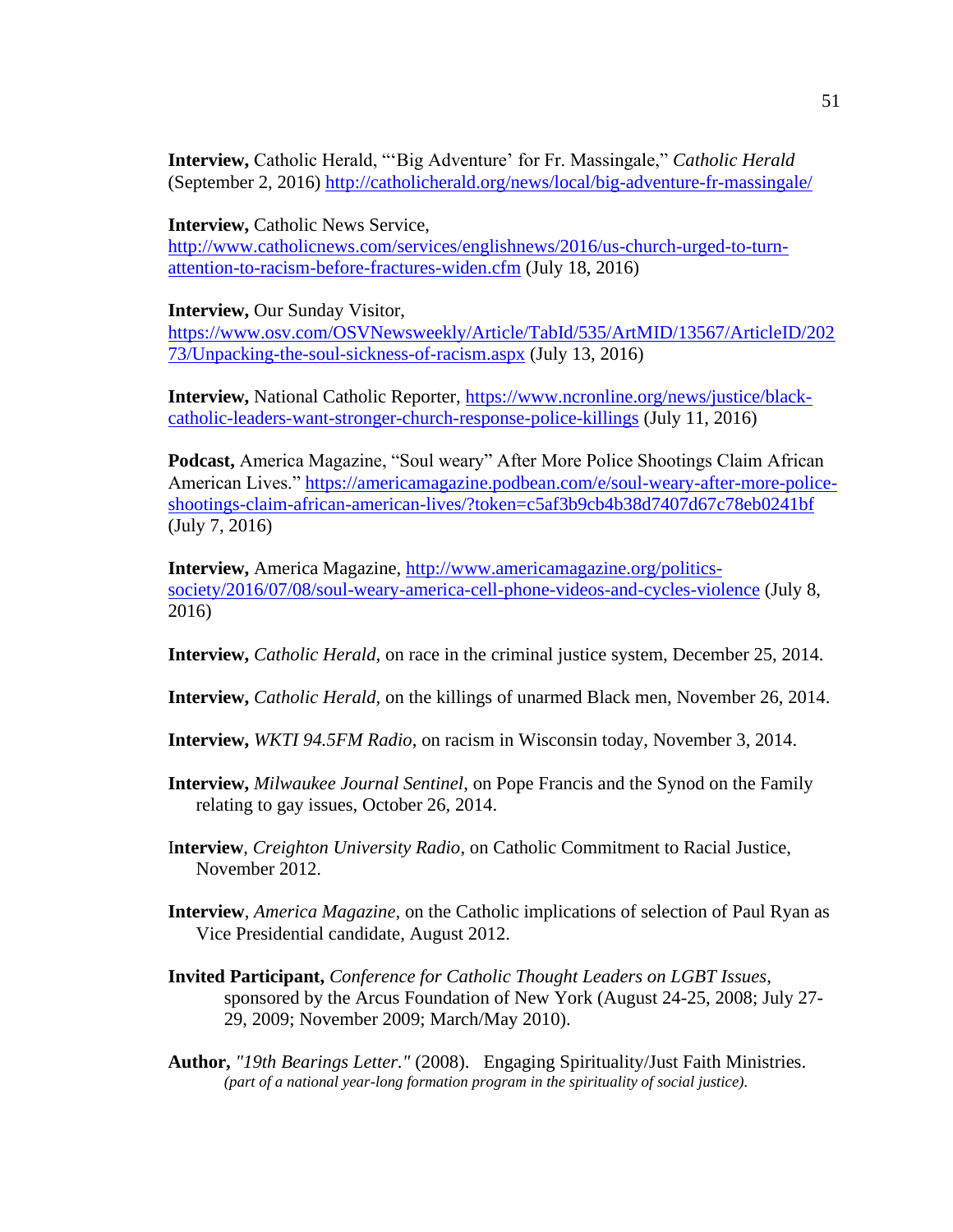- **Interview,** "Priest Takes Tough, Loving Look at Church, Racism." *Catholic Herald* (10 February 2011): pp. 10, 13. [\(www.chnonline.org/news/local/10131-priest-takes](http://www.chnonline.org/news/local/10131-priest-takes-tough-loving-look-at-church-racism.html)[tough-loving-look-at-church-racism.html\)](http://www.chnonline.org/news/local/10131-priest-takes-tough-loving-look-at-church-racism.html).
- **Interview,** "Papal Paper Creates few Local Ripples." (on *Caritas in Veritate*). *Milwaukee Journal Sentinel,* July 11, 2009.
- **Interview,** "Encyclical Breaks New Ground on Social Issues." *Catholic News Service,* July 8, 2009.
- **Interview,** "Conversation on Catholic Social Teaching Today." *Duquesne University Radio*, November 19, 2009.
- **Interview,** "Black Catholics See Obama Candidacy as Path to Racial Equality." *Catholic News Service,* October 3, 2008.
- **Interview,** "State of Black Catholics and Evangelization." *Chicago Office of Evangelization and Relevant Radio*, October 13, 2008.
- **Interview,** "Obama, Race, and Faith: Racism in the 21<sup>st</sup> Century." *PROVOKE* Radio, December 14 and 21, 2008. *[Provoke Radio is a nationally syndicated program that explores issues of faith-based social justice and peace. Sponsored by the Maryland Province of Jesuits.]*
- **Interview,** "Catholics Split on Vote's Meaning," *National Catholic Reporter* 45 (November 14, 2008) 7-8.
- **Interview,** "Navigating the Future of Theology," *National Catholic Reporter* 45 (November 14, 2008) 1a-5a.
- **Featured Theologian,** "Echoes of Faith: Catholic Morality," catechetical video series, produced by National Conference for Catechetical Leadership (2007). *"The most widely used catechist/teacher formation program in North America."*
- **Interview,** "Martin Luther King and Catholic Social Teaching." *Living Our Faith with Archbishop Dolan*, WISN-TV12, Milwaukee, WI (December 14, 2007).
- **Interview,** "The Challenge of White Privilege to the Catholic Church." Saint Anthony Messenger Press Radio (September 15, 2007).
- **Interview**, "The Catholic Witness to Racial Justice*.*" *The Catholic Channel, SIRIUS Satellite Radio*, January 17, 2007.
- **Interview,** "The Relevance of Martin Luther King Today." *WMCS 1290 AM Radio* (Milwaukee, WI), January 14, 2007.